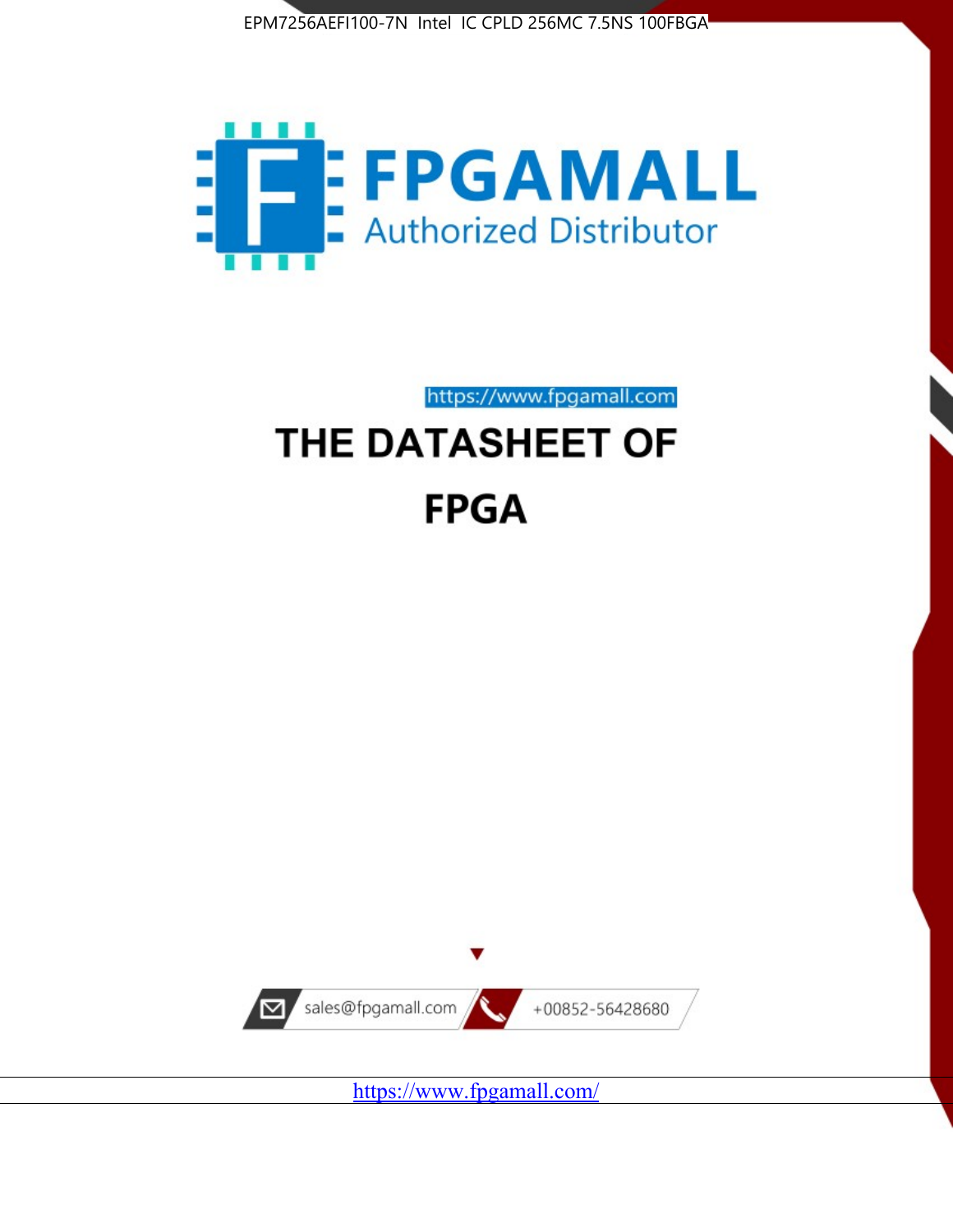



## **MAX 7000A**

**Programmable Logic Device**

#### **September 2003, ver. 4.5** Data Sheet

- **Features...** High-performance 3.3-V EEPROM-based programmable logic devices (PLDs) built on second-generation Multiple Array MatriX (MAX®) architecture (see Table 1)
	- 3.3-V in-system programmability (ISP) through the built-in IEEE Std. 1149.1 Joint Test Action Group (JTAG) interface with advanced pin-locking capability
		- MAX 7000AE device in-system programmability (ISP) circuitry compliant with IEEE Std. 1532
		- EPM7128A and EPM7256A device ISP circuitry compatible with IEEE Std. 1532
	- Built-in boundary-scan test (BST) circuitry compliant with IEEE Std. 1149.1
	- Supports JEDEC Jam Standard Test and Programming Language (STAPL) JESD-71
	- Enhanced ISP features
		- Enhanced ISP algorithm for faster programming (excluding EPM7128A and EPM7256A devices)
		- ISP\_Done bit to ensure complete programming (excluding EPM7128A and EPM7256A devices)
		- Pull-up resistor on I/O pins during in-system programming
	- Pin-compatible with the popular 5.0-V MAX 7000S devices
	- High-density PLDs ranging from 600 to 10,000 usable gates
	- Extended temperature range

For information on in-system programmable 5.0-V MAX 7000 or 2.5-V MAX 7000B devices, see the *MAX 7000 Programmable Logic Device Family Data Sheet* or the *MAX 7000B Programmable Logic Device Family Data Sheet*.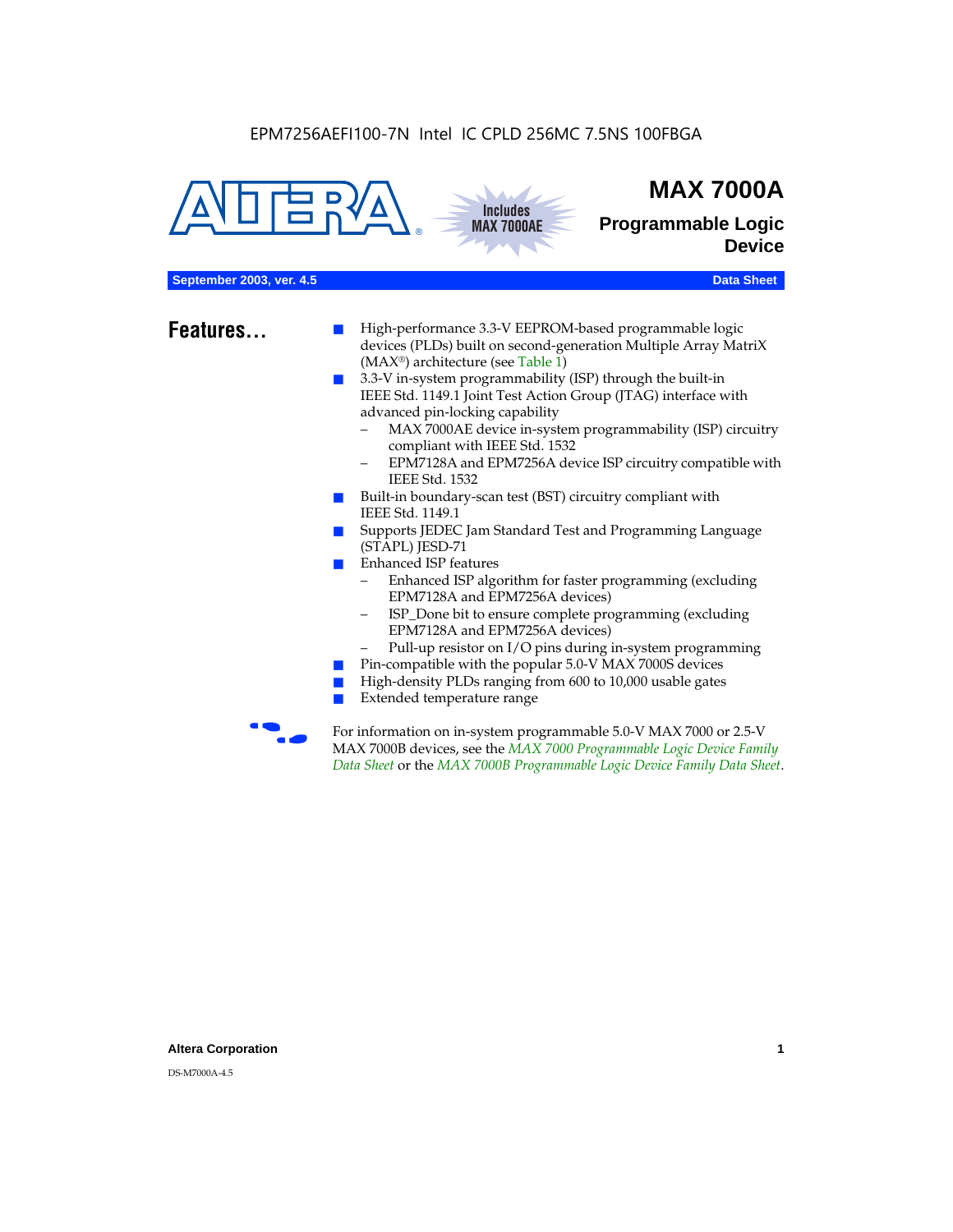| Table 1. MAX 7000A Device Features |                  |                  |                  |                  |                  |  |  |  |
|------------------------------------|------------------|------------------|------------------|------------------|------------------|--|--|--|
| <b>Feature</b>                     | <b>EPM7032AE</b> | <b>EPM7064AE</b> | <b>EPM7128AE</b> | <b>EPM7256AE</b> | <b>EPM7512AE</b> |  |  |  |
| Usable gates                       | 600              | 1,250            | 2,500            | 5,000            | 10,000           |  |  |  |
| Macrocells                         | 32               | 64               | 128              | 256              | 512              |  |  |  |
| Logic array blocks                 | 2                | 4                | 8                | 16               | 32               |  |  |  |
| Maximum user I/O<br>pins           | 36               | 68               | 100              | 164              | 212              |  |  |  |
| $t_{PD}$ (ns)                      | 4.5              | 4.5              | 5.0              | 5.5              | 7.5              |  |  |  |
| $t_{SU}$ (ns)                      | 2.9              | 2.8              | 3.3              | 3.9              | 5.6              |  |  |  |
| $t_{\text{FSU}}$ (ns)              | 2.5              | 2.5              | 2.5              | 2.5              | 3.0              |  |  |  |
| $t_{CO1}$ (ns)                     | 3.0              | 3.1              | 3.4              | 3.5              | 4.7              |  |  |  |
| $f_{CNT}$ (MHz)                    | 227.3            | 222.2            | 192.3            | 172.4            | 116.3            |  |  |  |

### **...and More Features**

- 4.5-ns pin-to-pin logic delays with counter frequencies of up to 227.3 MHz
- $Multivolt<sup>TM</sup> I/O interface enables device core to run at 3.3 V, while$ I/O pins are compatible with 5.0-V, 3.3-V, and 2.5-V logic levels
- Pin counts ranging from 44 to 256 in a variety of thin quad flat pack (TQFP), plastic quad flat pack (PQFP), ball-grid array (BGA), spacesaving FineLine BGATM, and plastic J-lead chip carrier (PLCC) packages
- Supports hot-socketing in MAX 7000AE devices
- Programmable interconnect array (PIA) continuous routing structure for fast, predictable performance
- PCI-compatible
- Bus-friendly architecture, including programmable slew-rate control
- Open-drain output option
- Programmable macrocell registers with individual clear, preset, clock, and clock enable controls
- Programmable power-up states for macrocell registers in MAX 7000AE devices
- Programmable power-saving mode for 50% or greater power reduction in each macrocell
- Configurable expander product-term distribution, allowing up to 32 product terms per macrocell
- Programmable security bit for protection of proprietary designs
- 6 to 10 pin- or logic-driven output enable signals
- Two global clock signals with optional inversion
- Enhanced interconnect resources for improved routability
- Fast input setup times provided by a dedicated path from  $I/O$  pin to macrocell registers
- Programmable output slew-rate control
- Programmable ground pins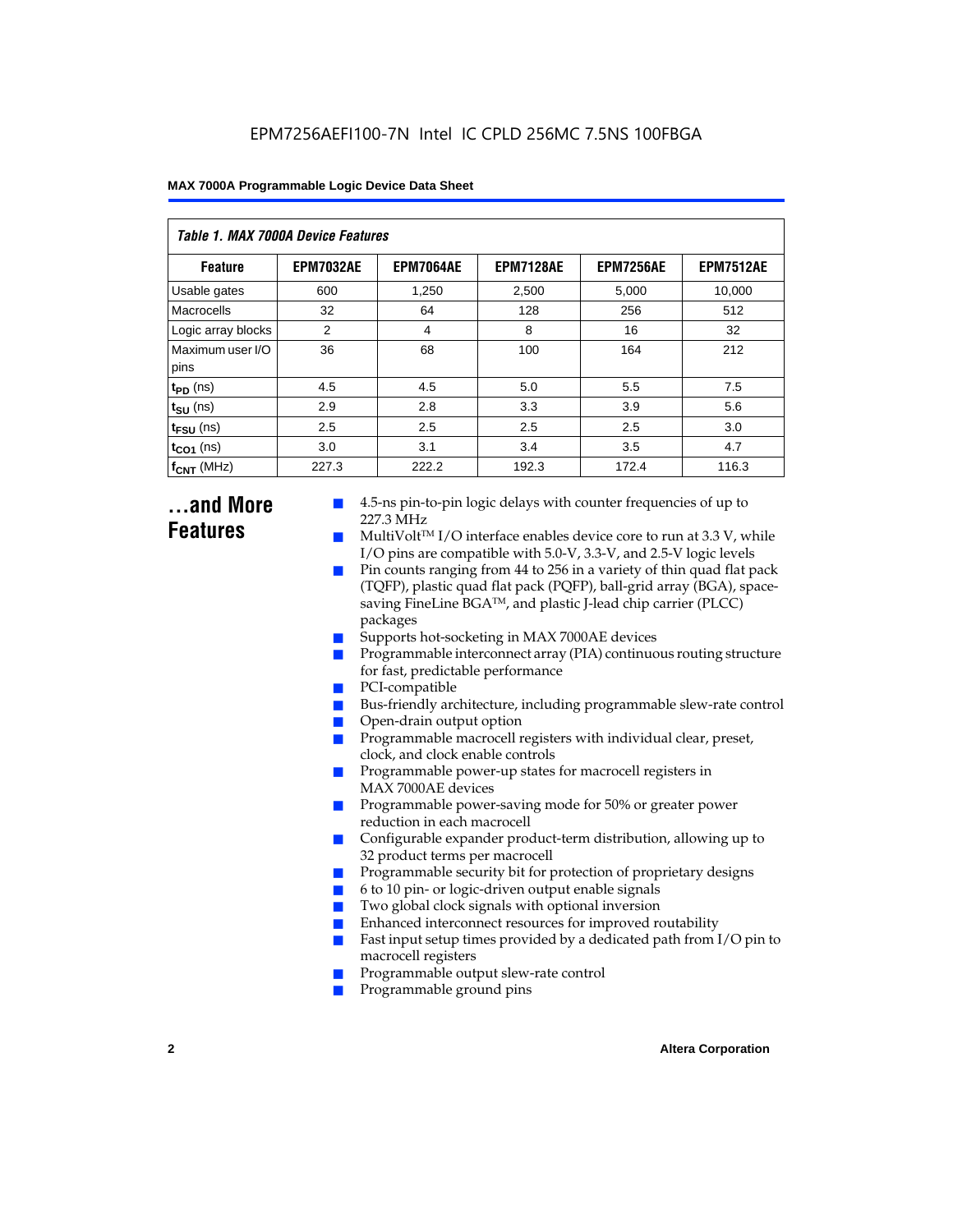### EPM7256AEFI100-7N Intel IC CPLD 256MC 7.5NS 100FBGA

#### **MAX 7000A Programmable Logic Device Data Sheet**

- Software design support and automatic place-and-route provided by Altera's development systems for Windows-based PCs and Sun SPARCstation, and HP 9000 Series 700/800 workstations
- Additional design entry and simulation support provided by EDIF 2 0 0 and 3 0 0 netlist files, library of parameterized modules (LPM), Verilog HDL, VHDL, and other interfaces to popular EDA tools from manufacturers such as Cadence, Exemplar Logic, Mentor Graphics, OrCAD, Synopsys, Synplicity, and VeriBest
- Programming support with Altera's Master Programming Unit (MPU), MasterBlaster™ serial/universal serial bus (USB) communications cable, ByteBlasterMVTM parallel port download cable, and BitBlaster™ serial download cable, as well as programming hardware from third-party manufacturers and any JamTM STAPL File (**.jam**), Jam Byte-Code File (**.jbc**), or Serial Vector Format File- (**.svf**) capable in-circuit tester

### **General Description**

MAX 7000A (including MAX 7000AE) devices are high-density, highperformance devices based on Altera's second-generation MAX architecture. Fabricated with advanced CMOS technology, the EEPROMbased MAX 7000A devices operate with a 3.3-V supply voltage and provide 600 to 10,000 usable gates, ISP, pin-to-pin delays as fast as 4.5 ns, and counter speeds of up to 227.3 MHz. MAX 7000A devices in the -4, -5, -6, -7, and some -10 speed grades are compatible with the timing requirements for 33 MHz operation of the PCI Special Interest Group (PCI SIG) *PCI Local Bus Specification, Revision 2.2*. See Table 2.

| Table 2. MAX 7000A Speed Grades |    |    |    |                    |     |       |
|---------------------------------|----|----|----|--------------------|-----|-------|
| <b>Device</b>                   |    |    |    | <b>Speed Grade</b> |     |       |
|                                 | -4 | -5 | -6 | -7                 | -10 | $-12$ |
| EPM7032AE                       |    |    |    |                    |     |       |
| EPM7064AE                       |    |    |    |                    |     |       |
| <b>EPM7128A</b>                 |    |    |    |                    |     |       |
| EPM7128AE                       |    |    |    |                    |     |       |
| <b>EPM7256A</b>                 |    |    |    |                    |     |       |
| EPM7256AE                       |    |    |    |                    |     |       |
| EPM7512AE                       |    |    |    |                    |     |       |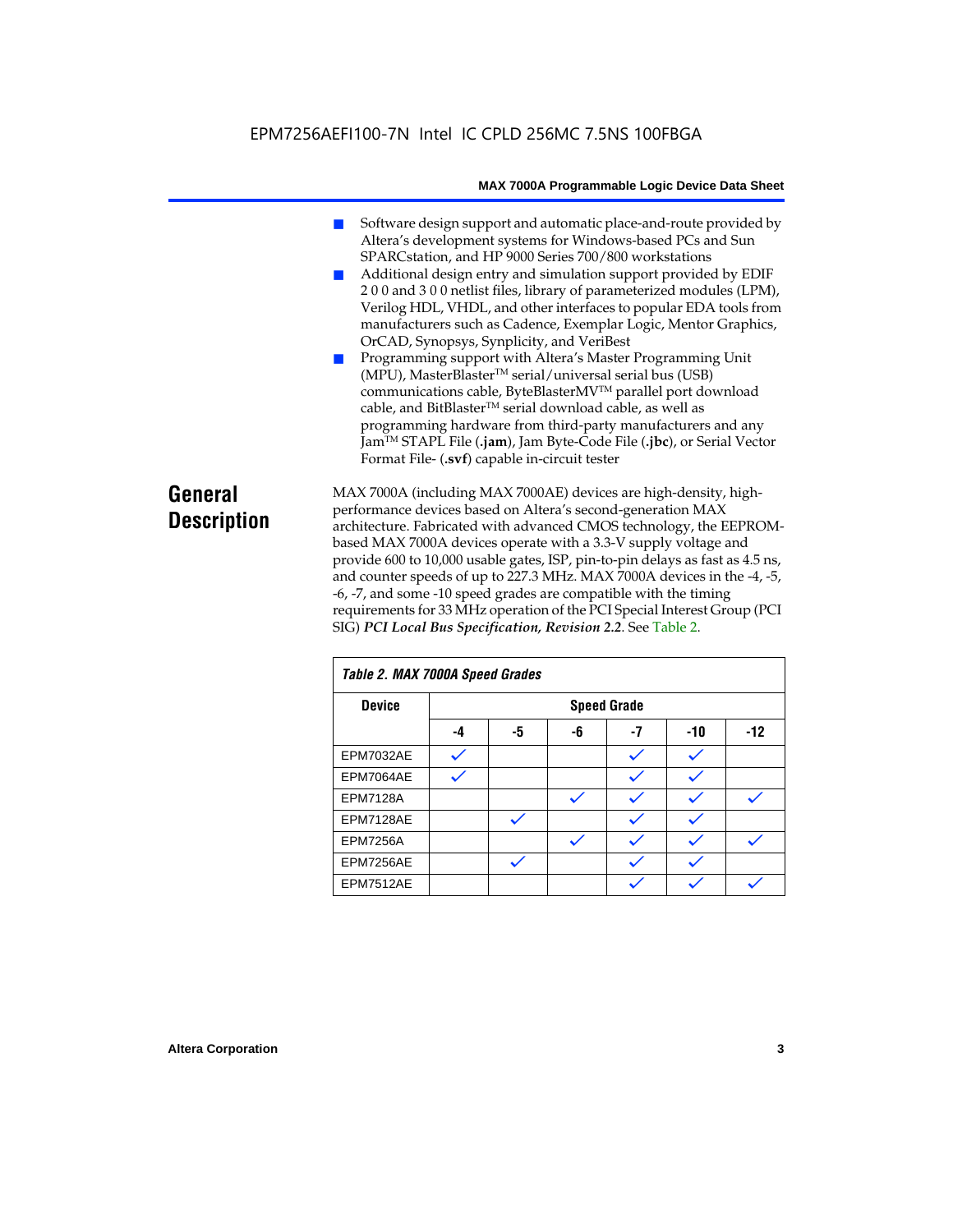The MAX 7000A architecture supports 100% transistor-to-transistor logic (TTL) emulation and high-density integration of SSI, MSI, and LSI logic functions. It easily integrates multiple devices including PALs, GALs, and 22V10s devices. MAX 7000A devices are available in a wide range of packages, including PLCC, BGA, FineLine BGA, Ultra FineLine BGA, PQFP, and TQFP packages. See Table 3 and Table 4.

| Table 3. MAX 7000A Maximum User I/O Pins |             |             | Note $(1)$                                |             |                               |                                        |
|------------------------------------------|-------------|-------------|-------------------------------------------|-------------|-------------------------------|----------------------------------------|
| <b>Device</b>                            | 44-Pin PLCC | 44-Pin TQFP | 49-Pin Ultra<br><b>FineLine</b><br>BGA(2) | 84-Pin PLCC | <b>100-Pin</b><br><b>TQFP</b> | $100-Pin$<br><b>FineLine</b><br>BGA(3) |
| EPM7032AE                                | 36          | 36          |                                           |             |                               |                                        |
| EPM7064AE                                | 36          | 36          | 41                                        |             | 68                            | 68                                     |
| <b>EPM7128A</b>                          |             |             |                                           | 68          | 84                            | 84                                     |
| EPM7128AE                                |             |             |                                           | 68          | 84                            | 84                                     |
| <b>EPM7256A</b>                          |             |             |                                           |             | 84                            |                                        |
| EPM7256AE                                |             |             |                                           |             | 84                            | 84                                     |
| <b>EPM7512AE</b>                         |             |             |                                           |             |                               |                                        |

| Table 4. MAX 7000A Maximum User I/O Pins<br>Note (1) |              |                                     |              |             |                            |  |  |
|------------------------------------------------------|--------------|-------------------------------------|--------------|-------------|----------------------------|--|--|
| <b>Device</b>                                        | 144-Pin TQFP | 169-Pin Ultra<br>FineLine BGA $(2)$ | 208-Pin PQFP | 256-Pin BGA | 256-Pin FineLine<br>BGA(3) |  |  |
| EPM7032AE                                            |              |                                     |              |             |                            |  |  |
| EPM7064AE                                            |              |                                     |              |             |                            |  |  |
| <b>EPM7128A</b>                                      | 100          |                                     |              |             | 100                        |  |  |
| EPM7128AE                                            | 100          | 100                                 |              |             | 100                        |  |  |
| <b>EPM7256A</b>                                      | 120          |                                     | 164          |             | 164                        |  |  |
| EPM7256AE                                            | 120          |                                     | 164          |             | 164                        |  |  |
| EPM7512AE                                            | 120          |                                     | 176          | 212         | 212                        |  |  |

#### *Notes to tables:*

- (1) When the IEEE Std. 1149.1 (JTAG) interface is used for in-system programming or boundary-scan testing, four I/O pins become JTAG pins.
- (2) All Ultra FineLine BGA packages are footprint-compatible via the SameFrame<sup>TM</sup> feature. Therefore, designers can design a board to support a variety of devices, providing a flexible migration path across densities and pin counts. Device migration is fully supported by Altera development tools. See "SameFrame Pin-Outs" on page 15 for more details.
- (3) All FineLine BGA packages are footprint-compatible via the SameFrame feature. Therefore, designers can design a board to support a variety of devices, providing a flexible migration path across densities and pin counts. Device migration is fully supported by Altera development tools. See "SameFrame Pin-Outs" on page 15 for more details.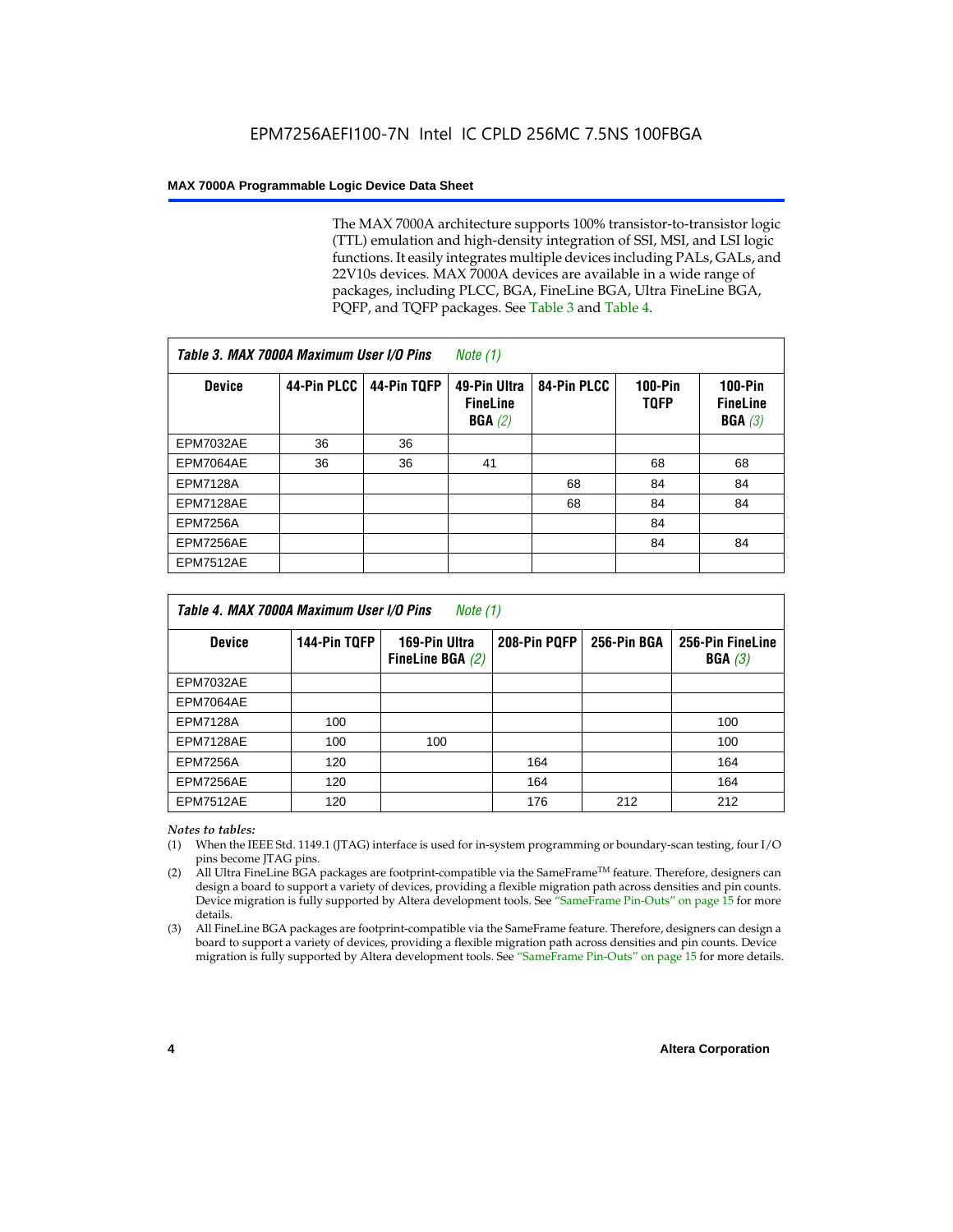MAX 7000A devices use CMOS EEPROM cells to implement logic functions. The user-configurable MAX 7000A architecture accommodates a variety of independent combinatorial and sequential logic functions. The devices can be reprogrammed for quick and efficient iterations during design development and debug cycles, and can be programmed and erased up to 100 times.

MAX 7000A devices contain from 32 to 512 macrocells that are combined into groups of 16 macrocells, called logic array blocks (LABs). Each macrocell has a programmable-AND/fixed-OR array and a configurable register with independently programmable clock, clock enable, clear, and preset functions. To build complex logic functions, each macrocell can be supplemented with both shareable expander product terms and highspeed parallel expander product terms, providing up to 32 product terms per macrocell.

MAX 7000A devices provide programmable speed/power optimization. Speed-critical portions of a design can run at high speed/full power, while the remaining portions run at reduced speed/low power. This speed/power optimization feature enables the designer to configure one or more macrocells to operate at 50% or lower power while adding only a nominal timing delay. MAX 7000A devices also provide an option that reduces the slew rate of the output buffers, minimizing noise transients when non-speed-critical signals are switching. The output drivers of all MAX 7000A devices can be set for 2.5 V or 3.3 V, and all input pins are 2.5-V, 3.3-V, and 5.0-V tolerant, allowing MAX 7000A devices to be used in mixed-voltage systems.

MAX 7000A devices are supported by Altera development systems, which are integrated packages that offer schematic, text—including VHDL, Verilog HDL, and the Altera Hardware Description Language (AHDL)—and waveform design entry, compilation and logic synthesis, simulation and timing analysis, and device programming. The software provides EDIF 2 0 0 and 3 0 0, LPM, VHDL, Verilog HDL, and other interfaces for additional design entry and simulation support from other industry-standard PC- and UNIX-workstation-based EDA tools. The software runs on Windows-based PCs, as well as Sun SPARCstation, and HP 9000 Series 700/800 workstations.

**For more information on development tools, see the** *MAX+PLUS II Programmable Logic Development System & Software Data Sheet* and the *Quartus Programmable Logic Development System & Software Data Sheet*.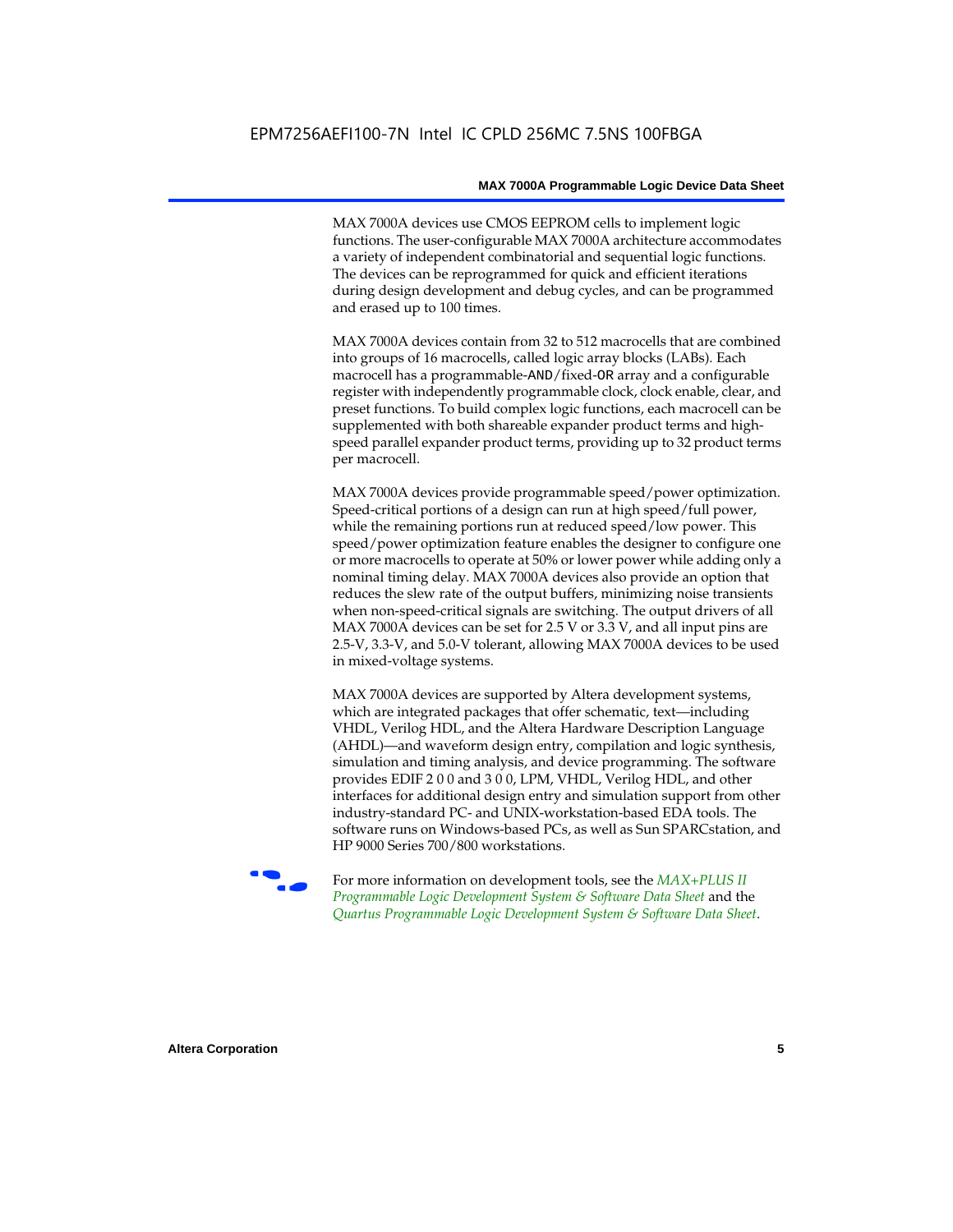### **Functional Description**

The MAX 7000A architecture includes the following elements:

- Logic array blocks (LABs)
- Macrocells
- Expander product terms (shareable and parallel)
- Programmable interconnect array
- I/O control blocks

The MAX 7000A architecture includes four dedicated inputs that can be used as general-purpose inputs or as high-speed, global control signals (clock, clear, and two output enable signals) for each macrocell and I/O pin. Figure 1 shows the architecture of MAX 7000A devices.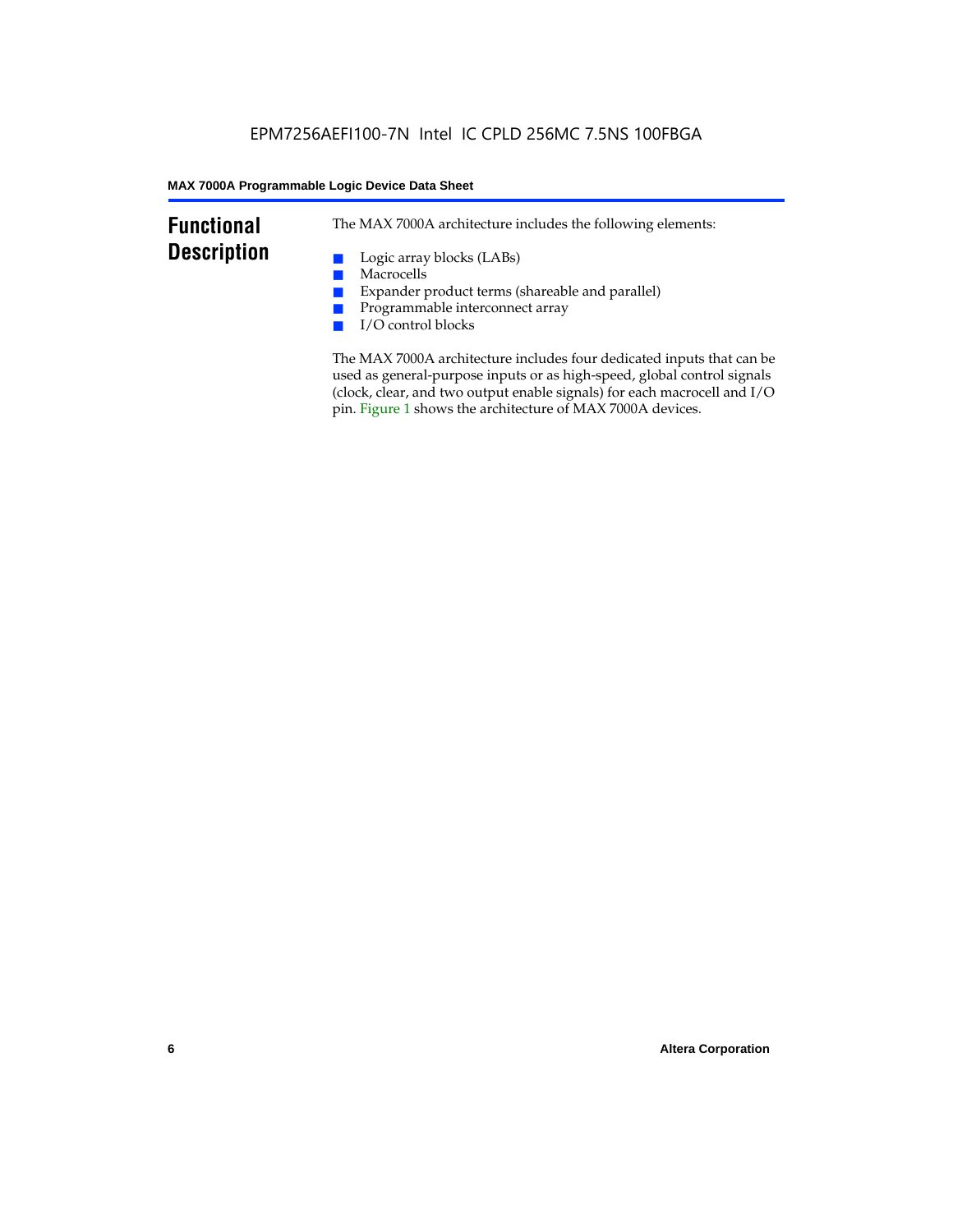

#### *Figure 1. MAX 7000A Device Block Diagram*

#### *Note:*

(1) EPM7032AE, EPM7064AE, EPM7128A, EPM7128AE, EPM7256A, and EPM7256AE devices have six output enables. EPM7512AE devices have 10 output enables.

#### **Logic Array Blocks**

The MAX 7000A device architecture is based on the linking of high-performance LABs. LABs consist of 16-macrocell arrays, as shown in Figure 1. Multiple LABs are linked together via the PIA, a global bus that is fed by all dedicated input pins, I/O pins, and macrocells.

Each LAB is fed by the following signals:

- 36 signals from the PIA that are used for general logic inputs
- Global controls that are used for secondary register functions
- Direct input paths from  $I/O$  pins to the registers that are used for fast setup times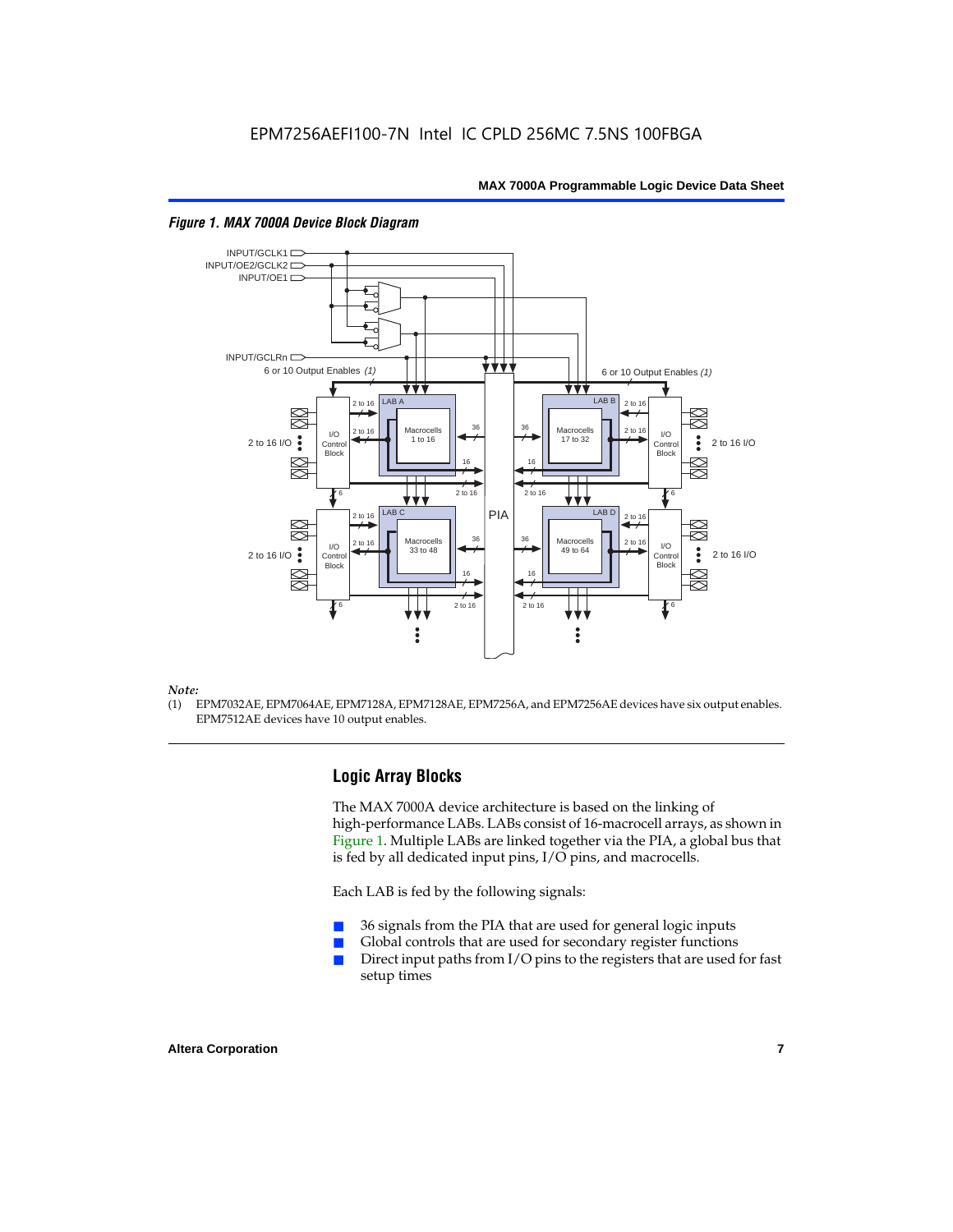#### **Macrocells**

MAX 7000A macrocells can be individually configured for either sequential or combinatorial logic operation. The macrocells consist of three functional blocks: the logic array, the product-term select matrix, and the programmable register. Figure 2 shows a MAX 7000A macrocell.



Combinatorial logic is implemented in the logic array, which provides five product terms per macrocell. The product-term select matrix allocates these product terms for use as either primary logic inputs (to the OR and XOR gates) to implement combinatorial functions, or as secondary inputs to the macrocell's register preset, clock, and clock enable control functions.

Two kinds of expander product terms ("expanders") are available to supplement macrocell logic resources:

- Shareable expanders, which are inverted product terms that are fed back into the logic array
- Parallel expanders, which are product terms borrowed from adjacent macrocells

The Altera development system automatically optimizes product-term allocation according to the logic requirements of the design.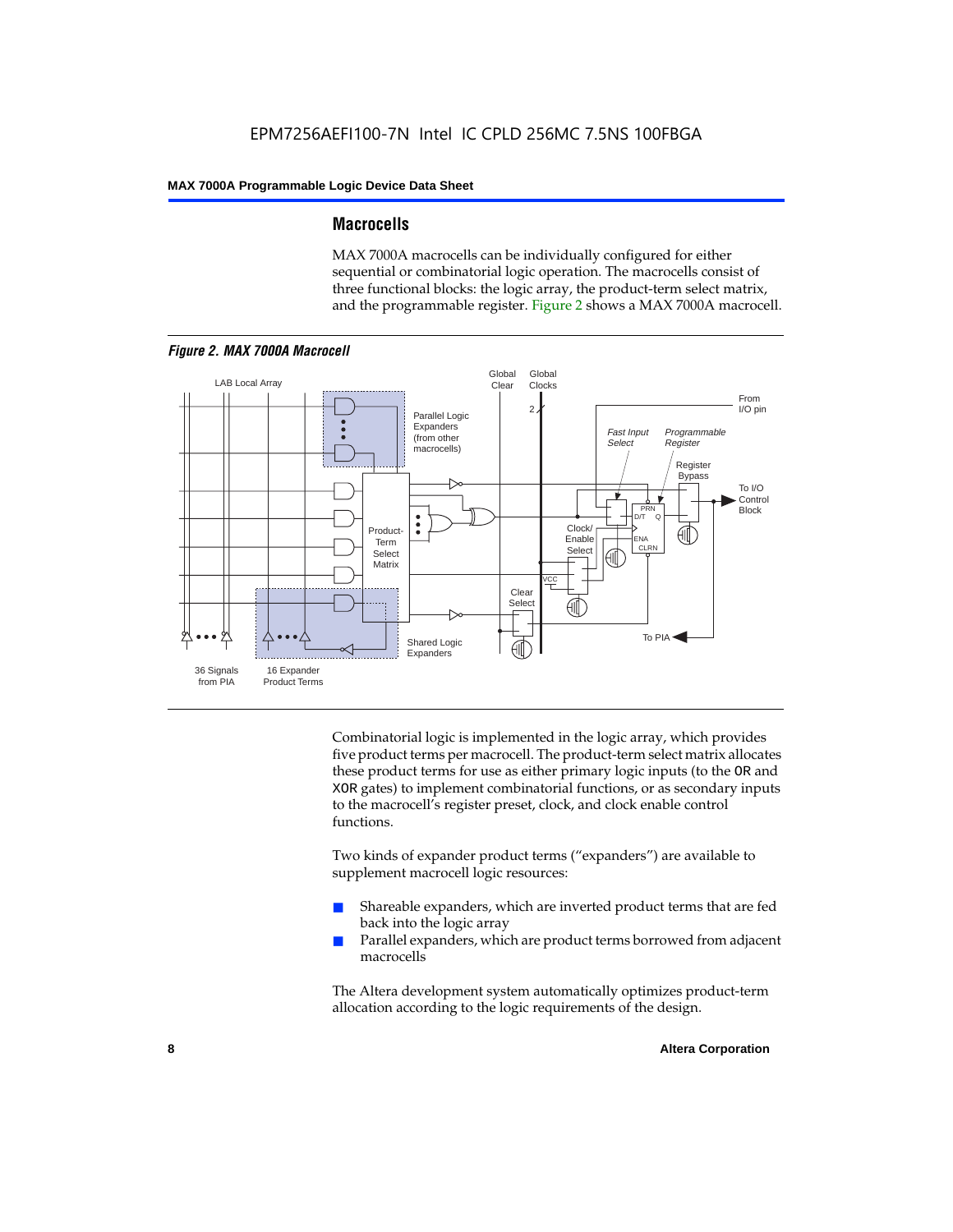For registered functions, each macrocell flipflop can be individually programmed to implement D, T, JK, or SR operation with programmable clock control. The flipflop can be bypassed for combinatorial operation. During design entry, the designer specifies the desired flipflop type; the Altera software then selects the most efficient flipflop operation for each registered function to optimize resource utilization.

Each programmable register can be clocked in three different modes:

- Global clock signal. This mode achieves the fastest clock-to-output performance.
- Global clock signal enabled by an active-high clock enable. A clock enable is generated by a product term. This mode provides an enable on each flipflop while still achieving the fast clock-to-output performance of the global clock.
- Array clock implemented with a product term. In this mode, the flipflop can be clocked by signals from buried macrocells or I/O pins.

Two global clock signals are available in MAX 7000A devices. As shown in Figure 1, these global clock signals can be the true or the complement of either of the global clock pins, GCLK1 or GCLK2.

Each register also supports asynchronous preset and clear functions. As shown in Figure 2, the product-term select matrix allocates product terms to control these operations. Although the product-term-driven preset and clear from the register are active high, active-low control can be obtained by inverting the signal within the logic array. In addition, each register clear function can be individually driven by the active-low dedicated global clear pin (GCLRn). Upon power-up, each register in a MAX 7000AE device may be set to either a high or low state. This power-up state is specified at design entry. Upon power-up, each register in EPM7128A and EPM7256A devices are set to a low state.

All MAX 7000A I/O pins have a fast input path to a macrocell register. This dedicated path allows a signal to bypass the PIA and combinatorial logic and be clocked to an input D flipflop with an extremely fast (as low as 2.5 ns) input setup time.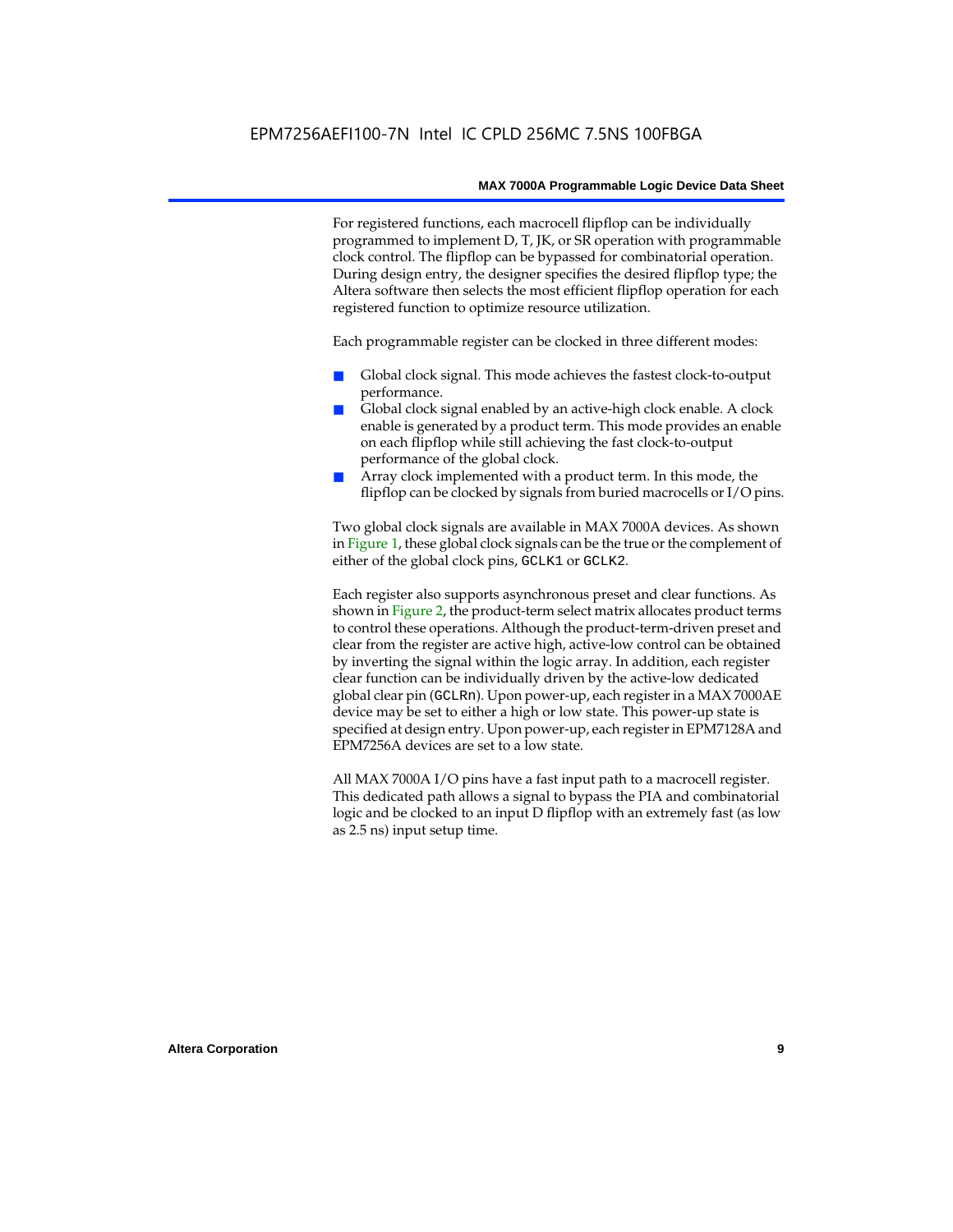#### **Expander Product Terms**

Although most logic functions can be implemented with the five product terms available in each macrocell, more complex logic functions require additional product terms. Another macrocell can be used to supply the required logic resources. However, the MAX 7000A architecture also offers both shareable and parallel expander product terms that provide additional product terms directly to any macrocell in the same LAB. These expanders help ensure that logic is synthesized with the fewest possible logic resources to obtain the fastest possible speed.

#### *Shareable Expanders*

Each LAB has 16 shareable expanders that can be viewed as a pool of uncommitted single product terms (one from each macrocell) with inverted outputs that feed back into the logic array. Each shareable expander can be used and shared by any or all macrocells in the LAB to build complex logic functions. A small delay  $(t_{SFXP})$  is incurred when shareable expanders are used. Figure 3 shows how shareable expanders can feed multiple macrocells.



**Macrocell** Product-Term Logic Product-Term Select Matrix **Macrocell** Product-Term Logic 36 Signals from PIA 16 Shared Expanders

*Shareable expanders can be shared by any or all macrocells in an LAB.*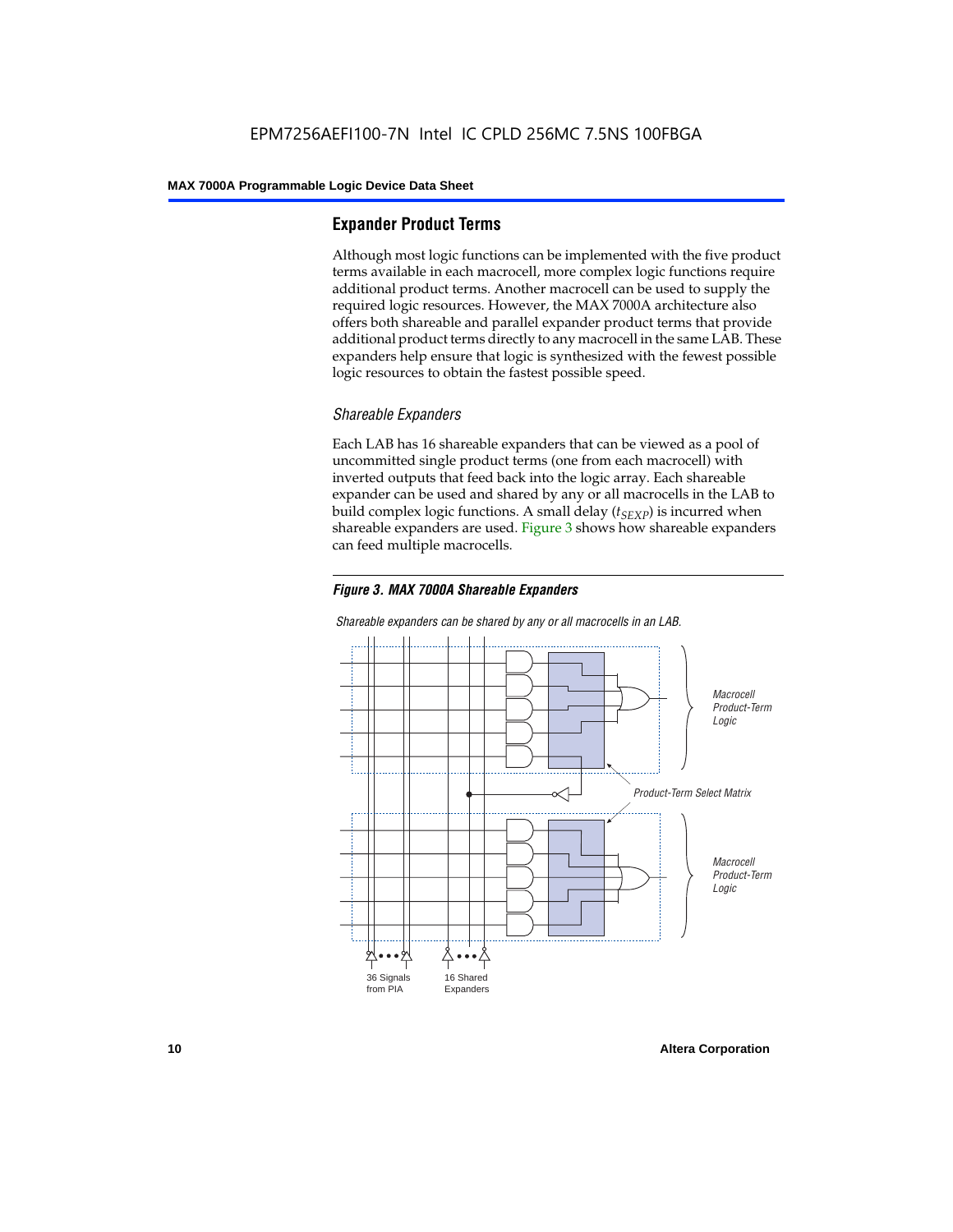#### *Parallel Expanders*

Parallel expanders are unused product terms that can be allocated to a neighboring macrocell to implement fast, complex logic functions. Parallel expanders allow up to 20 product terms to directly feed the macrocell OR logic, with five product terms provided by the macrocell and 15 parallel expanders provided by neighboring macrocells in the LAB.

The compiler can allocate up to three sets of up to five parallel expanders to the macrocells that require additional product terms. Each set of five parallel expanders incurs a small, incremental timing delay (*t<sub>PEXP</sub>*). For example, if a macrocell requires 14 product terms, the compiler uses the five dedicated product terms within the macrocell and allocates two sets of parallel expanders; the first set includes five product terms, and the second set includes four product terms, increasing the total delay by  $2 \times t_{PEXP}$ .

Two groups of eight macrocells within each LAB (e.g., macrocells 1 through 8 and 9 through 16) form two chains to lend or borrow parallel expanders. A macrocell borrows parallel expanders from lowernumbered macrocells. For example, macrocell 8 can borrow parallel expanders from macrocell 7, from macrocells 7 and 6, or from macrocells 7, 6, and 5. Within each group of eight, the lowest-numbered macrocell can only lend parallel expanders, and the highest-numbered macrocell can only borrow them. Figure 4 shows how parallel expanders can be borrowed from a neighboring macrocell.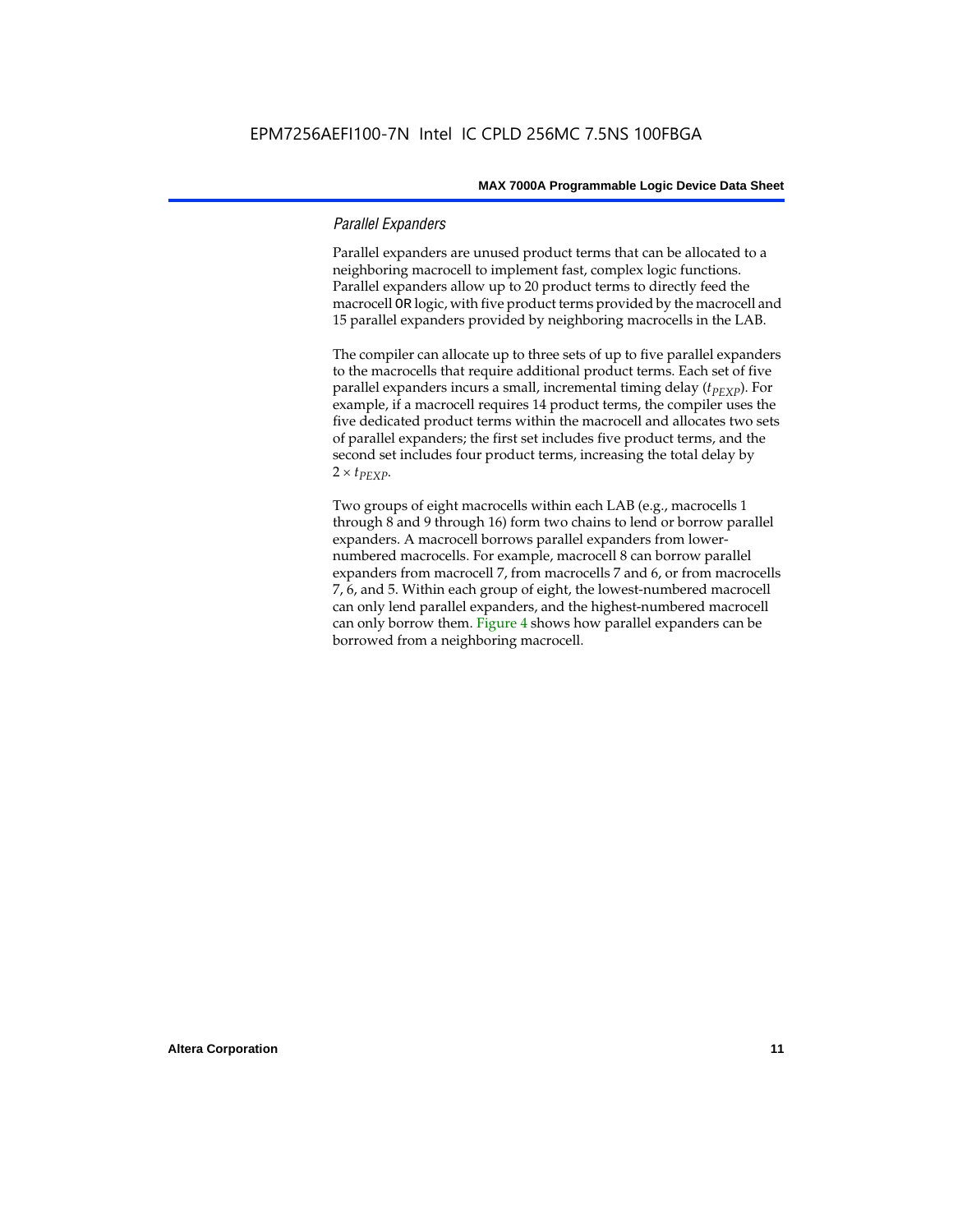#### *Figure 4. MAX 7000A Parallel Expanders*



#### **Programmable Interconnect Array**

Logic is routed between LABs on the PIA. This global bus is a programmable path that connects any signal source to any destination on the device. All MAX 7000A dedicated inputs, I/O pins, and macrocell outputs feed the PIA, which makes the signals available throughout the entire device. Only the signals required by each LAB are actually routed from the PIA into the LAB. Figure 5 shows how the PIA signals are routed into the LAB. An EEPROM cell controls one input to a 2-input AND gate, which selects a PIA signal to drive into the LAB.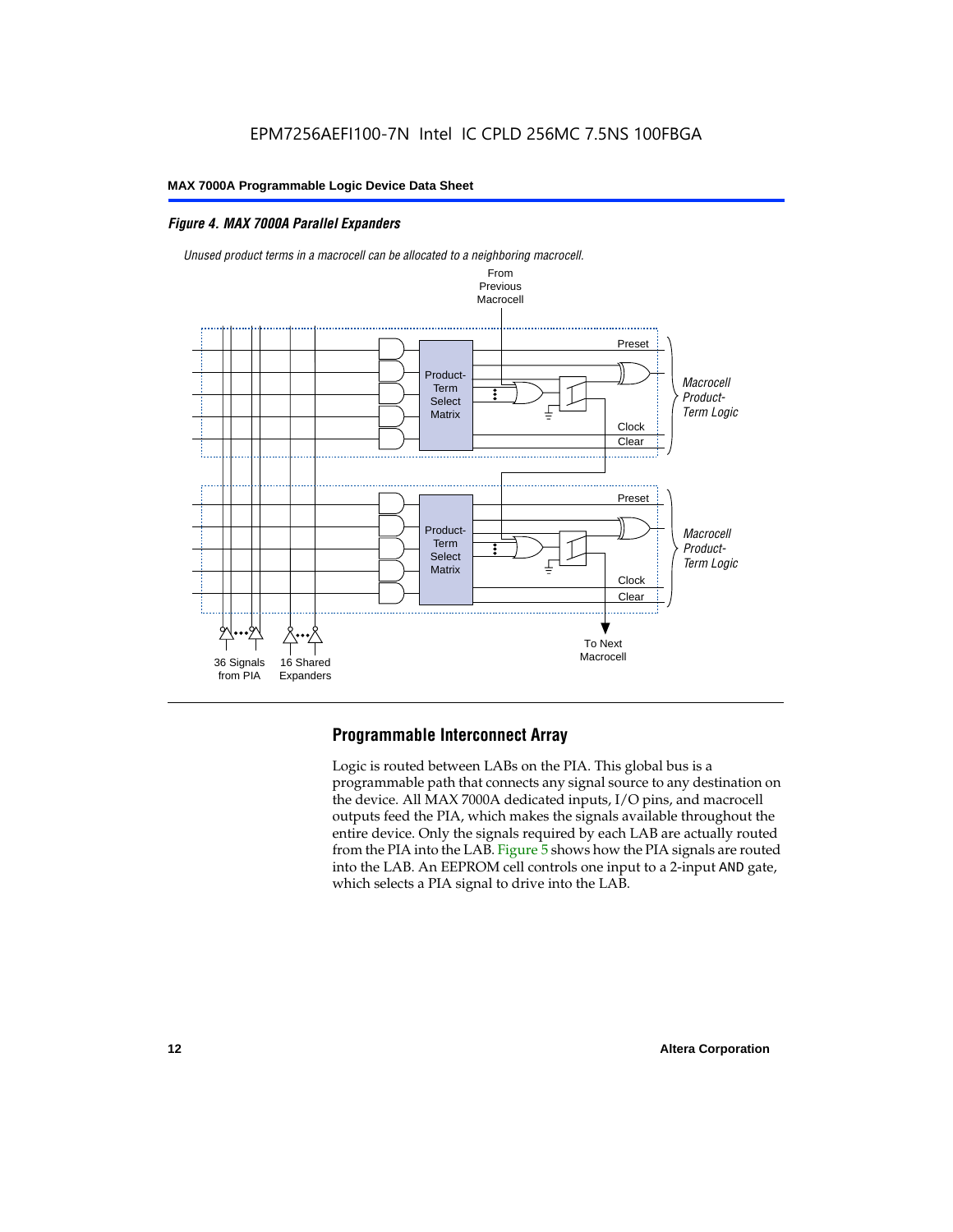

While the routing delays of channel-based routing schemes in masked or FPGAs are cumulative, variable, and path-dependent, the MAX 7000A PIA has a predictable delay. The PIA makes a design's timing performance easy to predict.

#### **I/O Control Blocks**

The I/O control block allows each I/O pin to be individually configured for input, output, or bidirectional operation. All I/O pins have a tri-state buffer that is individually controlled by one of the global output enable signals or directly connected to ground or  $V_{CC}$ . Figure 6 shows the I/O control block for MAX 7000A devices. The I/O control block has 6 or 10 global output enable signals that are driven by the true or complement of two output enable signals, a subset of the I/O pins, or a subset of the I/O macrocells.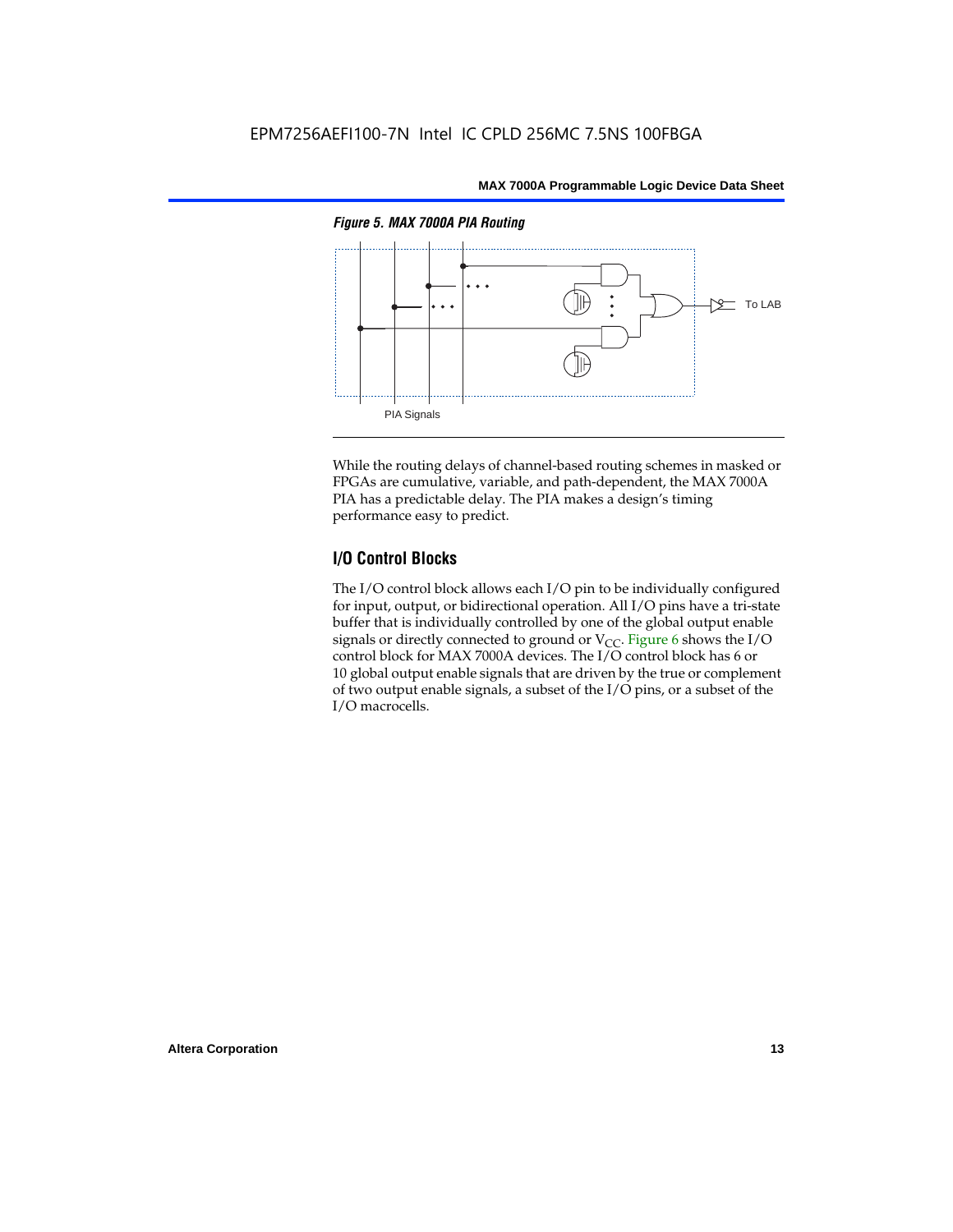



#### *Note:*

(1) EPM7032AE, EPM7064AE, EPM7128A, EPM7128AE, EPM7256A, and EPM7256AE devices have six output enable signals. EPM7512AE devices have 10 output enable signals.

> When the tri-state buffer control is connected to ground, the output is tri-stated (high impedance) and the I/O pin can be used as a dedicated input. When the tri-state buffer control is connected to  $V_{CC}$ , the output is enabled.

The MAX 7000A architecture provides dual I/O feedback, in which macrocell and pin feedbacks are independent. When an I/O pin is configured as an input, the associated macrocell can be used for buried logic.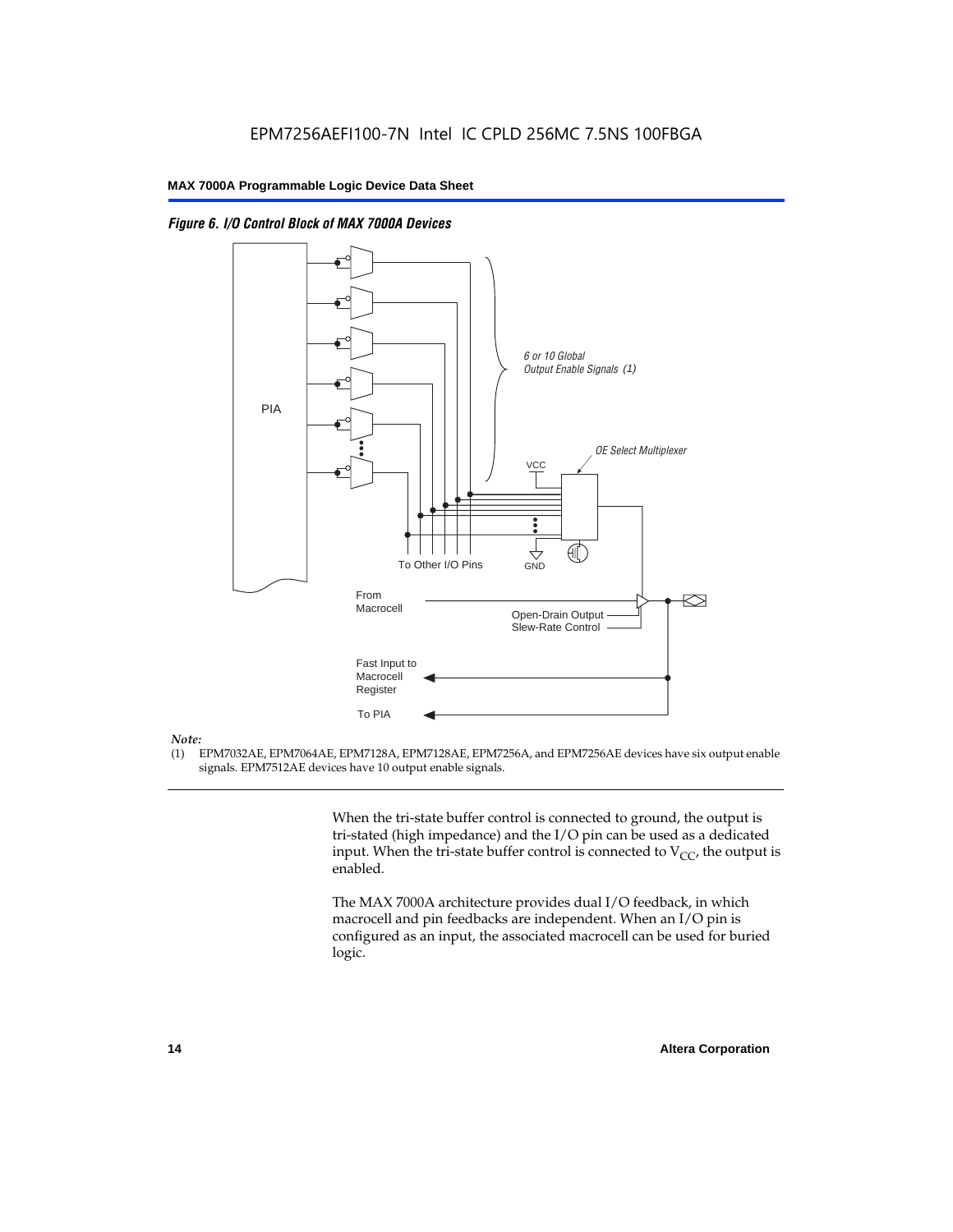### **SameFrame Pin-Outs**

MAX 7000A devices support the SameFrame pin-out feature for FineLine BGA packages. The SameFrame pin-out feature is the arrangement of balls on FineLine BGA packages such that the lower-ballcount packages form a subset of the higher-ball-count packages. SameFrame pin-outs provide the flexibility to migrate not only from device to device within the same package, but also from one package to another. A given printed circuit board (PCB) layout can support multiple device density/package combinations. For example, a single board layout can support a range of devices from an EPM7128AE device in a 100-pin FineLine BGA package to an EPM7512AE device in a 256-pin FineLine BGA package.

The Altera design software provides support to design PCBs with SameFrame pin-out devices. Devices can be defined for present and future use. The software generates pin-outs describing how to lay out a board to take advantage of this migration (see Figure 7).





Designed for 256-Pin FineLine BGA Package Printed Circuit Board



100-Pin FineLine BGA Package (Reduced I/O Count or Logic Requirements) 256-Pin FineLine BGA Package (Increased I/O Count or Logic Requirements)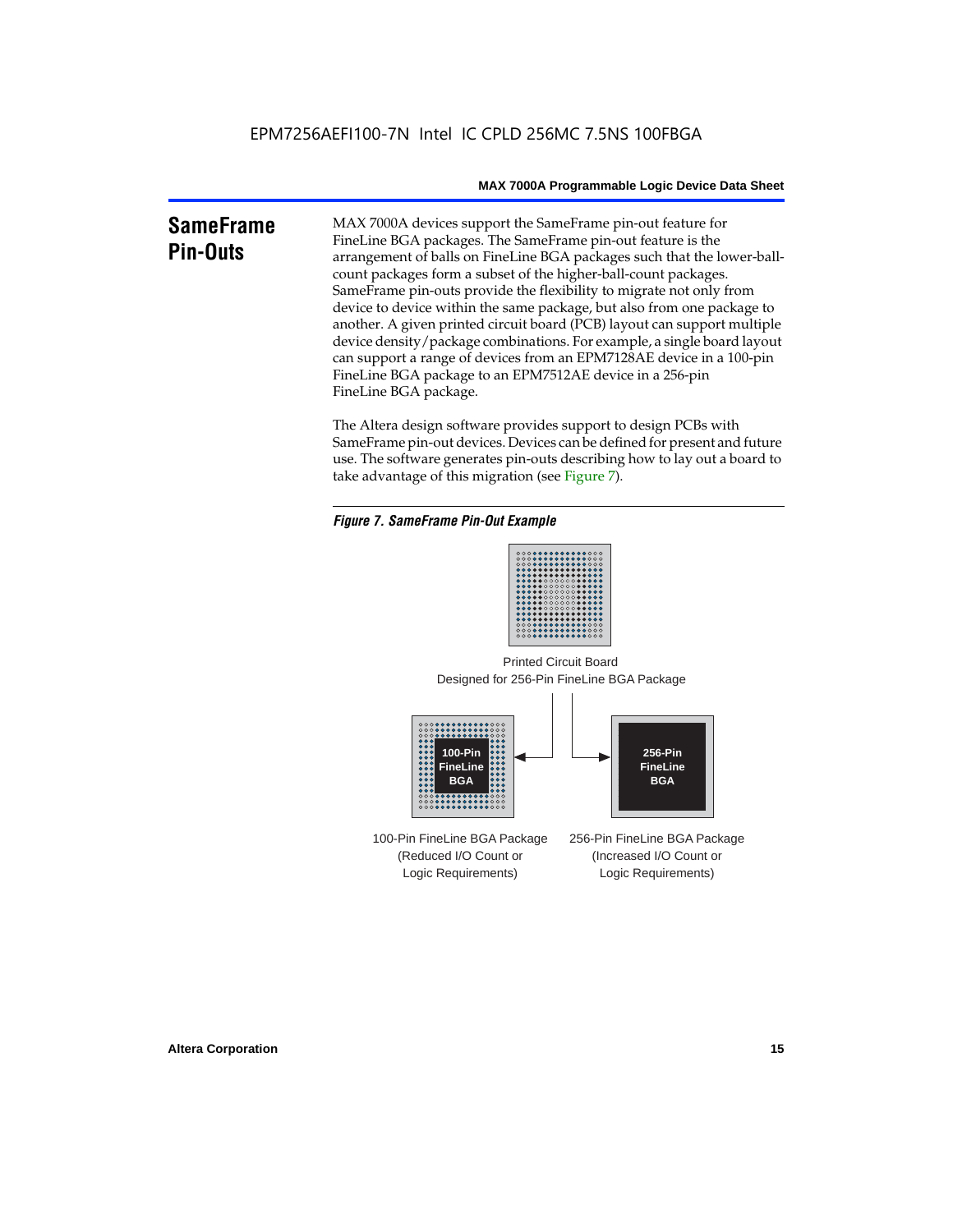### **In-System Programmability**

MAX 7000A devices can be programmed in-system via an industrystandard 4-pin IEEE Std. 1149.1 (JTAG) interface. ISP offers quick, efficient iterations during design development and debugging cycles. The MAX 7000A architecture internally generates the high programming voltages required to program EEPROM cells, allowing in-system programming with only a single 3.3-V power supply. During in-system programming, the I/O pins are tri-stated and weakly pulled-up to eliminate board conflicts. The pull-up value is nominally 50 k $\Omega$ .

MAX 7000AE devices have an enhanced ISP algorithm for faster programming. These devices also offer an ISP\_Done bit that provides safe operation when in-system programming is interrupted. This ISP\_Done bit, which is the last bit programmed, prevents all I/O pins from driving until the bit is programmed. This feature is only available in EPM7032AE, EPM7064AE, EPM7128AE, EPM7256AE, and EPM7512AE devices.

ISP simplifies the manufacturing flow by allowing devices to be mounted on a PCB with standard pick-and-place equipment before they are programmed. MAX 7000A devices can be programmed by downloading the information via in-circuit testers, embedded processors, the Altera MasterBlaster serial/USB communications cable, ByteBlasterMV parallel port download cable, and BitBlaster serial download cable. Programming the devices after they are placed on the board eliminates lead damage on high-pin-count packages (e.g., QFP packages) due to device handling. MAX 7000A devices can be reprogrammed after a system has already shipped to the field. For example, product upgrades can be performed in the field via software or modem.

In-system programming can be accomplished with either an adaptive or constant algorithm. An adaptive algorithm reads information from the unit and adapts subsequent programming steps to achieve the fastest possible programming time for that unit. A constant algorithm uses a predefined (non-adaptive) programming sequence that does not take advantage of adaptive algorithm programming time improvements. Some in-circuit testers cannot program using an adaptive algorithm. Therefore, a constant algorithm must be used. MAX 7000AE devices can be programmed with either an adaptive or constant (non-adaptive) algorithm. EPM7128A and EPM7256A device can only be programmed with an adaptive algorithm; users programming these two devices on platforms that cannot use an adaptive algorithm should use EPM7128AE and EPM7256AE devices.

The Jam Standard Test and Programming Language (STAPL), JEDEC standard JESD 71, can be used to program MAX 7000A devices with incircuit testers, PCs, or embedded processors.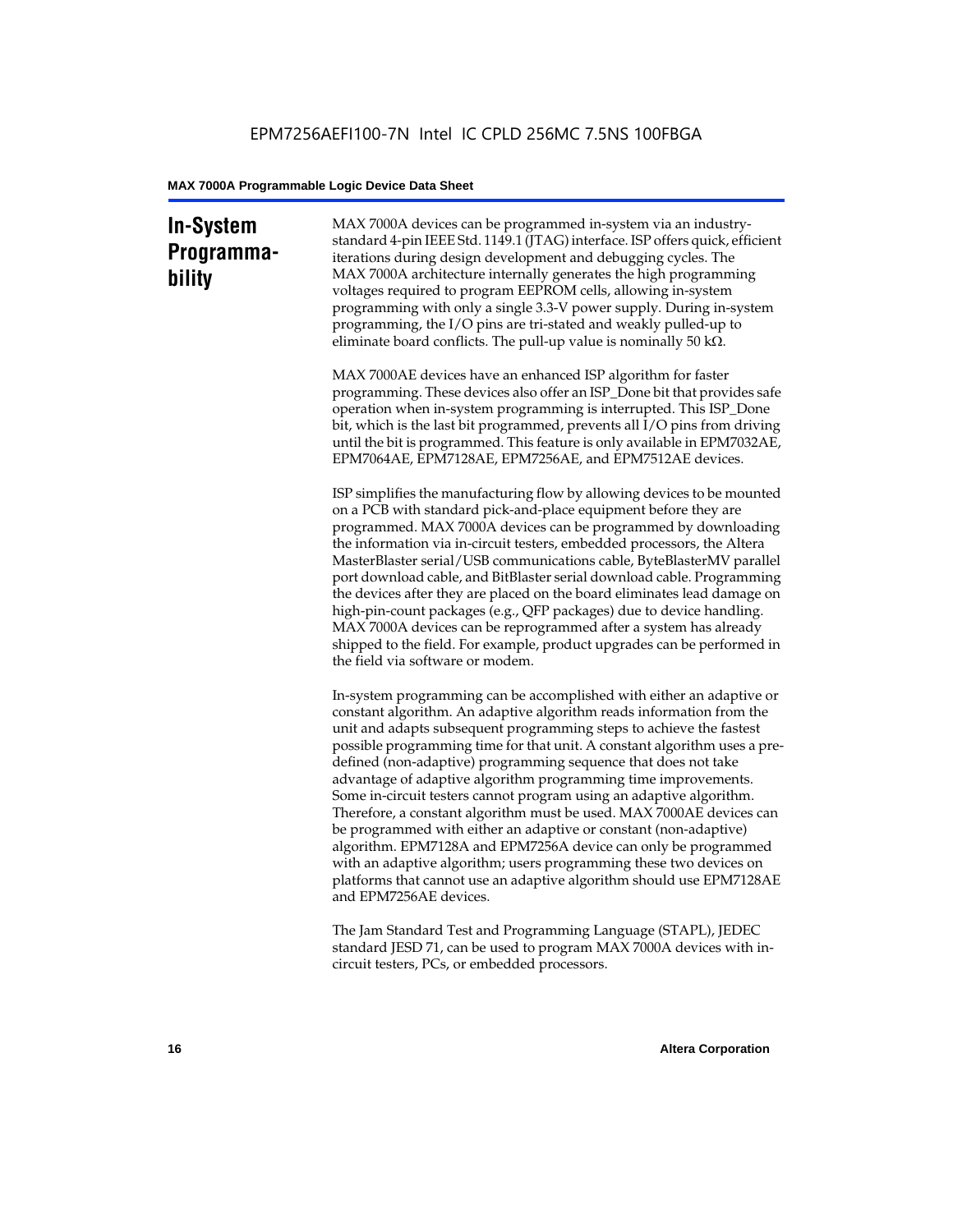f For more information on using the Jam STAPL language, see *Application Note 88 (Using the Jam Language for ISP & ICR via an Embedded Processor)*  and *Application Note 122 (Using Jam STAPL for ISP & ICR via an Embedded Processor)*.

ISP circuitry in MAX 7000AE devices is compliant with the IEEE Std. 1532 specification. The IEEE Std. 1532 is a standard developed to allow concurrent ISP between multiple PLD vendors.

#### **Programming Sequence**

During in-system programming, instructions, addresses, and data are shifted into the MAX 7000A device through the TDI input pin. Data is shifted out through the TDO output pin and compared against the expected data.

Programming a pattern into the device requires the following six ISP stages. A stand-alone verification of a programmed pattern involves only stages 1, 2, 5, and 6.

- 1. *Enter ISP*. The enter ISP stage ensures that the I/O pins transition smoothly from user mode to ISP mode. The enter ISP stage requires 1 ms.
- 2. *Check ID*. Before any program or verify process, the silicon ID is checked. The time required to read this silicon ID is relatively small compared to the overall programming time.
- 3. *Bulk Erase*. Erasing the device in-system involves shifting in the instructions to erase the device and applying one erase pulse of 100 ms.
- 4. *Program*. Programming the device in-system involves shifting in the address and data and then applying the programming pulse to program the EEPROM cells. This process is repeated for each EEPROM address.
- 5. *Verify*. Verifying an Altera device in-system involves shifting in addresses, applying the read pulse to verify the EEPROM cells, and shifting out the data for comparison. This process is repeated for each EEPROM address.
- 6. *Exit ISP*. An exit ISP stage ensures that the I/O pins transition smoothly from ISP mode to user mode. The exit ISP stage requires 1 ms.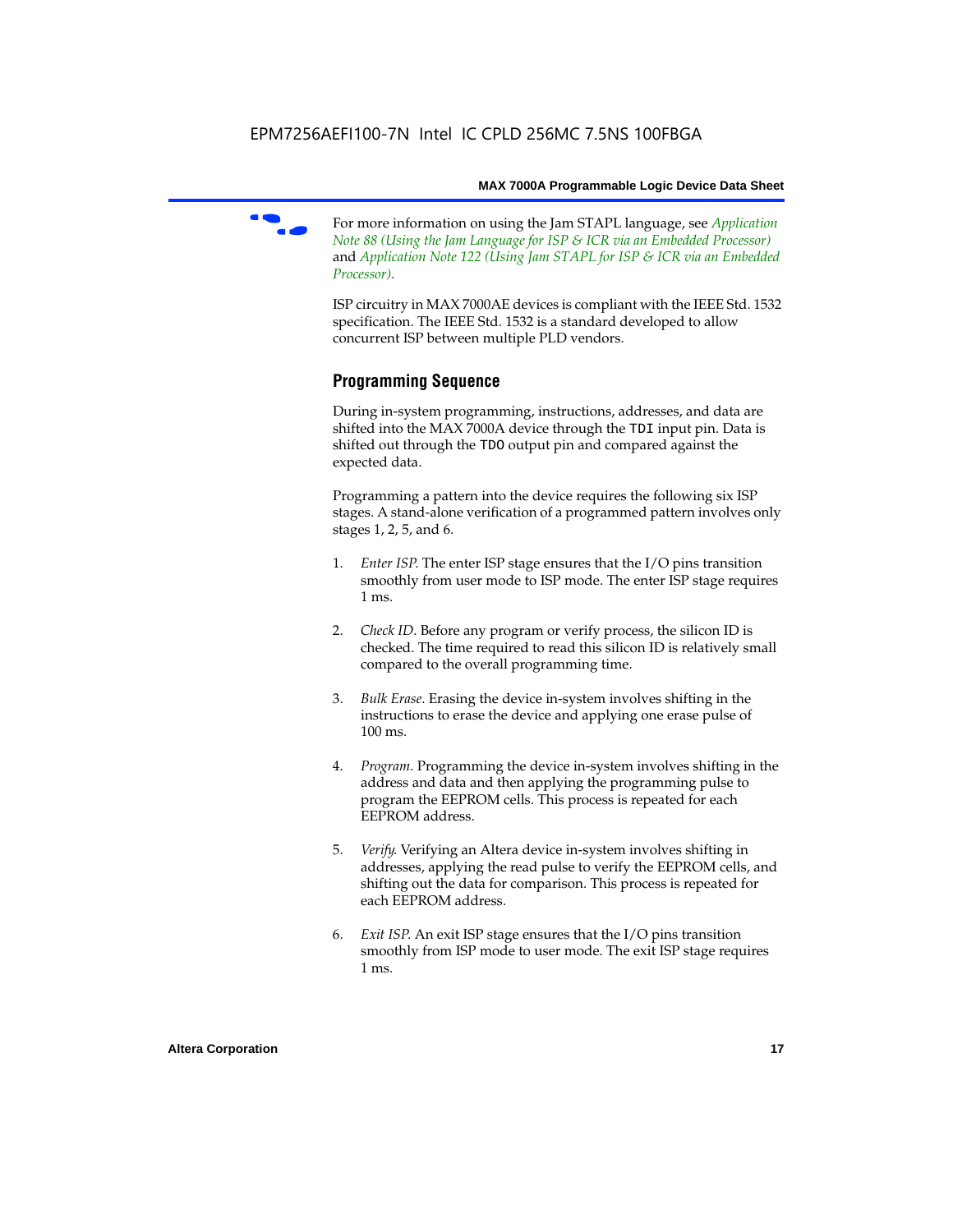#### **Programming Times**

The time required to implement each of the six programming stages can be broken into the following two elements:

- A pulse time to erase, program, or read the EEPROM cells.
- A shifting time based on the test clock (TCK) frequency and the number of TCK cycles to shift instructions, address, and data into the device.

By combining the pulse and shift times for each of the programming stages, the program or verify time can be derived as a function of the TCK frequency, the number of devices, and specific target device(s). Because different ISP-capable devices have a different number of EEPROM cells, both the total fixed and total variable times are unique for a single device.

#### *Programming a Single MAX 7000A Device*

The time required to program a single MAX 7000A device in-system can be calculated from the following formula:

$$
t_{PROG} = t_{PPULSE} + \frac{c_{ycle_{PTCK}}}{f_{TCK}}
$$
  
where:  $t_{PROG}$  = Programming time  
 $t_{PPULSE}$  = Sum of the fixed times to erase, program, and  
verify the EEPROM cells  
 $C_{ycle_{PTCK}}$  = Number of TCK cycles to program a device  
 $f_{TCK}$  = TCK frequency

The ISP times for a stand-alone verification of a single MAX 7000A device can be calculated from the following formula:

| $t_{VER} = t_{VPULSE} + \frac{Cycle_{VTCK}}{f_{TCK}}$ |                                                                                                                                 |
|-------------------------------------------------------|---------------------------------------------------------------------------------------------------------------------------------|
| where: $t_{VER}$<br>$t_{VPULSE}$                      | $=$ Verify time<br>= Sum of the fixed times to verify the EEPROM cells<br>$CycleVTCK$ = Number of TCK cycles to verify a device |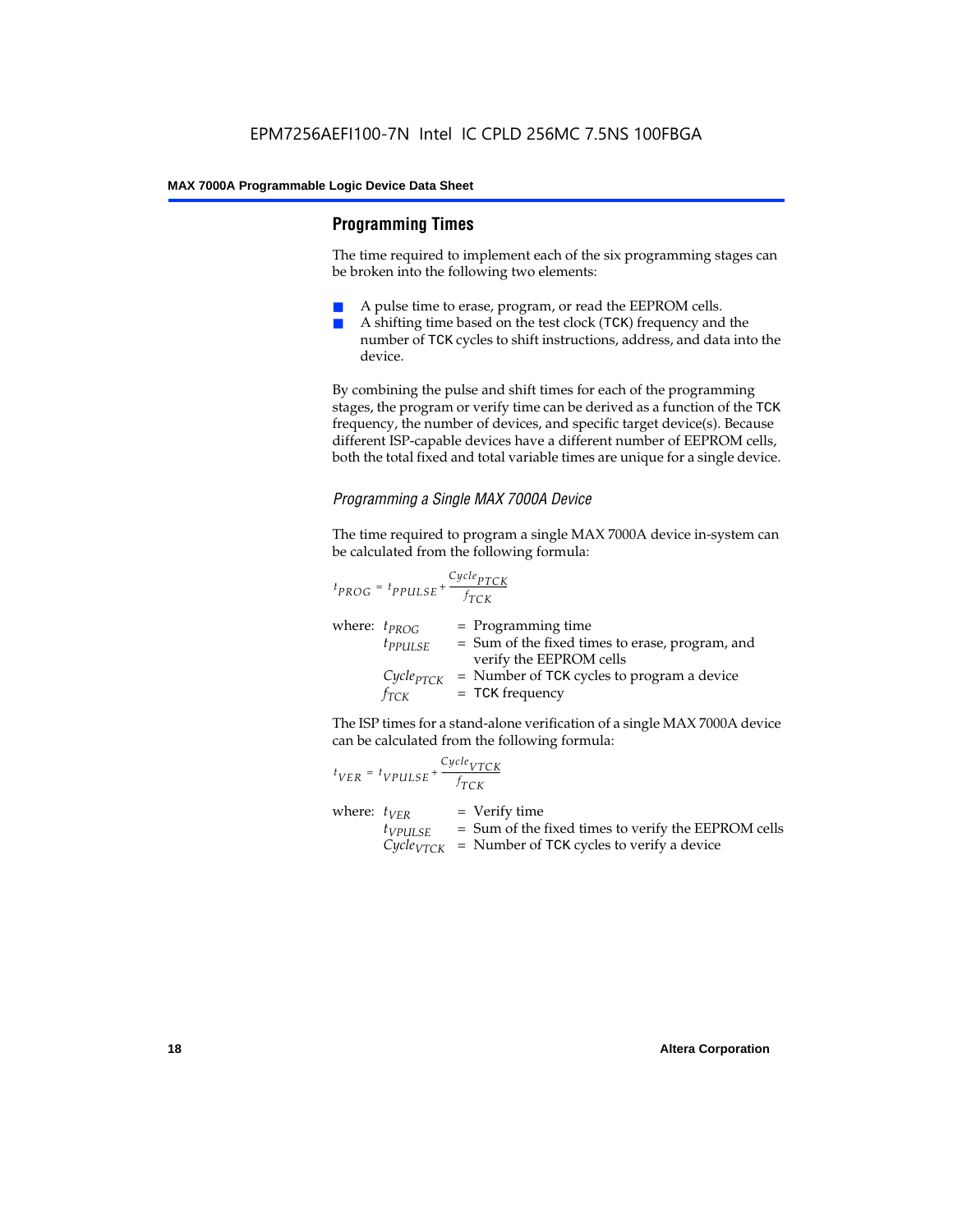The programming times described in Tables 5 through 7 are associated with the worst-case method using the enhanced ISP algorithm.

| Table 5. MAX 7000A t <sub>PULSE</sub> & Cycle <sub>TCK</sub> Values |                 |                       |                                 |                             |  |  |  |
|---------------------------------------------------------------------|-----------------|-----------------------|---------------------------------|-----------------------------|--|--|--|
| <b>Device</b>                                                       |                 | <b>Programming</b>    | <b>Stand-Alone Verification</b> |                             |  |  |  |
|                                                                     | $t_{PPULSE}(s)$ | Cycle <sub>PTCK</sub> | $t_{VPULSE}(s)$                 | $\mathcal C$ ycle $_{VTCK}$ |  |  |  |
| <b>EPM7032AE</b>                                                    | 2.00            | 55,000                | 0.002                           | 18,000                      |  |  |  |
| <b>EPM7064AE</b>                                                    | 2.00            | 105,000               | 0.002                           | 35.000                      |  |  |  |
| EPM7128AE                                                           | 2.00            | 205,000               | 0.002                           | 68.000                      |  |  |  |
| EPM7256AE                                                           | 2.00            | 447.000               | 0.002                           | 149.000                     |  |  |  |
| <b>EPM7512AE</b>                                                    | 2.00            | 890,000               | 0.002                           | 297,000                     |  |  |  |
| EPM7128A (1)                                                        | 5.11            | 832,000               | 0.03                            | 528,000                     |  |  |  |
| EPM7256A (1)                                                        | 6.43            | 1,603,000             | 0.03                            | 1,024,000                   |  |  |  |

Tables 6 and 7 show the in-system programming and stand alone verification times for several common test clock frequencies.

| Table 6. MAX 7000A In-System Programming Times for Different Test Clock Frequencies |               |                  |       |       |         |                |                |               |              |
|-------------------------------------------------------------------------------------|---------------|------------------|-------|-------|---------|----------------|----------------|---------------|--------------|
| <b>Device</b>                                                                       |               | f <sub>ТСК</sub> |       |       |         |                |                |               | <b>Units</b> |
|                                                                                     | <b>10 MHz</b> | 5 MHz            | 2 MHz | 1 MHz | 500 kHz | <b>200 kHz</b> | <b>100 kHz</b> | <b>50 kHz</b> |              |
| <b>EPM7032AE</b>                                                                    | 2.01          | 2.01             | 2.03  | 2.06  | 2.11    | 2.28           | 2.55           | 3.10          | s            |
| EPM7064AE                                                                           | 2.01          | 2.02             | 2.05  | 2.11  | 2.21    | 2.53           | 3.05           | 4.10          | s            |
| EPM7128AE                                                                           | 2.02          | 2.04             | 2.10  | 2.21  | 2.41    | 3.03           | 4.05           | 6.10          | s            |
| EPM7256AE                                                                           | 2.05          | 2.09             | 2.23  | 2.45  | 2.90    | 4.24           | 6.47           | 10.94         | s            |
| <b>EPM7512AE</b>                                                                    | 2.09          | 2.18             | 2.45  | 2.89  | 3.78    | 6.45           | 10.90          | 19.80         | s            |
| EPM7128A (1)                                                                        | 5.19          | 5.27             | 5.52  | 5.94  | 6.77    | 9.27           | 13.43          | 21.75         | s            |
| EPM7256A (1)                                                                        | 6.59          | 6.75             | 7.23  | 8.03  | 9.64    | 14.45          | 22.46          | 38.49         | s            |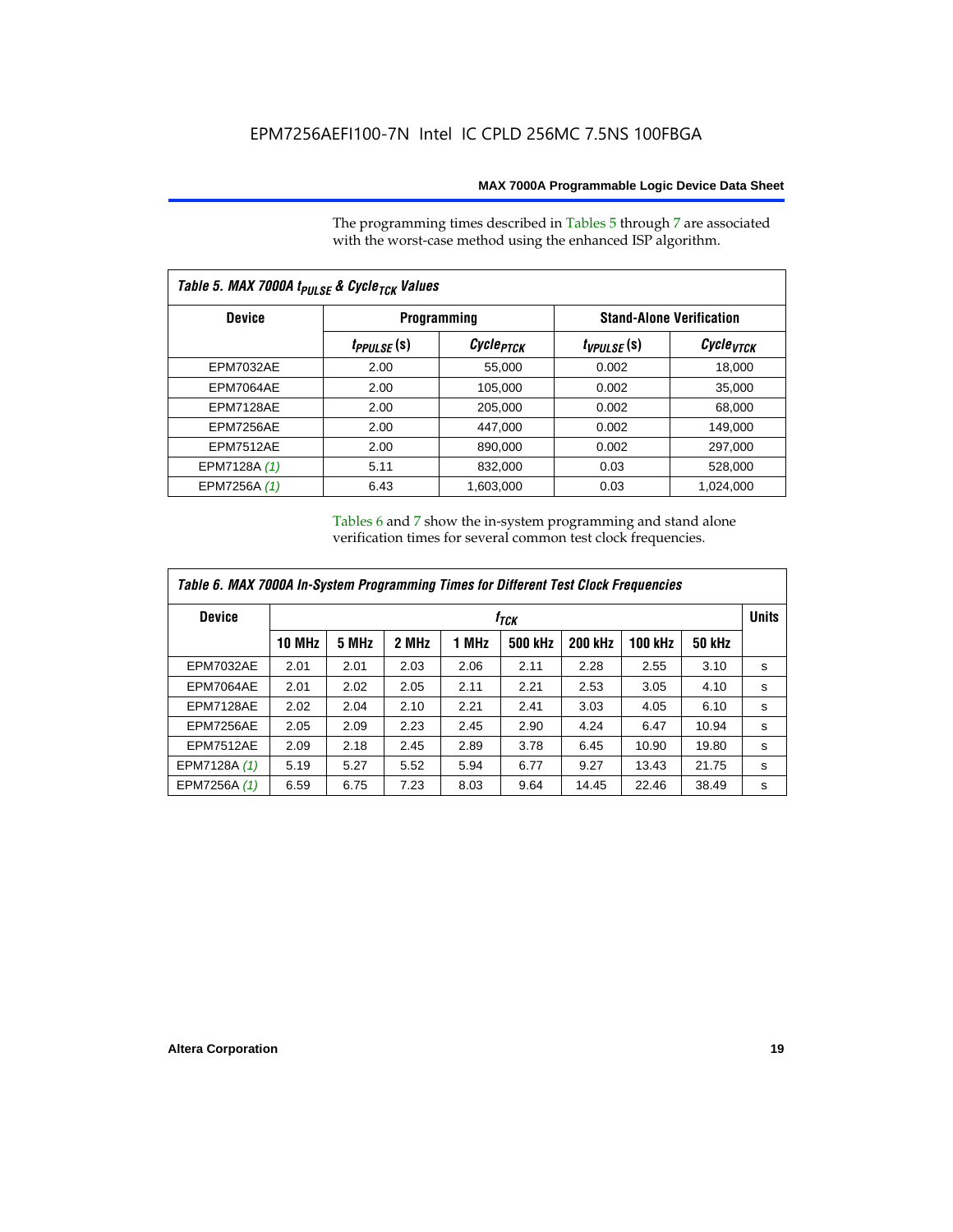|  |  |  | <b>MAX 7000A Programmable Logic Device Data Sheet</b> |
|--|--|--|-------------------------------------------------------|
|--|--|--|-------------------------------------------------------|

| Table 7. MAX 7000A Stand-Alone Verification Times for Different Test Clock Frequencies |               |                  |       |       |                |                |                |               |              |
|----------------------------------------------------------------------------------------|---------------|------------------|-------|-------|----------------|----------------|----------------|---------------|--------------|
| <b>Device</b>                                                                          |               | t <sub>тск</sub> |       |       |                |                |                |               | <b>Units</b> |
|                                                                                        | <b>10 MHz</b> | 5 MHz            | 2 MHz | 1 MHz | <b>500 kHz</b> | <b>200 kHz</b> | <b>100 kHz</b> | <b>50 kHz</b> |              |
| <b>EPM7032AE</b>                                                                       | 0.00          | 0.01             | 0.01  | 0.02  | 0.04           | 0.09           | 0.18           | 0.36          | s            |
| EPM7064AE                                                                              | 0.01          | 0.01             | 0.02  | 0.04  | 0.07           | 0.18           | 0.35           | 0.70          | s            |
| EPM7128AE                                                                              | 0.01          | 0.02             | 0.04  | 0.07  | 0.14           | 0.34           | 0.68           | 1.36          | s            |
| EPM7256AE                                                                              | 0.02          | 0.03             | 0.08  | 0.15  | 0.30           | 0.75           | 1.49           | 2.98          | S            |
| <b>EPM7512AE</b>                                                                       | 0.03          | 0.06             | 0.15  | 0.30  | 0.60           | 1.49           | 2.97           | 5.94          | s            |
| EPM7128A (1)                                                                           | 0.08          | 0.14             | 0.29  | 0.56  | 1.09           | 2.67           | 5.31           | 10.59         | s            |
| EPM7256A (1)                                                                           | 0.13          | 0.24             | 0.54  | 1.06  | 2.08           | 5.15           | 10.27          | 20.51         | s            |

#### *Note to tables:*

(1) EPM7128A and EPM7256A devices can only be programmed with an adaptive algorithm; users programming these two devices on platforms that cannot use an adaptive algorithm should use EPM7128AE and EPM7256AE devices.

### **Programming with External Hardware**

MAX 7000A devices can be programmed on Windows-based PCs with an Altera Logic Programmer card, the MPU, and the appropriate device adapter. The MPU performs continuity checks to ensure adequate electrical contact between the adapter and the device.



For more information, see the *Altera Programming Hardware Data Sheet*.

The Altera software can use text- or waveform-format test vectors created with the Altera Text Editor or Waveform Editor to test the programmed device. For added design verification, designers can perform functional testing to compare the functional device behavior with the results of simulation.

Data I/O, BP Microsystems, and other programming hardware manufacturers provide programming support for Altera devices.



For more information, see *Programming Hardware Manufacturers*.

### **IEEE Std. 1149.1 (JTAG) Boundary-Scan Support**

MAX 7000A devices include the JTAG BST circuitry defined by IEEE Std. 1149.1. Table 8 describes the JTAG instructions supported by MAX 7000A devices. The pin-out tables, available from the Altera web site (**http://www.altera.com**), show the location of the JTAG control pins for each device. If the JTAG interface is not required, the JTAG pins are available as user I/O pins.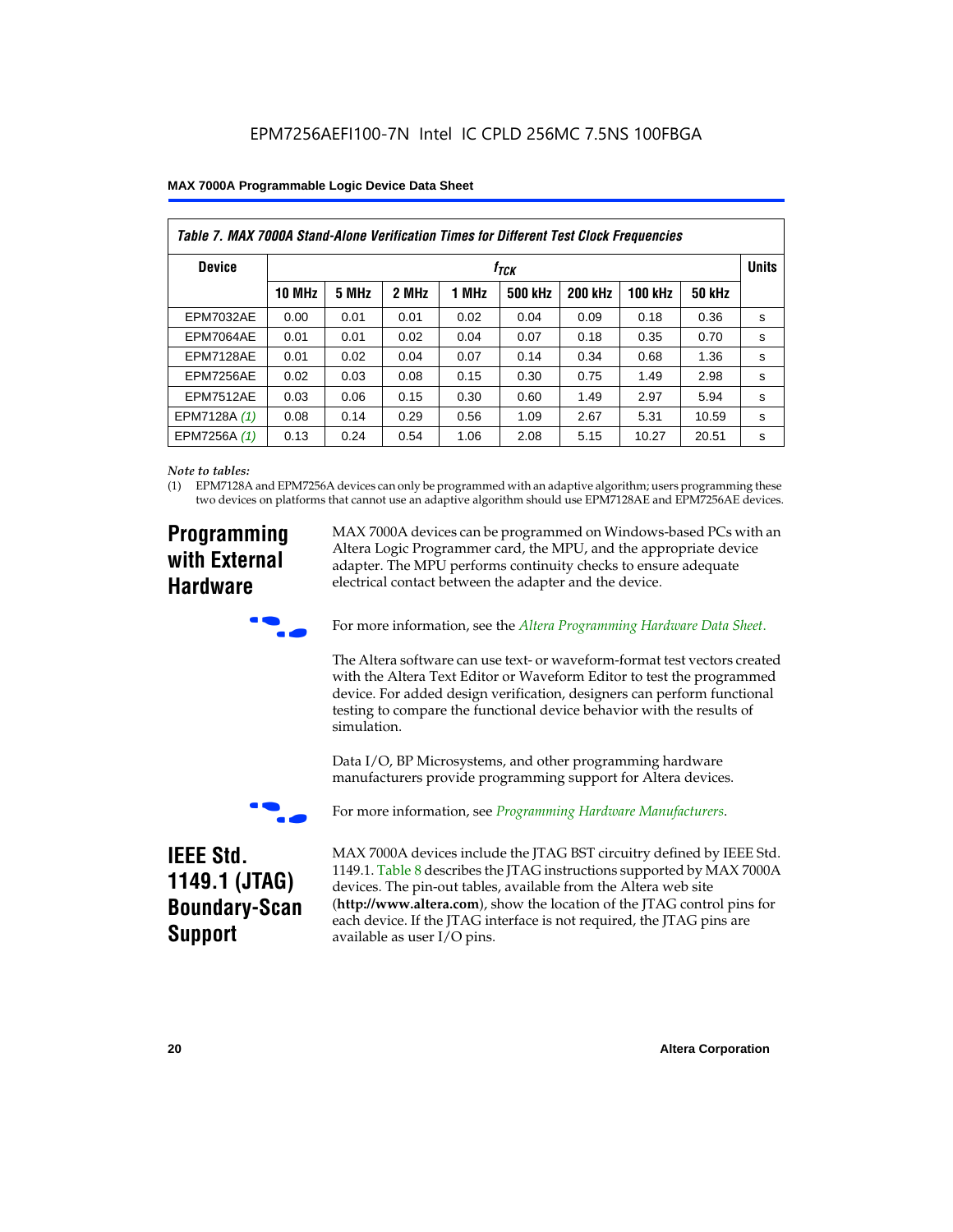| Table 8. MAX 7000A JTAG Instructions |                                                                                                                                                                                                                                                            |  |  |  |  |
|--------------------------------------|------------------------------------------------------------------------------------------------------------------------------------------------------------------------------------------------------------------------------------------------------------|--|--|--|--|
| <b>JTAG Instruction</b>              | <b>Description</b>                                                                                                                                                                                                                                         |  |  |  |  |
| SAMPLE/PRELOAD                       | Allows a snapshot of signals at the device pins to be captured and examined during<br>normal device operation, and permits an initial data pattern output at the device pins                                                                               |  |  |  |  |
| <b>EXTEST</b>                        | Allows the external circuitry and board-level interconnections to be tested by forcing a<br>test pattern at the output pins and capturing test results at the input pins                                                                                   |  |  |  |  |
| <b>BYPASS</b>                        | Places the 1-bit bypass register between the TDI and TDO pins, which allows the BST<br>data to pass synchronously through a selected device to adjacent devices during normal<br>device operation                                                          |  |  |  |  |
| <b>IDCODE</b>                        | Selects the IDCODE register and places it between the TDI and TDO pins, allowing the<br><b>IDCODE</b> to be serially shifted out of TDO                                                                                                                    |  |  |  |  |
| <b>USERCODE</b>                      | Selects the 32-bit USERCODE register and places it between the TDI and TDO pins,<br>allowing the USERCODE value to be shifted out of TDO. The USERCODE instruction is<br>available for MAX 7000AE devices only                                             |  |  |  |  |
| <b>UESCODE</b>                       | These instructions select the user electronic signature (UESCODE) and allow the<br>UESCODE to be shifted out of TDO, UESCODE instructions are available for EPM7128A<br>and EPM7256A devices only.                                                         |  |  |  |  |
| <b>ISP Instructions</b>              | These instructions are used when programming MAX 7000A devices via the JTAG ports<br>with the MasterBlaster, ByteBlasterMV, or BitBlaster download cable, or using a Jam<br>STAPL File, JBC File, or SVF File via an embedded processor or test equipment. |  |  |  |  |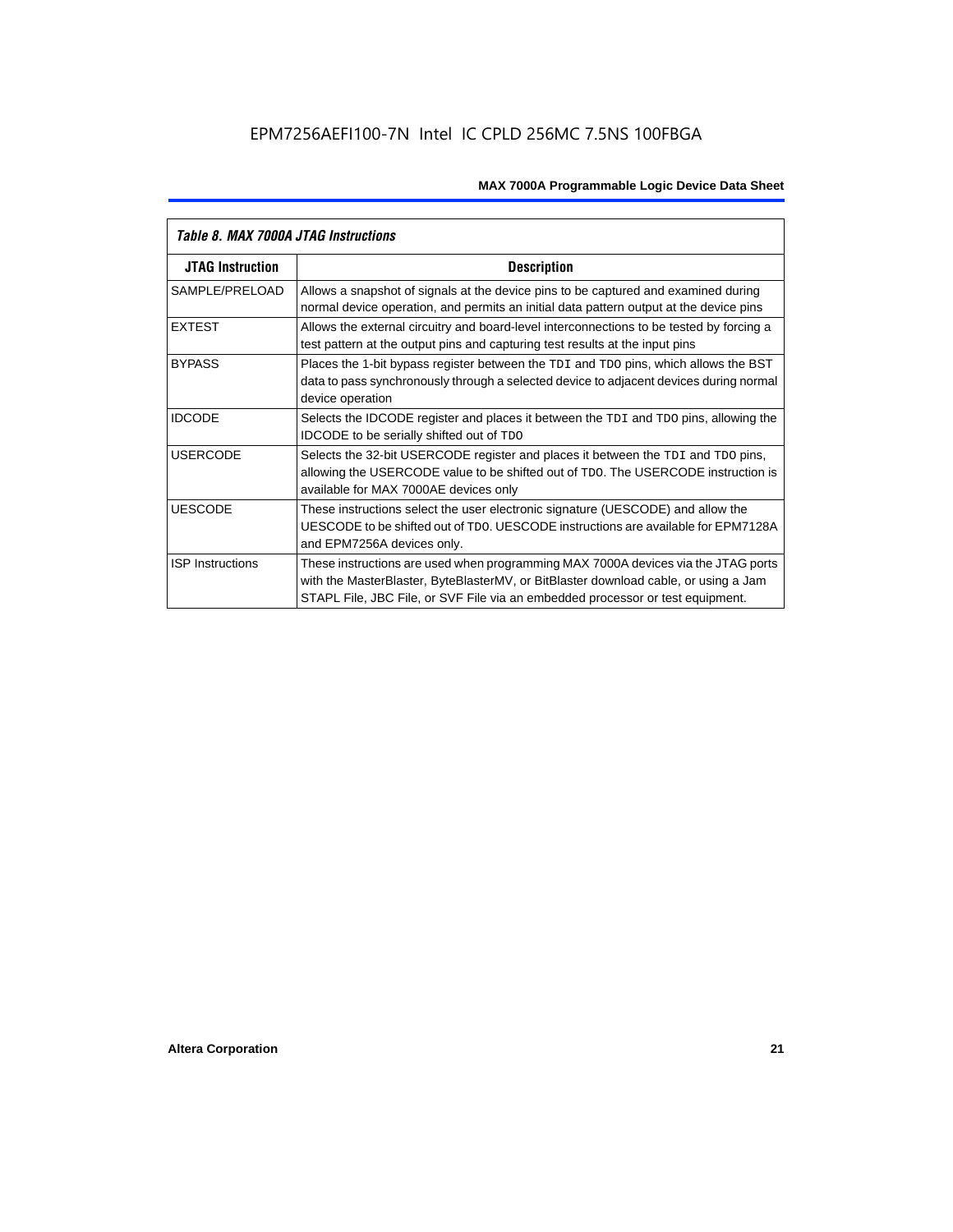The instruction register length of MAX 7000A devices is 10 bits. The user electronic signature (UES) register length in MAX 7000A devices is 16 bits. The MAX 7000AE USERCODE register length is 32 bits. Tables 9 and 10 show the boundary-scan register length and device IDCODE information for MAX 7000A devices.

| Table 9. MAX 7000A Boundary-Scan Register Length |                                      |  |  |  |  |
|--------------------------------------------------|--------------------------------------|--|--|--|--|
| <b>Device</b>                                    | <b>Boundary-Scan Register Length</b> |  |  |  |  |
| <b>EPM7032AE</b>                                 | 96                                   |  |  |  |  |
| EPM7064AE                                        | 192                                  |  |  |  |  |
| <b>EPM7128A</b>                                  | 288                                  |  |  |  |  |
| EPM7128AE                                        | 288                                  |  |  |  |  |
| <b>EPM7256A</b>                                  | 480                                  |  |  |  |  |
| EPM7256AE                                        | 480                                  |  |  |  |  |
| EPM7512AE                                        | 624                                  |  |  |  |  |

| Table 10. 32-Bit MAX 7000A Device IDCODE<br>Note (1) |                            |                           |                                                    |                               |  |  |  |  |
|------------------------------------------------------|----------------------------|---------------------------|----------------------------------------------------|-------------------------------|--|--|--|--|
| <b>Device</b>                                        |                            | <b>IDCODE (32 Bits)</b>   |                                                    |                               |  |  |  |  |
|                                                      | <b>Version</b><br>(4 Bits) | Part Number (16 Bits)     | <b>Manufacturer's</b><br><b>Identity (11 Bits)</b> | $(1 \text{ Bit})$<br>1<br>(2) |  |  |  |  |
| <b>EPM7032AE</b>                                     | 0001                       | 0111<br>0000 0011 0010    | 00001101110                                        | 1                             |  |  |  |  |
| EPM7064AE                                            | 0001                       | 0000 0110<br>0100<br>0111 | 00001101110                                        | 1                             |  |  |  |  |
| <b>EPM7128A</b>                                      | 0000                       | 0111 0001 0010<br>1000    | 00001101110                                        | $\mathbf{1}$                  |  |  |  |  |
| EPM7128AE                                            | 0001                       | 0111 0001 0010<br>1000    | 00001101110                                        | 1                             |  |  |  |  |
| <b>EPM7256A</b>                                      | 0000                       | 0111 0010 0101 0110       | 00001101110                                        | $\mathbf{1}$                  |  |  |  |  |
| EPM7256AE                                            | 0001                       | 0111 0010 0101 0110       | 00001101110                                        | $\mathbf{1}$                  |  |  |  |  |
| <b>EPM7512AE</b>                                     | 0001                       | 0111 0101 0001 0010       | 00001101110                                        | $\mathbf{1}$                  |  |  |  |  |

#### *Notes:*

(1) The most significant bit (MSB) is on the left.

(2) The least significant bit (LSB) for all JTAG IDCODEs is 1.



**Figure 39 (IEEE 1149.1 (JTAG) Boundary-Scan Testing in Altera** *Devices)* for more information on JTAG BST.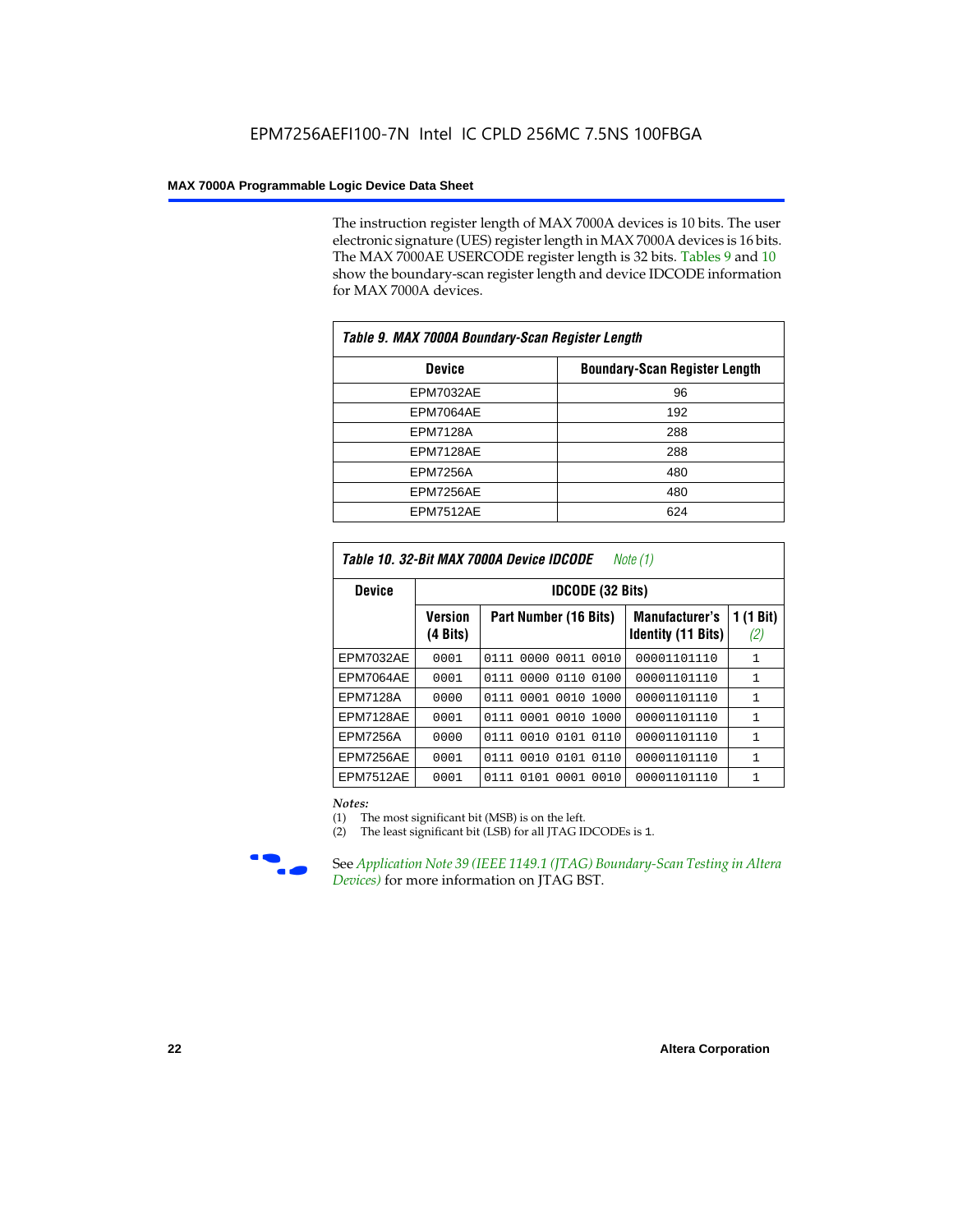Figure 8 shows timing information for the JTAG signals.



*Figure 8. MAX 7000A JTAG Waveforms*

Table 11 shows the JTAG timing parameters and values for MAX 7000A devices.

| <b>Table 11. JTAG Timing Parameters &amp; Values for MAX 7000A Devices Note (1)</b> |                                                |     |     |             |  |  |  |  |  |
|-------------------------------------------------------------------------------------|------------------------------------------------|-----|-----|-------------|--|--|--|--|--|
| <b>Symbol</b>                                                                       | <b>Parameter</b>                               | Min | Max | <b>Unit</b> |  |  |  |  |  |
| t <sub>JCP</sub>                                                                    | TCK clock period                               | 100 |     | ns          |  |  |  |  |  |
| tjch                                                                                | TCK clock high time                            | 50  |     | ns          |  |  |  |  |  |
| tjcl                                                                                | TCK clock low time                             | 50  |     | ns          |  |  |  |  |  |
| tjpsu                                                                               | JTAG port setup time                           | 20  |     | ns          |  |  |  |  |  |
| t <sub>JPH</sub>                                                                    | JTAG port hold time                            | 45  |     | ns          |  |  |  |  |  |
| t <sub>JPCO</sub>                                                                   | JTAG port clock to output                      |     | 25  | ns          |  |  |  |  |  |
| t <sub>JPZX</sub>                                                                   | JTAG port high impedance to valid output       |     | 25  | ns          |  |  |  |  |  |
| t <sub>JPXZ</sub>                                                                   | JTAG port valid output to high impedance       |     | 25  | ns          |  |  |  |  |  |
| tjssu                                                                               | Capture register setup time                    | 20  |     | ns          |  |  |  |  |  |
| $t_{JSH}$                                                                           | Capture register hold time                     | 45  |     | ns          |  |  |  |  |  |
| t <sub>JSCO</sub>                                                                   | Update register clock to output                |     | 25  | ns          |  |  |  |  |  |
| t <sub>JSZX</sub>                                                                   | Update register high impedance to valid output |     | 25  | ns          |  |  |  |  |  |
| t <sub>JSXZ</sub>                                                                   | Update register valid output to high impedance |     | 25  | ns          |  |  |  |  |  |

*Note:*

(1) Timing parameters shown in this table apply for all specified VCCIO levels.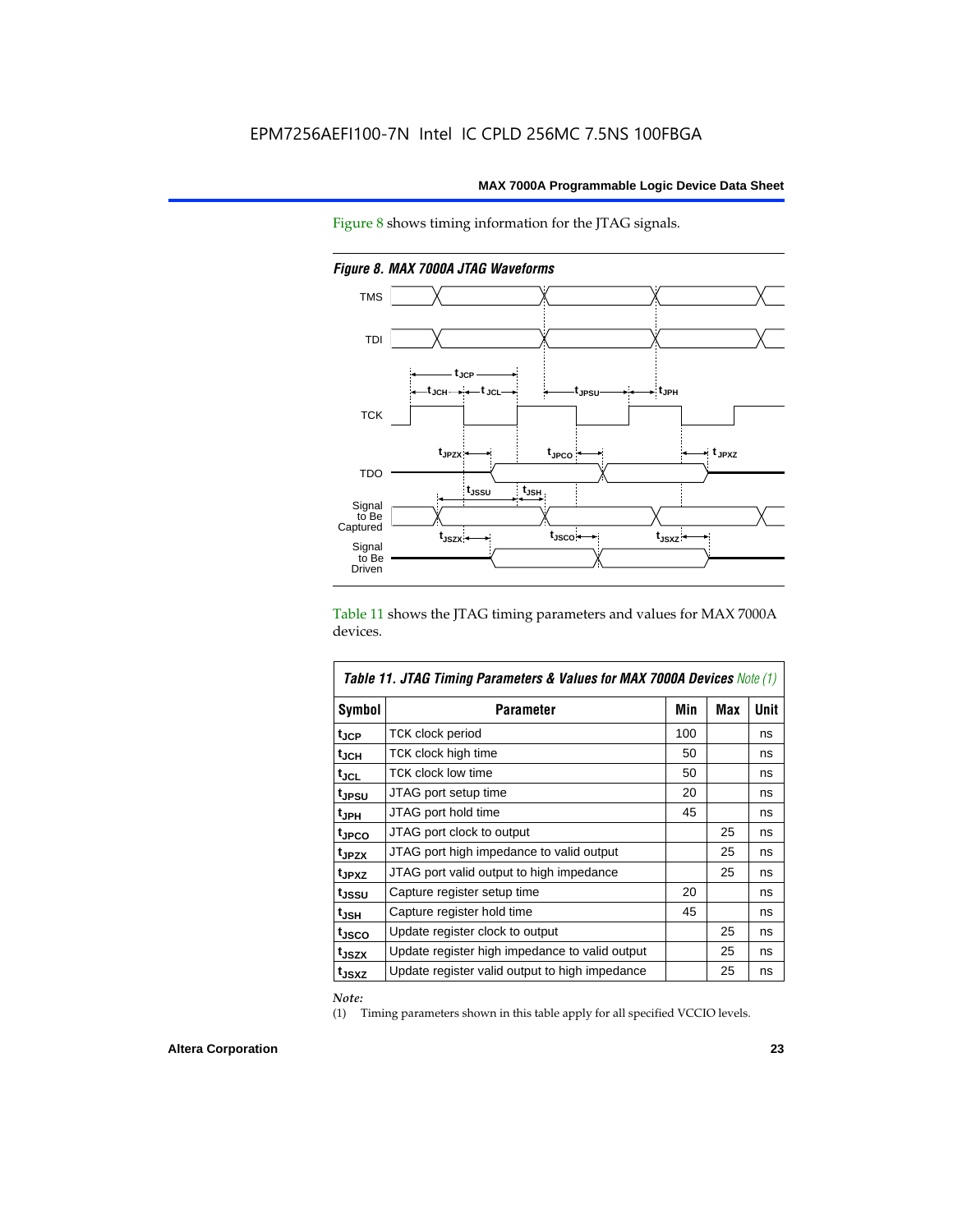### **Programmable Speed/Power Control**

MAX 7000A devices offer a power-saving mode that supports low-power operation across user-defined signal paths or the entire device. This feature allows total power dissipation to be reduced by 50% or more because most logic applications require only a small fraction of all gates to operate at maximum frequency.

The designer can program each individual macrocell in a MAX 7000A device for either high-speed (i.e., with the Turbo  $Bit^{TM}$  option turned on) or low-power operation (i.e., with the Turbo Bit option turned off). As a result, speed-critical paths in the design can run at high speed, while the remaining paths can operate at reduced power. Macrocells that run at low power incur a nominal timing delay adder (*tLPA*) for the *tLAD*, *tLAC*, *tIC*,  $t_{EN}$ ,  $t_{SEXP}$ ,  $t_{ACL}$ , and  $t_{CPPW}$  parameters.

### **Output Configuration**

MAX 7000A device outputs can be programmed to meet a variety of system-level requirements.

### **MultiVolt I/O Interface**

The MAX 7000A device architecture supports the MultiVolt I/O interface feature, which allows MAX 7000A devices to connect to systems with differing supply voltages. MAX 7000A devices in all packages can be set for 2.5-V, 3.3-V, or 5.0-V I/O pin operation. These devices have one set of VCC pins for internal operation and input buffers (VCCINT), and another set for I/O output drivers (VCCIO).

The VCCIO pins can be connected to either a 3.3-V or 2.5-V power supply, depending on the output requirements. When the VCCIO pins are connected to a 2.5-V power supply, the output levels are compatible with 2.5-V systems. When the VCCIO pins are connected to a 3.3-V power supply, the output high is at 3.3 V and is therefore compatible with 3.3-V or 5.0-V systems. Devices operating with  $V_{\text{CCIO}}$  levels lower than 3.0 V incur a slightly greater timing delay of  $t_{OD2}$  instead of  $t_{OD1}$ . Inputs can always be driven by 2.5-V, 3.3-V, or 5.0-V signals.

| Table 12. MAX 7000A MultiVolt I/O Support |                  |     |     |                          |     |     |  |  |
|-------------------------------------------|------------------|-----|-----|--------------------------|-----|-----|--|--|
| V <sub>CCIO</sub> Voltage                 | Input Signal (V) |     |     | <b>Output Signal (V)</b> |     |     |  |  |
|                                           | 2.5              | 3.3 | 5.0 | 2.5                      | 3.3 | 5.0 |  |  |
| 2.5                                       |                  |     |     |                          |     |     |  |  |
| 3.3                                       |                  |     |     |                          |     |     |  |  |

Table 12 describes the MAX 7000A MultiVolt I/O support.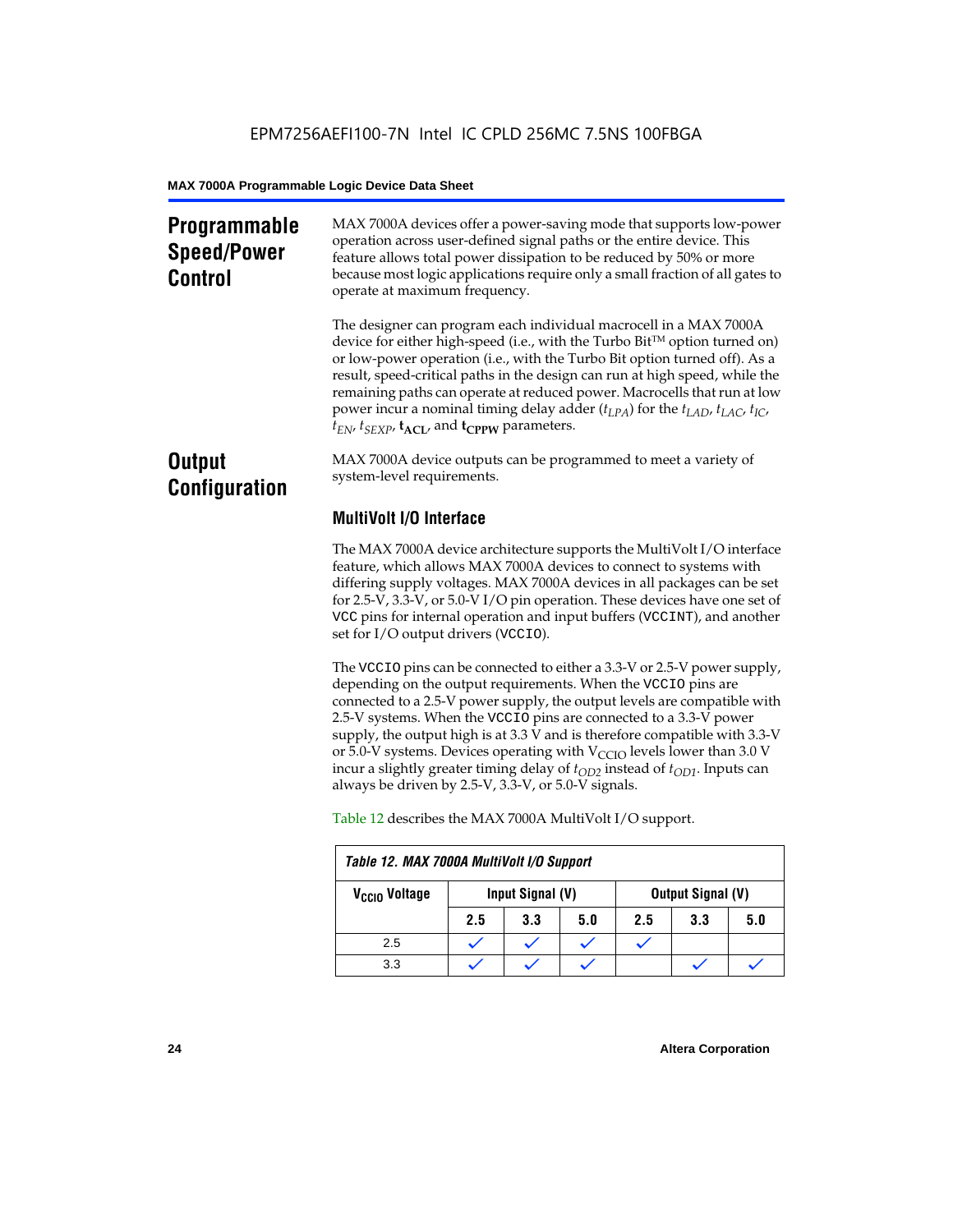#### **Open-Drain Output Option**

MAX 7000A devices provide an optional open-drain (equivalent to open-collector) output for each I/O pin. This open-drain output enables the device to provide system-level control signals (e.g., interrupt and write enable signals) that can be asserted by any of several devices. This output can also provide an additional wired-OR plane.

Open-drain output pins on MAX 7000A devices (with a pull-up resistor to the 5.0-V supply) can drive 5.0-V CMOS input pins that require a high  $V<sub>IH</sub>$ . When the open-drain pin is active, it will drive low. When the pin is inactive, the resistor will pull up the trace to  $5.0$  V to meet CMOS V<sub>OH</sub> requirements. The open-drain pin will only drive low or tri-state; it will never drive high. The rise time is dependent on the value of the pull-up resistor and load impedance. The  $I_{OL}$  current specification should be considered when selecting a pull-up resistor.

#### **Programmable Ground Pins**

Each unused I/O pin on MAX 7000A devices may be used as an additional ground pin. In EPM7128A and EPM7256A devices, utilizing unused I/O pins as additional ground pins requires using the associated macrocell. In MAX 7000AE devices, this programmable ground feature does not require the use of the associated macrocell; therefore, the buried macrocell is still available for user logic.

#### **Slew-Rate Control**

The output buffer for each MAX 7000A I/O pin has an adjustable output slew rate that can be configured for low-noise or high-speed performance. A faster slew rate provides high-speed transitions for high-performance systems. However, these fast transitions may introduce noise transients into the system. A slow slew rate reduces system noise, but adds a nominal delay of 4 to 5 ns. When the configuration cell is turned off, the slew rate is set for low-noise performance. Each I/O pin has an individual EEPROM bit that controls the slew rate, allowing designers to specify the slew rate on a pin-by-pin basis. The slew rate control affects both the rising and falling edges of the output signal.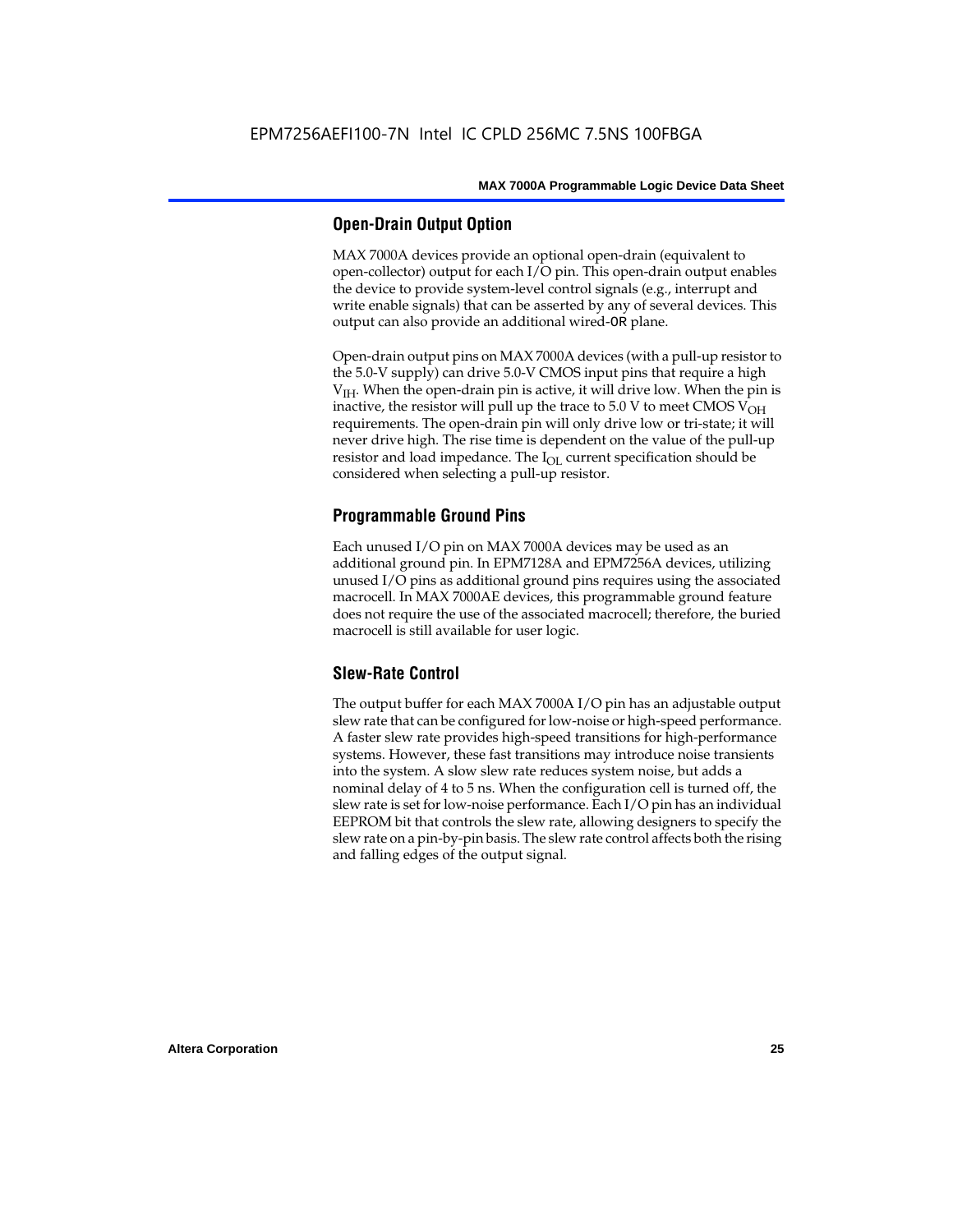| <b>Power</b><br>Sequencing &<br><b>Hot-Socketing</b> | Because MAX 7000A devices can be used in a mixed-voltage environment,<br>they have been designed specifically to tolerate any possible power-up<br>sequence. The $V_{\text{CCIO}}$ and $V_{\text{CCINT}}$ power planes can be powered in any<br>order.                                                                                                                                                                                                                                     |
|------------------------------------------------------|--------------------------------------------------------------------------------------------------------------------------------------------------------------------------------------------------------------------------------------------------------------------------------------------------------------------------------------------------------------------------------------------------------------------------------------------------------------------------------------------|
|                                                      | Signals can be driven into MAX 7000AE devices before and during power-<br>up (and power-down) without damaging the device. Additionally,<br>MAX 7000AE devices do not drive out during power-up. Once operating<br>conditions are reached, MAX 7000AE devices operate as specified by the<br>user.                                                                                                                                                                                         |
|                                                      | MAX 7000AE device I/O pins will not source or sink more than 300 µA of<br>DC current during power-up. All pins can be driven up to 5.75 V during<br>hot-socketing, except the OE1 and GLCRn pins. The OE1 and GLCRn pins<br>can be driven up to 3.6 V during hot-socketing. After $V_{\text{CCINT}}$ and $V_{\text{CCIO}}$<br>reach the recommended operating conditions, these two pins are 5.0-V<br>tolerant.                                                                            |
|                                                      | EPM7128A and EPM7256A devices do not support hot-socketing and may<br>drive out during power-up.                                                                                                                                                                                                                                                                                                                                                                                           |
| <b>Design Security</b>                               | All MAX 7000A devices contain a programmable security bit that controls<br>access to the data programmed into the device. When this bit is<br>programmed, a design implemented in the device cannot be copied or<br>retrieved. This feature provides a high level of design security because<br>programmed data within EEPROM cells is invisible. The security bit that<br>controls this function, as well as all other programmed data, is reset only<br>when the device is reprogrammed. |
| <b>Generic Testing</b>                               | MAX 7000A devices are fully tested. Complete testing of each<br>programmable EEPROM bit and all internal logic elements ensures 100%<br>programming yield. AC test measurements are taken under conditions<br>equivalent to those shown in Figure 9. Test patterns can be used and then<br>erased during early stages of the production flow.                                                                                                                                              |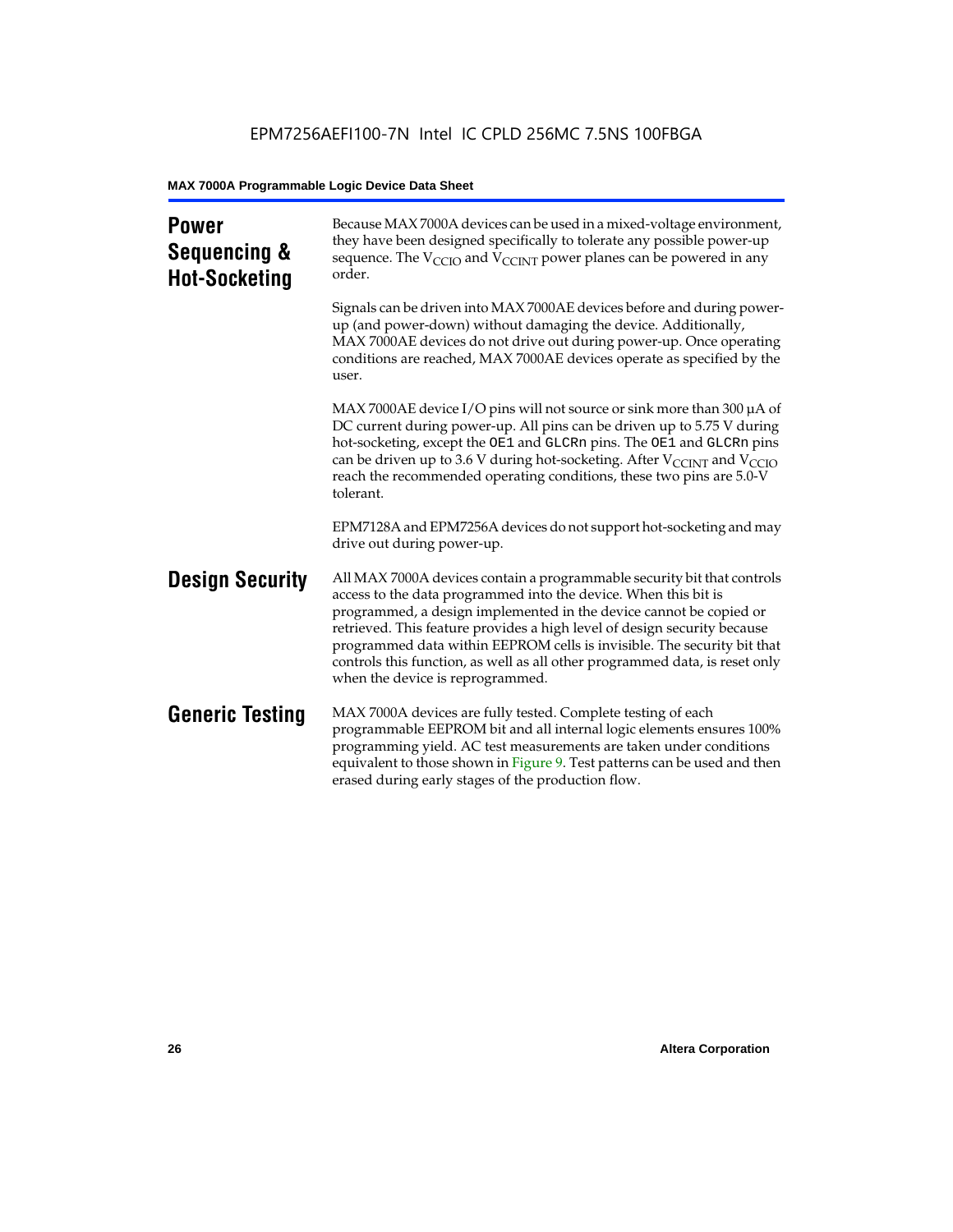#### *Figure 9. MAX 7000A AC Test Conditions*

*3.3-V outputs.*



### **Operating Conditions**

Tables 13 through 16 provide information on absolute maximum ratings, recommended operating conditions, operating conditions, and capacitance for MAX 7000A devices.

| Table 13. MAX 7000A Device Absolute Maximum Ratings<br>Note $(1)$ |                            |                                                           |        |      |              |  |  |  |  |
|-------------------------------------------------------------------|----------------------------|-----------------------------------------------------------|--------|------|--------------|--|--|--|--|
| Symbol                                                            | <b>Parameter</b>           | Conditions                                                | Min    | Max  | <b>Unit</b>  |  |  |  |  |
| $V_{CC}$                                                          | Supply voltage             | With respect to ground $(2)$                              | $-0.5$ | 4.6  | V            |  |  |  |  |
| V <sub>1</sub>                                                    | DC input voltage           |                                                           | $-2.0$ | 5.75 | $\vee$       |  |  |  |  |
| $I_{OUT}$                                                         | DC output current, per pin |                                                           | $-25$  | 25   | mA           |  |  |  |  |
| $T_{STG}$                                                         | Storage temperature        | No bias                                                   | $-65$  | 150  | $^{\circ}$ C |  |  |  |  |
| $T_A$                                                             | Ambient temperature        | Under bias                                                | $-65$  | 135  | $^{\circ}$ C |  |  |  |  |
| $T_{\rm J}$                                                       | Junction temperature       | BGA, FineLine BGA, PQFP, and<br>TQFP packages, under bias |        | 135  | $^{\circ}$ C |  |  |  |  |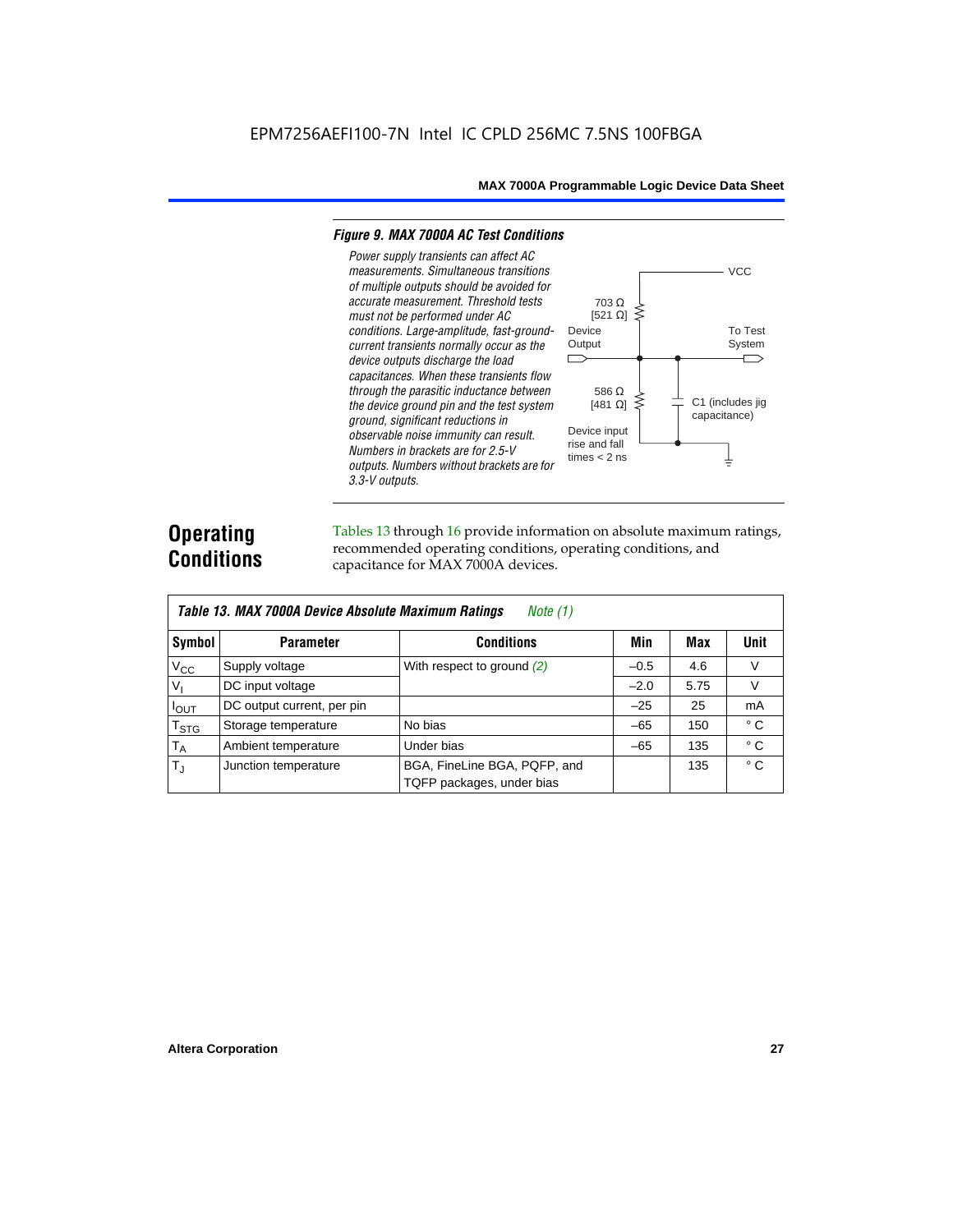### EPM7256AEFI100-7N Intel IC CPLD 256MC 7.5NS 100FBGA

|                             | <b>Table 14. MAX 7000A Device Recommended Operating Conditions</b> |                      |          |                   |              |  |  |  |  |  |
|-----------------------------|--------------------------------------------------------------------|----------------------|----------|-------------------|--------------|--|--|--|--|--|
| Symbol                      | <b>Parameter</b>                                                   | <b>Conditions</b>    | Min      | Max               | Unit         |  |  |  |  |  |
| <b>V<sub>CCINT</sub></b>    | Supply voltage for internal logic<br>and input buffers             | (3), (13)            | 3.0      | 3.6               | $\vee$       |  |  |  |  |  |
| V <sub>CCIO</sub>           | Supply voltage for output<br>drivers, 3.3-V operation              | (3)                  | 3.0      | 3.6               | $\vee$       |  |  |  |  |  |
|                             | Supply voltage for output<br>drivers, 2.5-V operation              | (3)                  | 2.3      | 2.7               | $\vee$       |  |  |  |  |  |
| $V_{\text{CCISP}}$          | Supply voltage during in-<br>system programming                    |                      | 3.0      | 3.6               | $\vee$       |  |  |  |  |  |
| $V_{I}$                     | Input voltage                                                      | (4)                  | $-0.5$   | 5.75              | $\vee$       |  |  |  |  |  |
| $V_{\rm O}$                 | Output voltage                                                     |                      | $\Omega$ | V <sub>CCIO</sub> | $\vee$       |  |  |  |  |  |
| $T_A$                       | Ambient temperature                                                | Commercial range     | $\Omega$ | 70                | $^{\circ}$ C |  |  |  |  |  |
|                             |                                                                    | Industrial range (5) | $-40$    | 85                | $^{\circ}$ C |  |  |  |  |  |
| $T_{\rm J}$                 | Junction temperature                                               | Commercial range     | $\Omega$ | 90                | $^{\circ}$ C |  |  |  |  |  |
|                             |                                                                    | Industrial range (5) | $-40$    | 105               | $^{\circ}$ C |  |  |  |  |  |
|                             |                                                                    | Extended range (5)   | $-40$    | 130               | $^{\circ}$ C |  |  |  |  |  |
| $\mathfrak{t}_{\mathsf{R}}$ | Input rise time                                                    |                      |          | 40                | ns           |  |  |  |  |  |
| $\mathfrak{t}_{\mathsf{F}}$ | Input fall time                                                    |                      |          | 40                | ns           |  |  |  |  |  |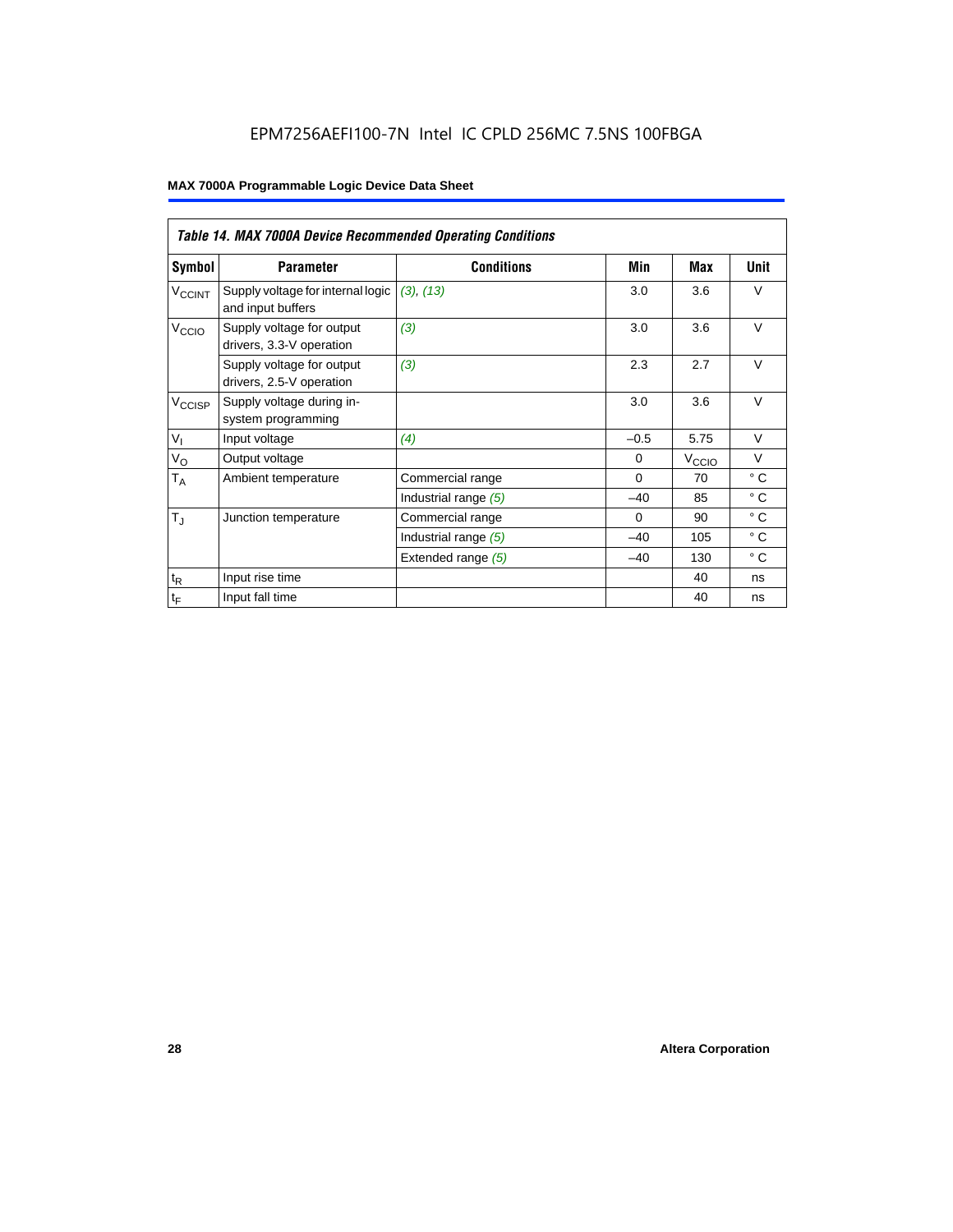|                            | Table 15. MAX 7000A Device DC Operating Conditions<br><i>Note</i> $(6)$ |                                                                             |                         |      |           |  |  |  |  |  |
|----------------------------|-------------------------------------------------------------------------|-----------------------------------------------------------------------------|-------------------------|------|-----------|--|--|--|--|--|
| Symbol                     | <b>Parameter</b>                                                        | <b>Conditions</b>                                                           | Min                     | Max  | Unit      |  |  |  |  |  |
| $\mathsf{V}_{\mathsf{IH}}$ | High-level input voltage                                                |                                                                             | 1.7                     | 5.75 | $\vee$    |  |  |  |  |  |
| $V_{IL}$                   | Low-level input voltage                                                 |                                                                             | $-0.5$                  | 0.8  | V         |  |  |  |  |  |
| $V_{OH}$                   | 3.3-V high-level TTL output<br>voltage                                  | $I_{OH} = -8$ mA DC, $V_{CCIO} = 3.00$ V (7)                                | 2.4                     |      | V         |  |  |  |  |  |
|                            | 3.3-V high-level CMOS output<br>voltage                                 | $I_{OH} = -0.1$ mA DC, $V_{CCD} = 3.00$ V<br>(7)                            | $V_{\text{CCIO}} - 0.2$ |      | $\vee$    |  |  |  |  |  |
|                            | 2.5-V high-level output voltage                                         | 2.1                                                                         |                         | V    |           |  |  |  |  |  |
|                            |                                                                         | $I_{OH} = -1$ mA DC, $V_{CCIO} = 2.30$ V (7)                                | 2.0                     |      | $\vee$    |  |  |  |  |  |
|                            |                                                                         | $I_{OH} = -2$ mA DC, $V_{CCIO} = 2.30$ V (7)                                | 1.7                     |      | $\vee$    |  |  |  |  |  |
| $V_{OL}$                   | 3.3-V low-level TTL output<br>voltage                                   | $I_{\text{OI}}$ = 8 mA DC, $V_{\text{CCl}}$ = 3.00 V (8)                    |                         | 0.45 | $\vee$    |  |  |  |  |  |
|                            | 3.3-V low-level CMOS output<br>voltage                                  | $I_{\text{OI}} = 0.1 \text{ mA DC}$ , $V_{\text{CCl}} = 3.00 \text{ V}$ (8) |                         | 0.2  | V         |  |  |  |  |  |
|                            | 2.5-V low-level output voltage                                          | $I_{OL}$ = 100 µA DC, $V_{CCIO}$ = 2.30 V (8)                               |                         | 0.2  | $\vee$    |  |  |  |  |  |
|                            |                                                                         | $I_{OL}$ = 1 mA DC, $V_{CCIO}$ = 2.30 V (8)                                 |                         | 0.4  | $\vee$    |  |  |  |  |  |
|                            |                                                                         | $I_{OL}$ = 2 mA DC, $V_{CCIO}$ = 2.30 V (8)                                 |                         | 0.7  | $\vee$    |  |  |  |  |  |
| $\mathsf{I}_1$             | Input leakage current                                                   | $V_1 = -0.5$ to 5.5 V (9)                                                   | $-10$                   | 10   | μA        |  |  |  |  |  |
| $I_{OZ}$                   | Tri-state output off-state<br>current                                   | $V_1 = -0.5$ to 5.5 V (9)                                                   | $-10$                   | 10   | μA        |  |  |  |  |  |
| $R_{ISP}$                  | Value of I/O pin pull-up resistor                                       | $V_{\text{CCIO}} = 3.0$ to 3.6 V (10)                                       | 20                      | 50   | $k\Omega$ |  |  |  |  |  |
|                            | during in-system programming                                            | $V_{\text{CCIO}}$ = 2.3 to 2.7 V (10)                                       | 30                      | 80   | $k\Omega$ |  |  |  |  |  |
|                            | or during power-up                                                      | $V_{\text{CCIO}} = 2.3$ to 3.6 V (11)                                       | 20                      | 74   | $k\Omega$ |  |  |  |  |  |

| Table 16. MAX 7000A Device Capacitance | Note (12) |
|----------------------------------------|-----------|
|                                        |           |

| Symbol    | <b>Parameter</b>      | <b>Conditions</b>                   | Min | Max | Unit |
|-----------|-----------------------|-------------------------------------|-----|-----|------|
| $C_{IN}$  | Input pin capacitance | $V_{IN} = 0$ V, f = 1.0 MHz         |     |     | рF   |
| $v_{I/O}$ | I/O pin capacitance   | $V_{\text{OUT}} = 0 V, f = 1.0 MHz$ |     |     | рF   |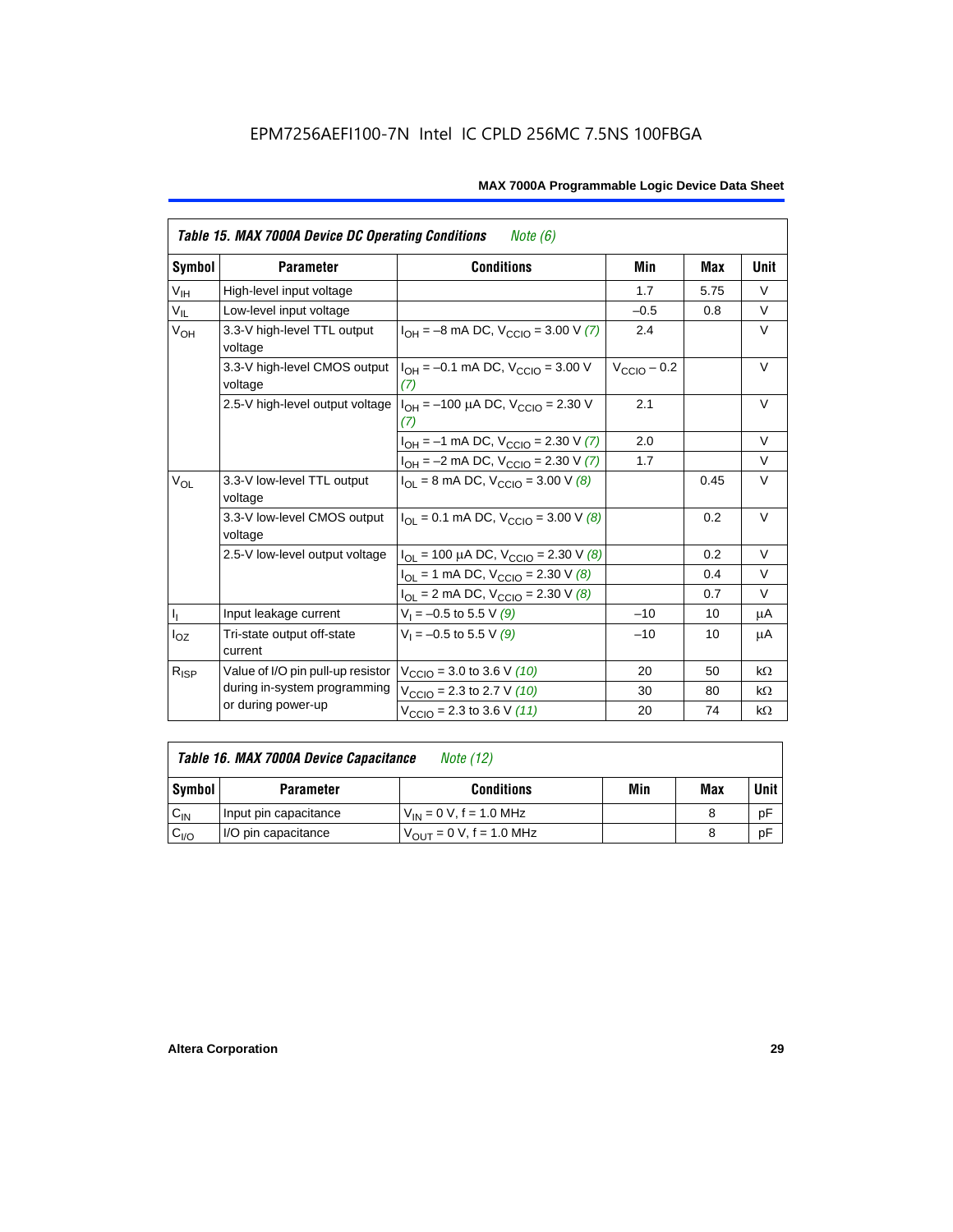#### *Notes to tables:*

- (1) See the *Operating Requirements for Altera Devices Data Sheet.*
- Minimum DC input voltage is –0.5 V. During transitions, the inputs may undershoot to –2.0 V for input currents less than 100 mA and periods shorter than 20 ns.
- (3) For EPM7128A and EPM7256A devices only,  $V_{CC}$  must rise monotonically.
- (4) In MAX 7000AE devices, all pins, including dedicated inputs, I/O pins, and JTAG pins, may be driven before V<sub>CCINT</sub> and V<sub>CCIO</sub> are powered.
- (5) These devices support in-system programming for –40° to 100° C. For in-system programming support between –40° and 0° C, contact Altera Applications.
- (6) These values are specified under the recommended operating conditions shown in Table 14 on page 28.
- (7) The parameter is measured with 50% of the outputs each sourcing the specified current. The  $I_{OH}$  parameter refers to high-level TTL or CMOS output current.
- (8) The parameter is measured with 50% of the outputs each sinking the specified current. The  $I_{OL}$  parameter refers to low-level TTL or CMOS output current.
- (9) This value is specified for normal device operation. For MAX 7000AE devices, the maximum leakage current during power-up is ±300 µA. For EPM7128A and EPM7256A devices, leakage current during power-up is not specified.
- (10) For EPM7128A and EPM7256A devices, this pull-up exists while a device is programmed in-system.
- (11) For MAX 7000AE devices, this pull-up exists while devices are programmed in-system and in unprogrammed devices during power-up.
- (12) Capacitance is measured at 25 °C and is sample-tested only. The OE1 pin (high-voltage pin during programming) has a maximum capacitance of 20 pF.
- (13) The POR time for MAX 7000AE devices (except MAX 7128A and MAX 7256A devices) does not exceed 100 µs. The sufficient V<sub>CCINT</sub> voltage level for POR is 3.0 V. The device is fully initialized within the POR time after V<sub>CCINT</sub> reaches the sufficient POR voltage level.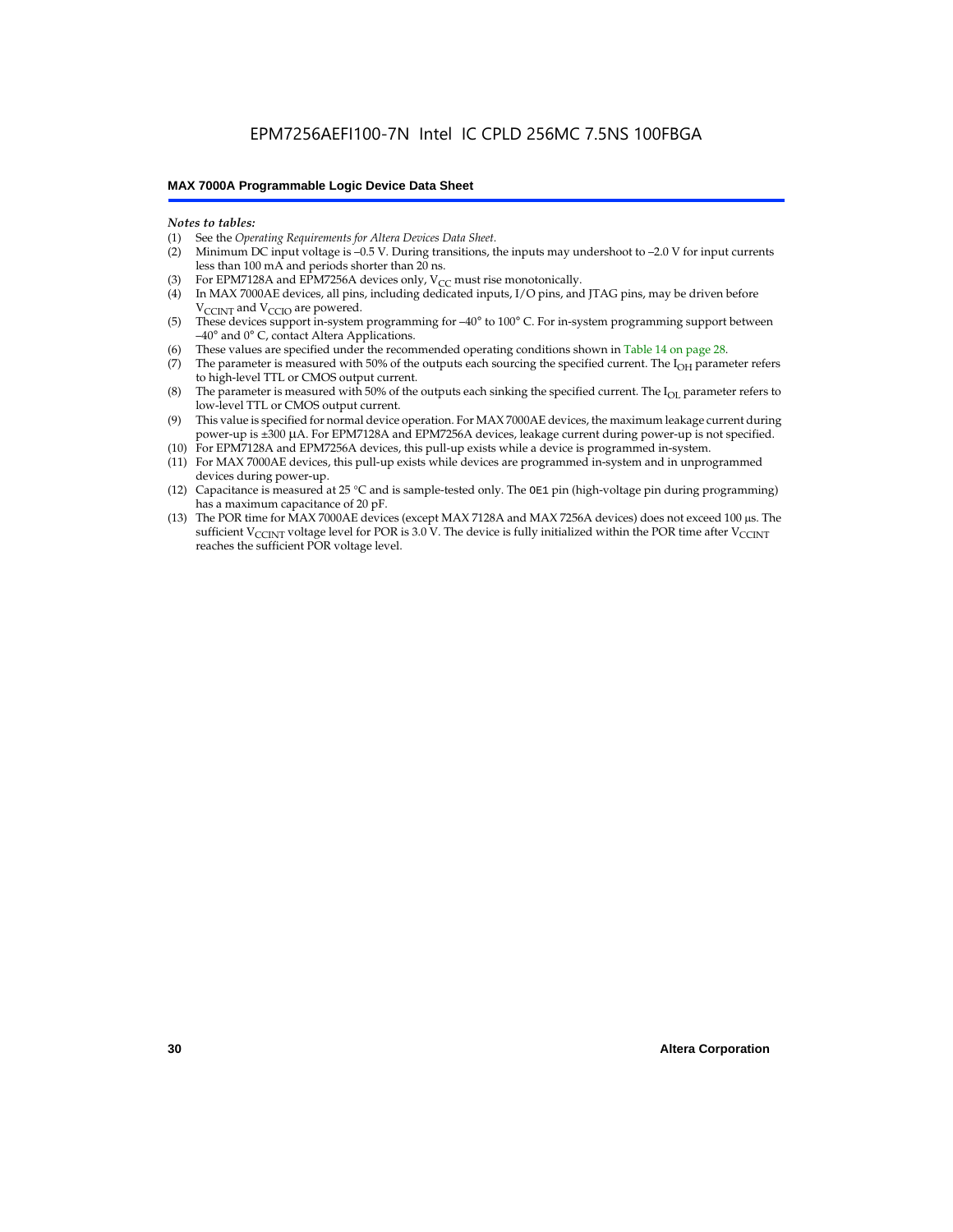Figure 10 shows the typical output drive characteristics of MAX 7000A devices.





**Timing Model** MAX 7000A device timing can be analyzed with the Altera software, a variety of popular industry-standard EDA simulators and timing analyzers, or with the timing model shown in Figure 11. MAX 7000A devices have predictable internal delays that enable the designer to determine the worst-case timing of any design. The software provides timing simulation, point-to-point delay prediction, and detailed timing analysis for device-wide performance evaluation.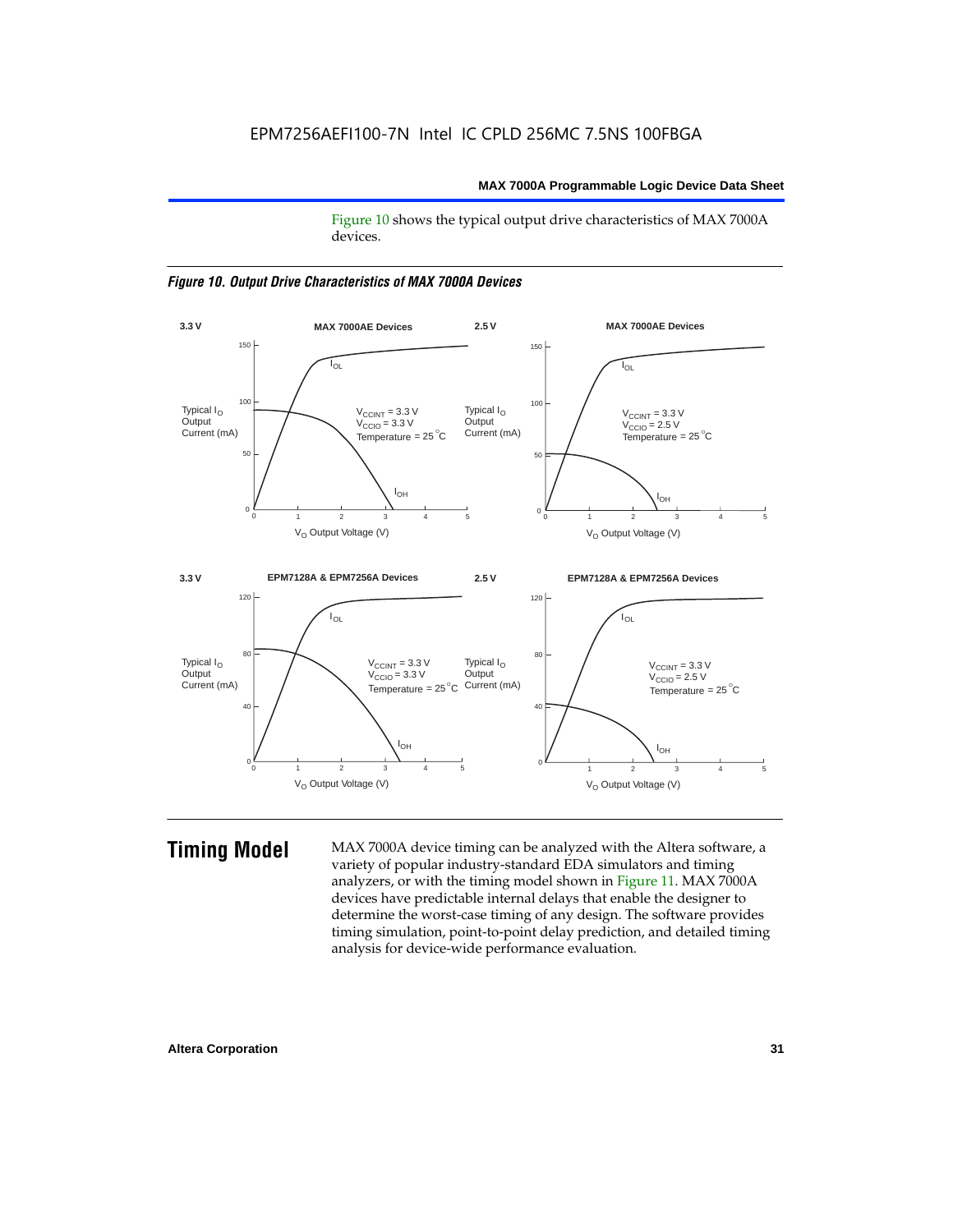



The timing characteristics of any signal path can be derived from the timing model and parameters of a particular device. External timing parameters, which represent pin-to-pin timing delays, can be calculated as the sum of internal parameters. Figure 12 shows the timing relationship between internal and external delay parameters.



f See *Application Note 94 (Understanding MAX 7000 Timing)* for more information.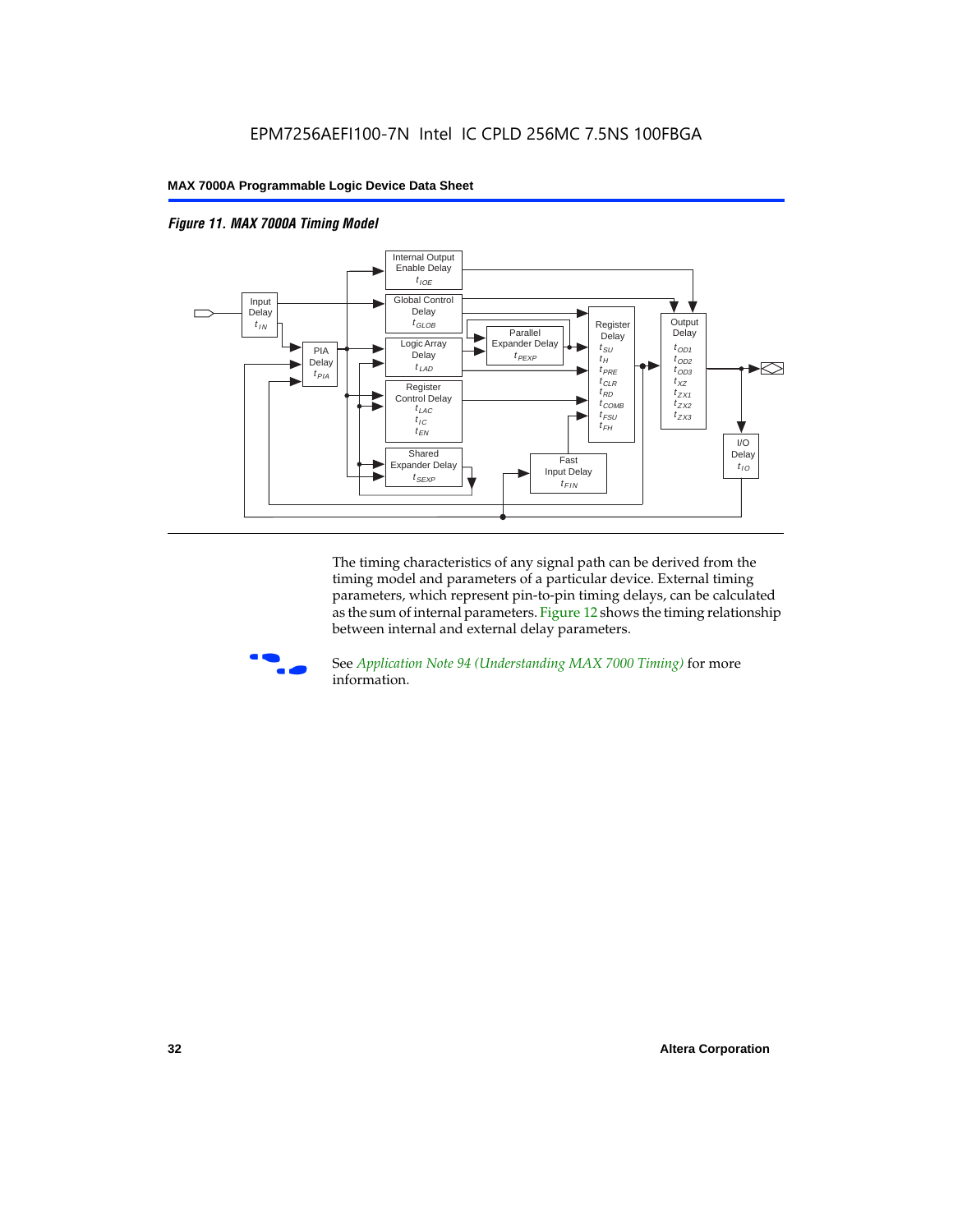#### *Figure 12. MAX 7000A Switching Waveforms*

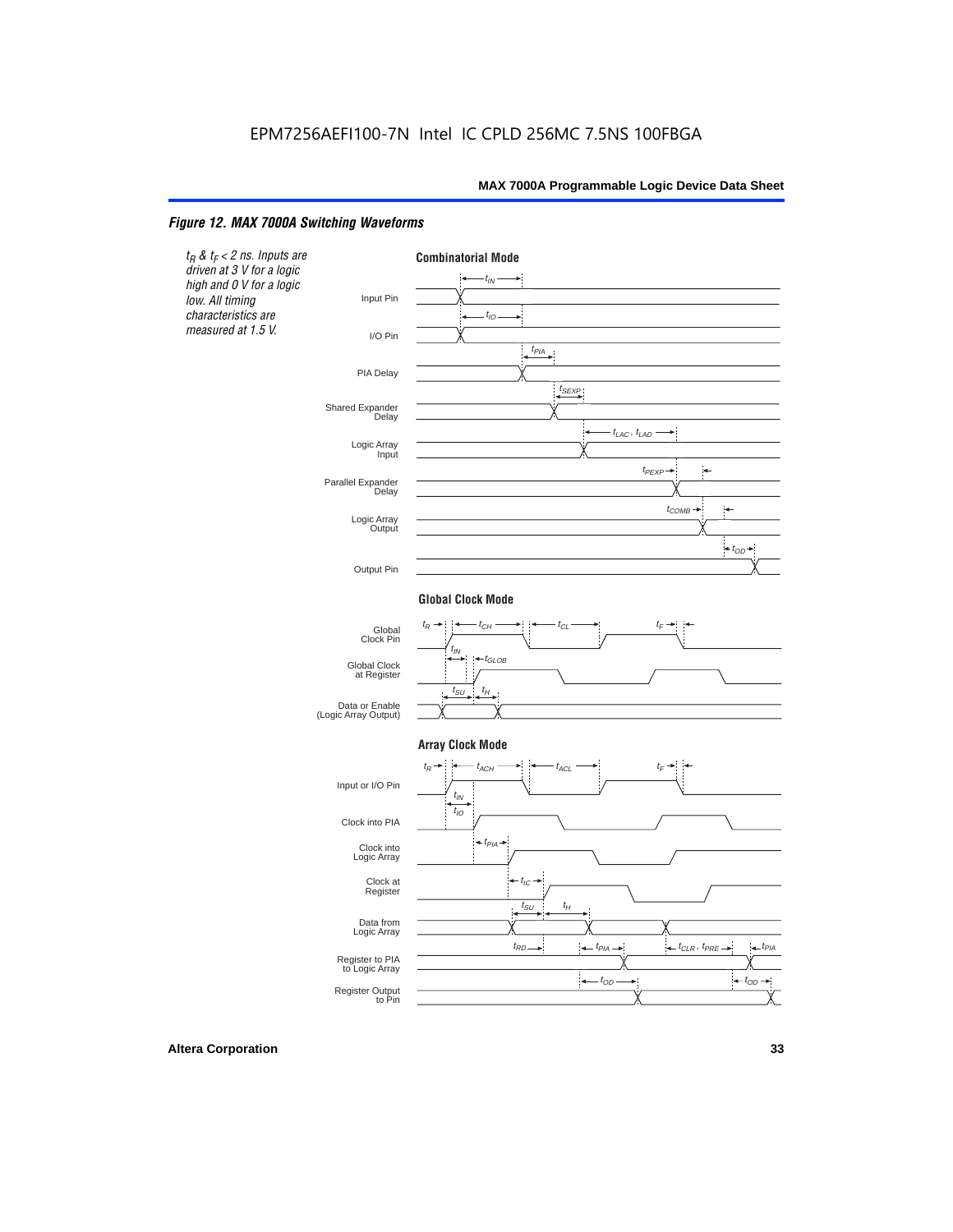Tables 17 through 30 show EPM7032AE, EPM7064AE, EPM7128AE, EPM7256AE, EPM7512AE, EPM7128A, and EPM7256A timing information.

|                  | <b>Table 17. EPM7032AE External Timing Parameters</b><br>Note $(1)$ |                    |       |            |                    |            |       |     |             |  |
|------------------|---------------------------------------------------------------------|--------------------|-------|------------|--------------------|------------|-------|-----|-------------|--|
| Symbol           | <b>Parameter</b>                                                    | <b>Conditions</b>  |       |            | <b>Speed Grade</b> |            |       |     | <b>Unit</b> |  |
|                  |                                                                     |                    | $-4$  |            | $-7$               |            | $-10$ |     |             |  |
|                  |                                                                     |                    | Min   | <b>Max</b> | Min                | <b>Max</b> | Min   | Max |             |  |
| t <sub>PD1</sub> | Input to non-registered<br>output                                   | $C1 = 35$ pF $(2)$ |       | 4.5        |                    | 7.5        |       | 10  | ns          |  |
| t <sub>PD2</sub> | I/O input to non-registered<br>output                               | $C1 = 35 pF(2)$    |       | 4.5        |                    | 7.5        |       | 10  | ns          |  |
| $t_{\text{SU}}$  | Global clock setup time                                             | (2)                | 2.9   |            | 4.7                |            | 6.3   |     | ns          |  |
| $t_H$            | Global clock hold time                                              | (2)                | 0.0   |            | 0.0                |            | 0.0   |     | ns          |  |
| t <sub>FSU</sub> | Global clock setup time of<br>fast input                            |                    | 2.5   |            | 3.0                |            | 3.0   |     | ns          |  |
| $t_{FH}$         | Global clock hold time of<br>fast input                             |                    | 0.0   |            | 0.0                |            | 0.0   |     | ns          |  |
| $t_{CO1}$        | Global clock to output delay                                        | $C1 = 35 pF$       | 1.0   | 3.0        | 1.0                | 5.0        | 1.0   | 6.7 | ns          |  |
| $t_{CH}$         | Global clock high time                                              |                    | 2.0   |            | 3.0                |            | 4.0   |     | ns          |  |
| $t_{CL}$         | Global clock low time                                               |                    | 2.0   |            | 3.0                |            | 4.0   |     | ns          |  |
| $t_{ASU}$        | Array clock setup time                                              | (2)                | 1.6   |            | 2.5                |            | 3.6   |     | ns          |  |
| t <sub>AH</sub>  | Array clock hold time                                               | (2)                | 0.3   |            | 0.5                |            | 0.5   |     | ns          |  |
| $t_{ACO1}$       | Array clock to output delay                                         | $C1 = 35 pF(2)$    | 1.0   | 4.3        | 1.0                | 7.2        | 1.0   | 9.4 | ns          |  |
| $t_{ACH}$        | Array clock high time                                               |                    | 2.0   |            | 3.0                |            | 4.0   |     | ns          |  |
| $t_{ACL}$        | Array clock low time                                                |                    | 2.0   |            | 3.0                |            | 4.0   |     | ns          |  |
| tcppw            | Minimum pulse width for<br>clear and preset                         | (3)                | 2.0   |            | 3.0                |            | 4.0   |     | ns          |  |
| $t_{\text{CNT}}$ | Minimum global clock<br>period                                      | (2)                |       | 4.4        |                    | 7.2        |       | 9.7 | ns          |  |
| $f_{CNT}$        | Maximum internal global<br>clock frequency                          | (2), (4)           | 227.3 |            | 138.9              |            | 103.1 |     | <b>MHz</b>  |  |
| $t_{ACNT}$       | Minimum array clock period                                          | (2)                |       | 4.4        |                    | 7.2        |       | 9.7 | ns          |  |
| <b>fACNT</b>     | Maximum internal array<br>clock frequency                           | (2), (4)           | 227.3 |            | 138.9              |            | 103.1 |     | <b>MHz</b>  |  |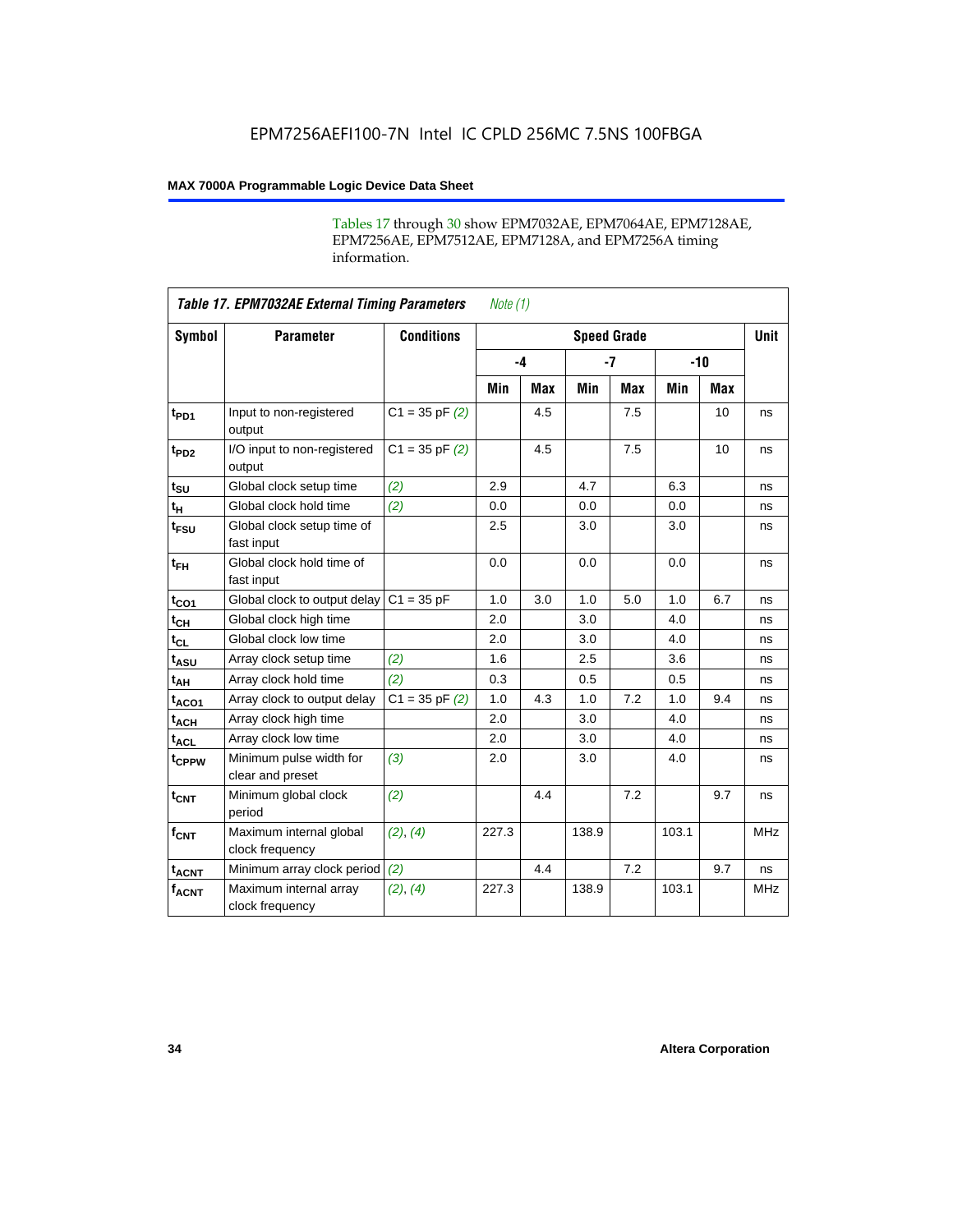|                    | Table 18. EPM7032AE Internal Timing Parameters (Part 1 of 2)<br>Note $(1)$                                   |                     |     |     |     |                    |     |      |             |
|--------------------|--------------------------------------------------------------------------------------------------------------|---------------------|-----|-----|-----|--------------------|-----|------|-------------|
| Symbol             | <b>Parameter</b>                                                                                             | <b>Conditions</b>   |     |     |     | <b>Speed Grade</b> |     |      | <b>Unit</b> |
|                    |                                                                                                              |                     |     | -4  |     | -7                 | -10 |      |             |
|                    |                                                                                                              |                     | Min | Max | Min | Max                | Min | Max  |             |
| $t_{IN}$           | Input pad and buffer delay                                                                                   |                     |     | 0.7 |     | 1.2                |     | 1.5  | ns          |
| $t_{IO}$           | I/O input pad and buffer<br>delay                                                                            |                     |     | 0.7 |     | 1.2                |     | 1.5  | ns          |
| $t_{\sf FIN}$      | Fast input delay                                                                                             |                     |     | 2.3 |     | 2.8                |     | 3.4  | ns          |
| $t_{SEXP}$         | Shared expander delay                                                                                        |                     |     | 1.9 |     | 3.1                |     | 4.0  | ns          |
| t <sub>PEXP</sub>  | Parallel expander delay                                                                                      |                     |     | 0.5 |     | 0.8                |     | 1.0  | ns          |
| $t_{LAD}$          | Logic array delay                                                                                            |                     |     | 1.5 |     | 2.5                |     | 3.3  | ns          |
| $t_{LAC}$          | Logic control array delay                                                                                    |                     |     | 0.6 |     | 1.0                |     | 1.2  | ns          |
| $t_{IOE}$          | Internal output enable delay                                                                                 |                     |     | 0.0 |     | 0.0                |     | 0.0  | ns          |
| $t_{OD1}$          | Output buffer and pad<br>delay, slow slew rate $=$ off<br>$V_{\text{CCIO}} = 3.3 \text{ V}$                  | $C1 = 35 pF$        |     | 0.8 |     | 1.3                |     | 1.8  | ns          |
| $t_{OD2}$          | Output buffer and pad<br>delay, slow slew rate $=$ off<br>$V_{\text{CCIO}}$ = 2.5 V                          | $C1 = 35 pF$<br>(5) |     | 1.3 |     | 1.8                |     | 2.3  | ns          |
| $t_{OD3}$          | Output buffer and pad<br>delay, slow slew rate $=$ on<br>$V_{\text{CCIO}} = 2.5 \text{ V or } 3.3 \text{ V}$ | $C1 = 35 pF$        |     | 5.8 |     | 6.3                |     | 6.8  | ns          |
| $t_{ZX1}$          | Output buffer enable delay,<br>slow slew rate $=$ off<br>$V_{\text{CCIO}} = 3.3 \text{ V}$                   | $C1 = 35 pF$        |     | 4.0 |     | 4.0                |     | 5.0  | ns          |
| $t_{ZX2}$          | Output buffer enable delay,<br>slow slew rate $=$ off<br>$V_{\text{CCIO}}$ = 2.5 V                           | $C1 = 35 pF$<br>(5) |     | 4.5 |     | 4.5                |     | 5.5  | ns          |
| $t_{ZX3}$          | Output buffer enable delay,<br>slow slew rate $=$ on<br>$V_{\text{CCIO}} = 3.3 \text{ V}$                    | $C1 = 35 pF$        |     | 9.0 |     | 9.0                |     | 10.0 | ns          |
| $t_{\mathsf{XZ}}$  | Output buffer disable delay                                                                                  | $C1 = 5pF$          |     | 4.0 |     | 4.0                |     | 5.0  | ns          |
| $t_{\text{SU}}$    | Register setup time                                                                                          |                     | 1.3 |     | 2.0 |                    | 2.8 |      | ns          |
| $t_H$              | Register hold time                                                                                           |                     | 0.6 |     | 1.0 |                    | 1.3 |      | ns          |
| $t_{\mathit{FSU}}$ | Register setup time of fast<br>input                                                                         |                     | 1.0 |     | 1.5 |                    | 1.5 |      | ns          |
| $t_{FH}$           | Register hold time of fast<br>input                                                                          |                     | 1.5 |     | 1.5 |                    | 1.5 |      | ns          |
| $t_{RD}$           | Register delay                                                                                               |                     |     | 0.7 |     | 1.2                |     | 1.5  | ns          |
| $t_{COMB}$         | Combinatorial delay                                                                                          |                     |     | 0.6 |     | 1.0                |     | 1.3  | ns          |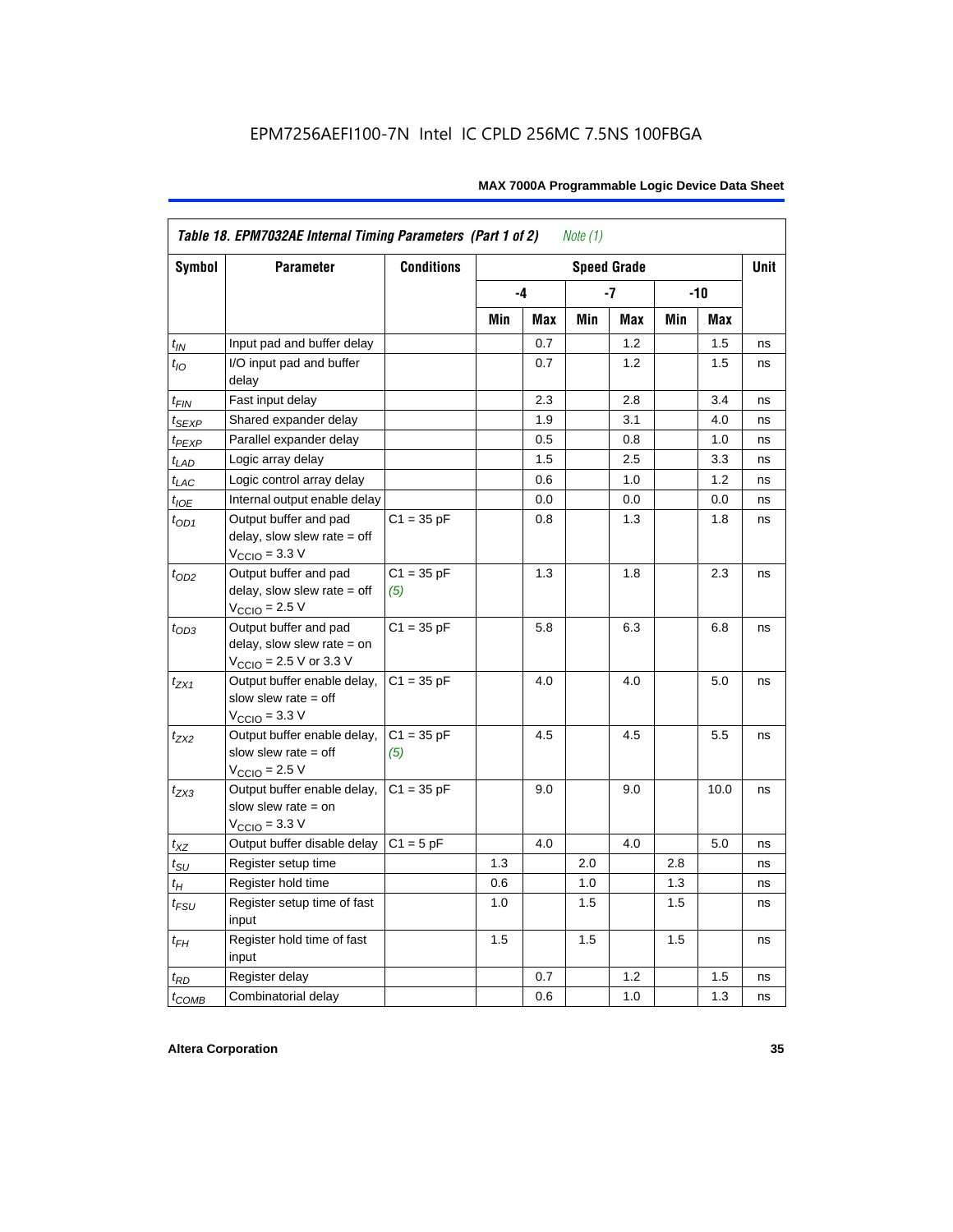|            | Table 18. EPM7032AE Internal Timing Parameters (Part 2 of 2)<br>Note (1) |                   |     |                    |     |            |     |       |    |  |
|------------|--------------------------------------------------------------------------|-------------------|-----|--------------------|-----|------------|-----|-------|----|--|
| Symbol     | <b>Parameter</b>                                                         | <b>Conditions</b> |     | <b>Speed Grade</b> |     |            |     |       |    |  |
|            |                                                                          |                   |     | -4                 |     | -7         |     | $-10$ |    |  |
|            |                                                                          |                   | Min | <b>Max</b>         | Min | <b>Max</b> | Min | Max   |    |  |
| $t_{IC}$   | Array clock delay                                                        |                   |     | 1.2                |     | 2.0        |     | 2.5   | ns |  |
| $t_{EN}$   | Register enable time                                                     |                   |     | 0.6                |     | 1.0        |     | 1.2   | ns |  |
| $t_{GLOB}$ | Global control delay                                                     |                   |     | 0.8                |     | 1.3        |     | 1.9   | ns |  |
| $t_{PRE}$  | Register preset time                                                     |                   |     | 1.2                |     | 1.9        |     | 2.6   | ns |  |
| $t_{CLR}$  | Register clear time                                                      |                   |     | 1.2                |     | 1.9        |     | 2.6   | ns |  |
| $t_{PIA}$  | PIA delay                                                                | (2)               |     | 0.9                |     | 1.5        |     | 2.1   | ns |  |
| $t_{LPA}$  | Low-power adder                                                          | (6)               |     | 2.5                |     | 4.0        |     | 5.0   | ns |  |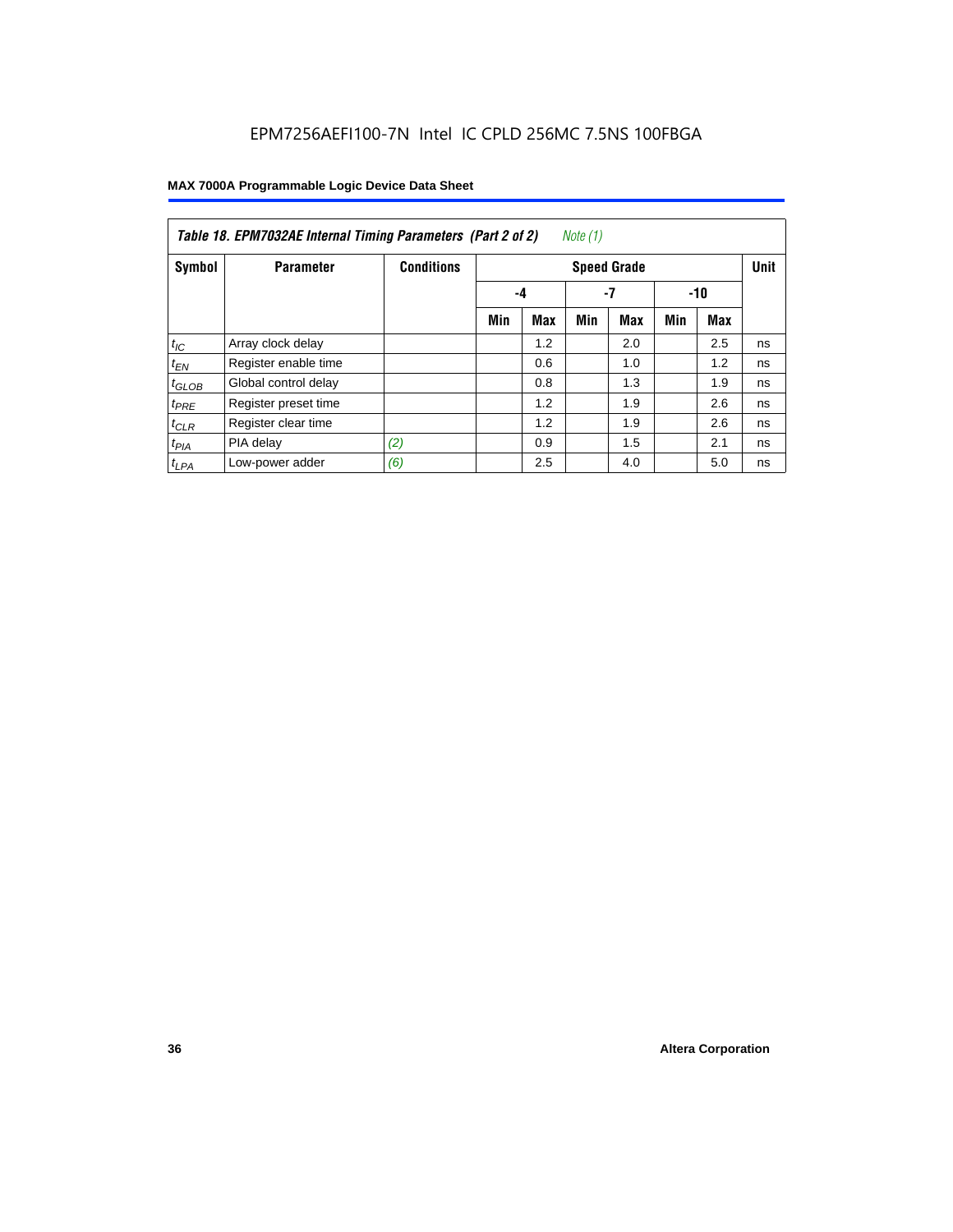| <b>Symbol</b>               | <b>Parameter</b>                            | <b>Conditions</b>   | <b>Speed Grade</b> |     |       |            |       |       |            |
|-----------------------------|---------------------------------------------|---------------------|--------------------|-----|-------|------------|-------|-------|------------|
|                             |                                             |                     |                    | -4  |       | $-7$       |       | $-10$ |            |
|                             |                                             |                     | Min                | Max | Min   | <b>Max</b> | Min   | Max   |            |
| $t_{PD1}$                   | Input to non-<br>registered output          | $C1 = 35 pF$<br>(2) |                    | 4.5 |       | 7.5        |       | 10.0  | ns         |
| $t_{PD2}$                   | I/O input to non-<br>registered output      | $C1 = 35 pF$<br>(2) |                    | 4.5 |       | 7.5        |       | 10.0  | ns         |
| $t_{\scriptstyle\text{SU}}$ | Global clock setup<br>time                  | (2)                 | 2.8                |     | 4.7   |            | 6.2   |       | ns         |
| $t_H$                       | Global clock hold time                      | (2)                 | 0.0                |     | 0.0   |            | 0.0   |       | ns         |
| t <sub>FSU</sub>            | Global clock setup<br>time of fast input    |                     | 2.5                |     | 3.0   |            | 3.0   |       | ns         |
| $t_{FH}$                    | Global clock hold time<br>of fast input     |                     | 0.0                |     | 0.0   |            | 0.0   |       | ns         |
| $t_{CO1}$                   | Global clock to output<br>delay             | $C1 = 35 pF$        | 1.0                | 3.1 | 1.0   | 5.1        | 1.0   | 7.0   | ns         |
| $t_{CH}$                    | Global clock high time                      |                     | 2.0                |     | 3.0   |            | 4.0   |       | ns         |
| $t_{CL}$                    | Global clock low time                       |                     | 2.0                |     | 3.0   |            | 4.0   |       | ns         |
| t <sub>ASU</sub>            | Array clock setup time                      | (2)                 | 1.6                |     | 2.6   |            | 3.6   |       | ns         |
| $t_{AH}$                    | Array clock hold time                       | (2)                 | 0.3                |     | 0.4   |            | 0.6   |       | ns         |
| $t_{ACO1}$                  | Array clock to output<br>delay              | $C1 = 35 pF$<br>(2) | 1.0                | 4.3 | 1.0   | 7.2        | 1.0   | 9.6   | ns         |
| $t_{ACH}$                   | Array clock high time                       |                     | 2.0                |     | 3.0   |            | 4.0   |       | ns         |
| t <sub>ACL</sub>            | Array clock low time                        |                     | 2.0                |     | 3.0   |            | 4.0   |       | ns         |
| t <sub>CPPW</sub>           | Minimum pulse width<br>for clear and preset | (3)                 | 2.0                |     | 3.0   |            | 4.0   |       | ns         |
| $t_{\text{CNT}}$            | Minimum global clock<br>period              | (2)                 |                    | 4.5 |       | 7.4        |       | 10.0  | ns         |
| $f_{CNT}$                   | Maximum internal<br>global clock frequency  | (2), (4)            | 222.2              |     | 135.1 |            | 100.0 |       | <b>MHz</b> |
| $t_{ACNT}$                  | Minimum array clock<br>period               | (2)                 |                    | 4.5 |       | 7.4        |       | 10.0  | ns         |
| <b>fACNT</b>                | Maximum internal<br>array clock frequency   | (2), (4)            | 222.2              |     | 135.1 |            | 100.0 |       | <b>MHz</b> |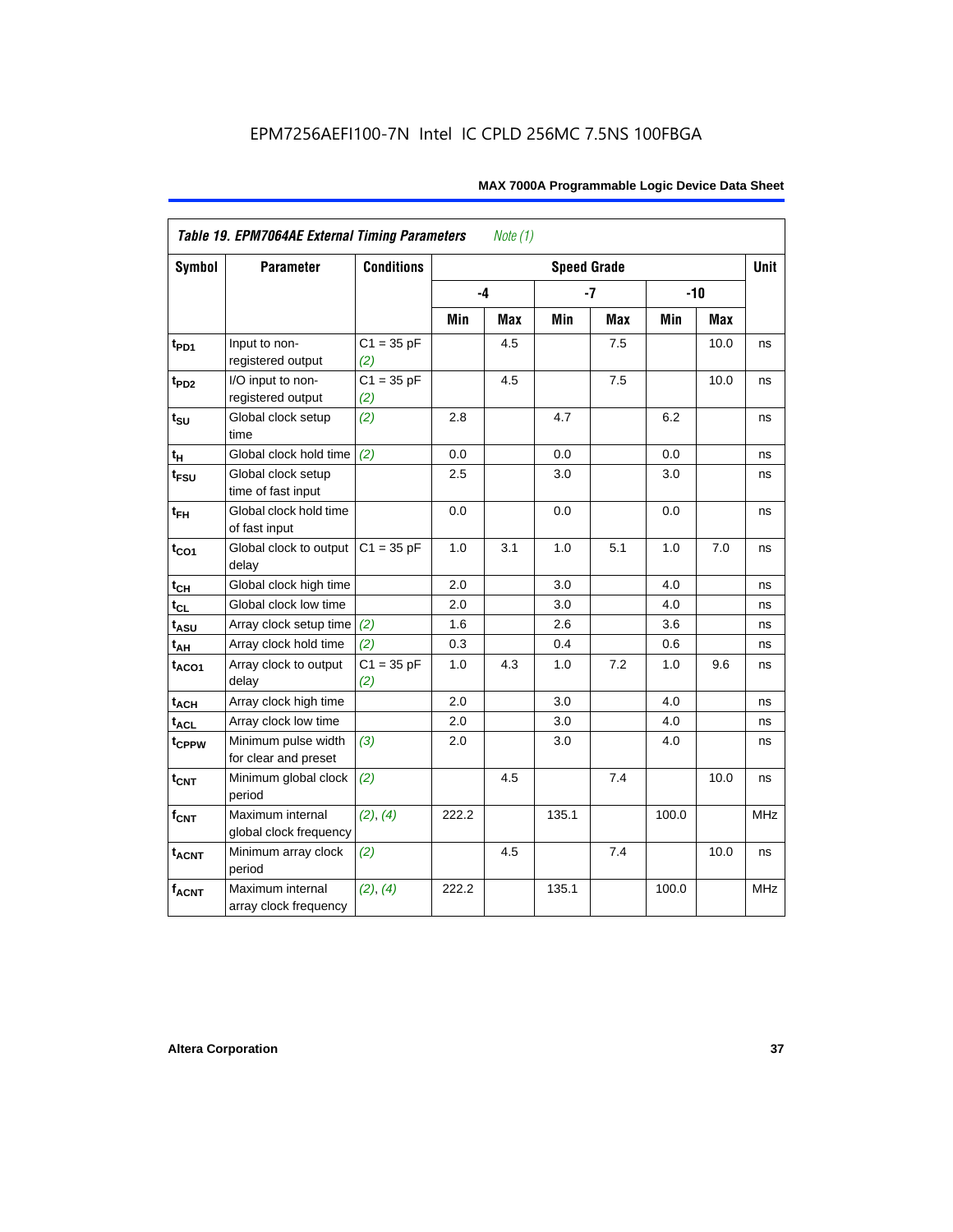| Table 20. EPM7064AE Internal Timing Parameters (Part 1 of 2)<br>Note $(1)$ |                                                                                                              |                     |     |      |     |                    |     |       |             |  |  |
|----------------------------------------------------------------------------|--------------------------------------------------------------------------------------------------------------|---------------------|-----|------|-----|--------------------|-----|-------|-------------|--|--|
| <b>Symbol</b>                                                              | <b>Parameter</b>                                                                                             | <b>Conditions</b>   |     |      |     | <b>Speed Grade</b> |     |       | <b>Unit</b> |  |  |
|                                                                            |                                                                                                              |                     |     | $-4$ |     | -7                 |     | $-10$ |             |  |  |
|                                                                            |                                                                                                              |                     | Min | Max  | Min | Max                | Min | Max   |             |  |  |
| $t_{IN}$                                                                   | Input pad and buffer delay                                                                                   |                     |     | 0.6  |     | 1.1                |     | 1.4   | ns          |  |  |
| $t_{IO}$                                                                   | I/O input pad and buffer<br>delay                                                                            |                     |     | 0.6  |     | 1.1                |     | 1.4   | ns          |  |  |
| $t_{FIN}$                                                                  | Fast input delay                                                                                             |                     |     | 2.5  |     | 3.0                |     | 3.7   | ns          |  |  |
| t <sub>SEXP</sub>                                                          | Shared expander delay                                                                                        |                     |     | 1.8  |     | 3.0                |     | 3.9   | ns          |  |  |
| t <sub>PEXP</sub>                                                          | Parallel expander delay                                                                                      |                     |     | 0.4  |     | 0.7                |     | 0.9   | ns          |  |  |
| $t_{LAD}$                                                                  | Logic array delay                                                                                            |                     |     | 1.5  |     | 2.5                |     | 3.2   | ns          |  |  |
| $t_{LAC}$                                                                  | Logic control array delay                                                                                    |                     |     | 0.6  |     | 1.0                |     | 1.2   | ns          |  |  |
| $t_{IOE}$                                                                  | Internal output enable delay                                                                                 |                     |     | 0.0  |     | 0.0                |     | 0.0   | ns          |  |  |
| $t_{OD1}$                                                                  | Output buffer and pad<br>delay, slow slew rate $=$ off<br>$V_{\text{CCIO}} = 3.3 \text{ V}$                  | $C1 = 35 pF$        |     | 0.8  |     | 1.3                |     | 1.8   | ns          |  |  |
| $t_{OD2}$                                                                  | Output buffer and pad<br>delay, slow slew rate $=$ off<br>$V_{\text{CCIO}}$ = 2.5 V                          | $C1 = 35 pF$<br>(5) |     | 1.3  |     | 1.8                |     | 2.3   | ns          |  |  |
| $t_{OD3}$                                                                  | Output buffer and pad<br>delay, slow slew rate $=$ on<br>$V_{\text{CCIO}} = 2.5 \text{ V or } 3.3 \text{ V}$ | $C1 = 35 pF$        |     | 5.8  |     | 6.3                |     | 6.8   | ns          |  |  |
| $t_{ZX1}$                                                                  | Output buffer enable delay,<br>slow slew rate $=$ off<br>$V_{\text{CCIO}} = 3.3 \text{ V}$                   | $C1 = 35 pF$        |     | 4.0  |     | 4.0                |     | 5.0   | ns          |  |  |
| $t_{ZX2}$                                                                  | Output buffer enable delay,<br>slow slew rate $=$ off<br>$V_{\text{CCIO}} = 2.5 V$                           | $C1 = 35 pF$<br>(5) |     | 4.5  |     | 4.5                |     | 5.5   | ns          |  |  |
| $t_{ZX3}$                                                                  | Output buffer enable delay,<br>slow slew rate $=$ on<br>$V_{\text{CCIO}} = 3.3 \text{ V}$                    | $C1 = 35 pF$        |     | 9.0  |     | 9.0                |     | 10.0  | ns          |  |  |
| $t_{XZ}$                                                                   | Output buffer disable delay                                                                                  | $C1 = 5pF$          |     | 4.0  |     | 4.0                |     | 5.0   | ns          |  |  |
| $t_{\text{SU}}$                                                            | Register setup time                                                                                          |                     | 1.3 |      | 2.0 |                    | 2.9 |       | ns          |  |  |
| $t_H$                                                                      | Register hold time                                                                                           |                     | 0.6 |      | 1.0 |                    | 1.3 |       | ns          |  |  |
| $t_{FSU}$                                                                  | Register setup time of fast<br>input                                                                         |                     | 1.0 |      | 1.5 |                    | 1.5 |       | ns          |  |  |
| $t_{FH}$                                                                   | Register hold time of fast<br>input                                                                          |                     | 1.5 |      | 1.5 |                    | 1.5 |       | ns          |  |  |
| $t_{RD}$                                                                   | Register delay                                                                                               |                     |     | 0.7  |     | 1.2                |     | 1.6   | ns          |  |  |
| $t_{COMB}$                                                                 | Combinatorial delay                                                                                          |                     |     | 0.6  |     | 0.9                |     | 1.3   | ns          |  |  |
| $t_{IC}$                                                                   | Array clock delay                                                                                            |                     |     | 1.2  |     | 1.9                |     | 2.5   | ns          |  |  |

**38 Altera Corporation**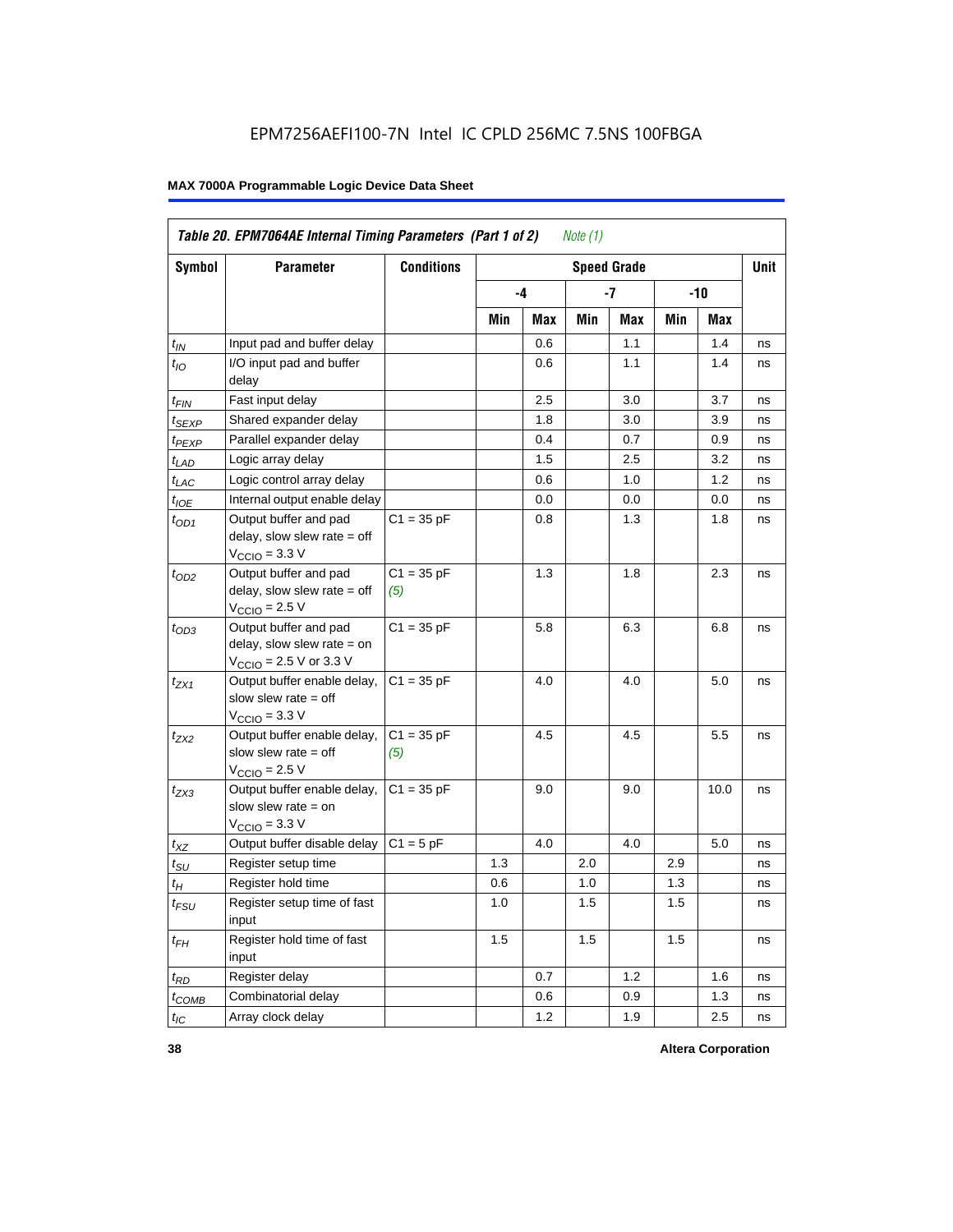| Note $(1)$<br>Table 20. EPM7064AE Internal Timing Parameters (Part 2 of 2) |                      |                   |     |     |     |                    |     |     |             |  |  |
|----------------------------------------------------------------------------|----------------------|-------------------|-----|-----|-----|--------------------|-----|-----|-------------|--|--|
| Symbol                                                                     | <b>Parameter</b>     | <b>Conditions</b> |     |     |     | <b>Speed Grade</b> |     |     | <b>Unit</b> |  |  |
|                                                                            |                      |                   | -4  | -10 |     |                    |     |     |             |  |  |
|                                                                            |                      |                   | Min | Max | Min | <b>Max</b>         | Min | Max |             |  |  |
| $t_{EN}$                                                                   | Register enable time |                   |     | 0.6 |     | 1.0                |     | 1.2 | ns          |  |  |
| $t_{GLOB}$                                                                 | Global control delay |                   |     | 1.0 |     | 1.5                |     | 2.2 | ns          |  |  |
| $t_{PRE}$                                                                  | Register preset time |                   |     | 1.3 |     | 2.1                |     | 2.9 | ns          |  |  |
| $t_{CLR}$                                                                  | Register clear time  |                   |     | 1.3 |     | 2.1                |     | 2.9 | ns          |  |  |
| $t_{PIA}$                                                                  | PIA delay            | (2)               |     | 1.0 |     | 1.7                |     | 2.3 | ns          |  |  |
| $t_{LPA}$                                                                  | Low-power adder      | (6)               |     | 3.5 |     | 4.0                |     | 5.0 | ns          |  |  |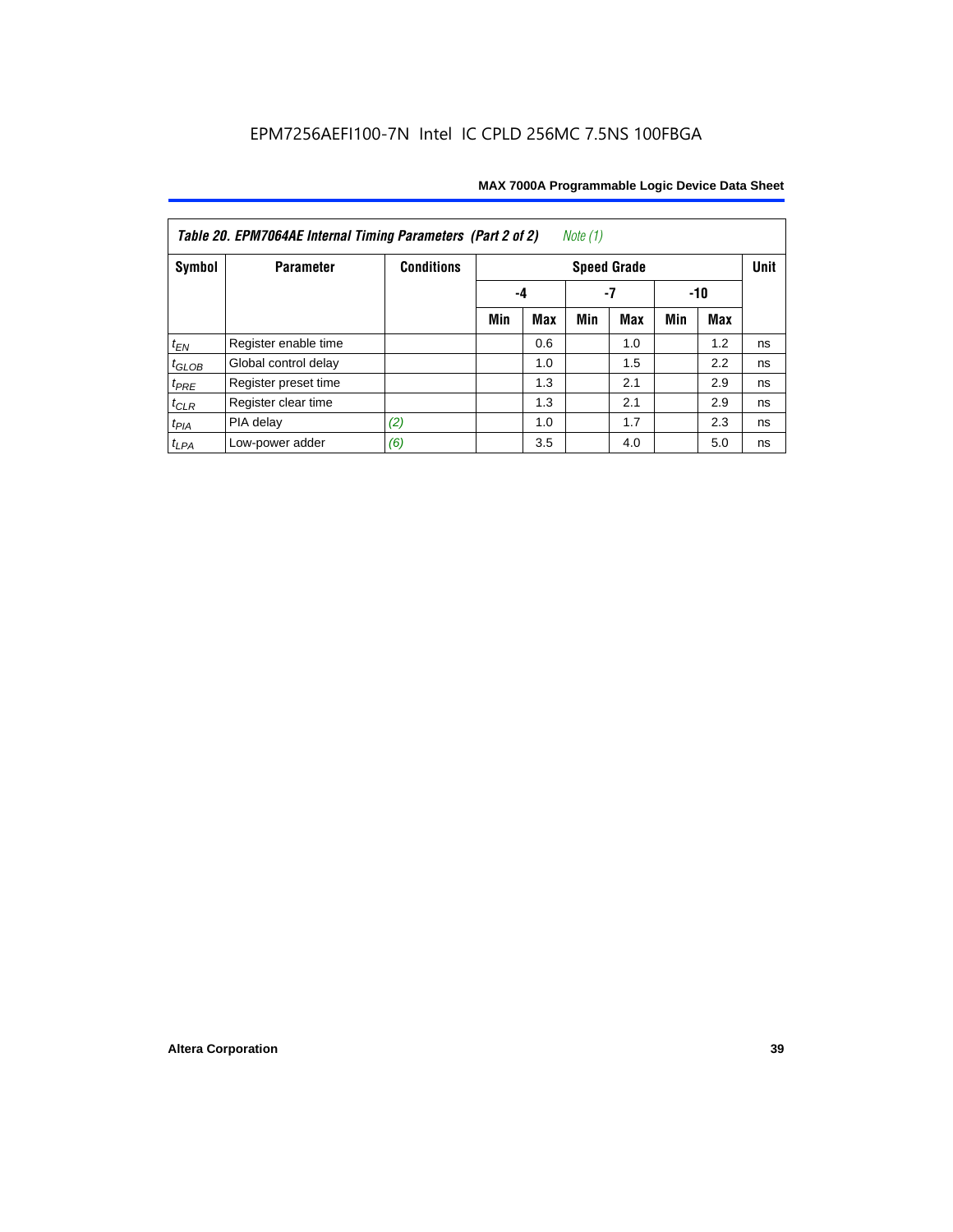| <b>Table 21. EPM7128AE External Timing Parameters</b><br>Note $(1)$ |                                             |                     |       |            |                    |            |            |            |            |  |
|---------------------------------------------------------------------|---------------------------------------------|---------------------|-------|------------|--------------------|------------|------------|------------|------------|--|
| Symbol                                                              | <b>Parameter</b>                            | <b>Conditions</b>   |       |            | <b>Speed Grade</b> |            |            |            | Unit       |  |
|                                                                     |                                             |                     | -5    |            |                    | $-7$       |            | $-10$      |            |  |
|                                                                     |                                             |                     | Min   | <b>Max</b> | Min                | <b>Max</b> | <b>Min</b> | <b>Max</b> |            |  |
| t <sub>PD1</sub>                                                    | Input to non-<br>registered output          | $C1 = 35 pF$<br>(2) |       | 5.0        |                    | 7.5        |            | 10         | ns         |  |
| t <sub>PD2</sub>                                                    | I/O input to non-<br>registered output      | $C1 = 35 pF$<br>(2) |       | 5.0        |                    | 7.5        |            | 10         | ns         |  |
| $t_{\text{SU}}$                                                     | Global clock setup<br>time                  | (2)                 | 3.3   |            | 4.9                |            | 6.6        |            | ns         |  |
| $t_H$                                                               | Global clock hold time                      | (2)                 | 0.0   |            | 0.0                |            | 0.0        |            | ns         |  |
| t <sub>FSU</sub>                                                    | Global clock setup<br>time of fast input    |                     | 2.5   |            | 3.0                |            | 3.0        |            | ns         |  |
| $t_{FH}$                                                            | Global clock hold time<br>of fast input     |                     | 0.0   |            | 0.0                |            | 0.0        |            | ns         |  |
| $t_{CO1}$                                                           | Global clock to output<br>delay             | $C1 = 35 pF$        | 1.0   | 3.4        | 1.0                | 5.0        | 1.0        | 6.6        | ns         |  |
| $t_{CH}$                                                            | Global clock high time                      |                     | 2.0   |            | 3.0                |            | 4.0        |            | ns         |  |
| $t_{CL}$                                                            | Global clock low time                       |                     | 2.0   |            | 3.0                |            | 4.0        |            | ns         |  |
| $t_{ASU}$                                                           | Array clock setup time                      | (2)                 | 1.8   |            | 2.8                |            | 3.8        |            | ns         |  |
| $t_{AH}$                                                            | Array clock hold time                       | (2)                 | 0.2   |            | 0.3                |            | 0.4        |            | ns         |  |
| $t_{ACO1}$                                                          | Array clock to output<br>delay              | $C1 = 35 pF$<br>(2) | 1.0   | 4.9        | 1.0                | 7.1        | 1.0        | 9.4        | ns         |  |
| $t_{ACH}$                                                           | Array clock high time                       |                     | 2.0   |            | 3.0                |            | 4.0        |            | ns         |  |
| t <sub>ACL</sub>                                                    | Array clock low time                        |                     | 2.0   |            | 3.0                |            | 4.0        |            | ns         |  |
| t <sub>CPPW</sub>                                                   | Minimum pulse width<br>for clear and preset | (3)                 | 2.0   |            | 3.0                |            | 4.0        |            | ns         |  |
| $t_{\text{CNT}}$                                                    | Minimum global clock<br>period              | (2)                 |       | 5.2        |                    | 7.7        |            | 10.2       | ns         |  |
| $f_{CNT}$                                                           | Maximum internal<br>global clock frequency  | (2), (4)            | 192.3 |            | 129.9              |            | 98.0       |            | <b>MHz</b> |  |
| $t_{ACNT}$                                                          | Minimum array clock<br>period               | (2)                 |       | 5.2        |                    | 7.7        |            | 10.2       | ns         |  |
| <b>fACNT</b>                                                        | Maximum internal<br>array clock frequency   | (2), (4)            | 192.3 |            | 129.9              |            | 98.0       |            | <b>MHz</b> |  |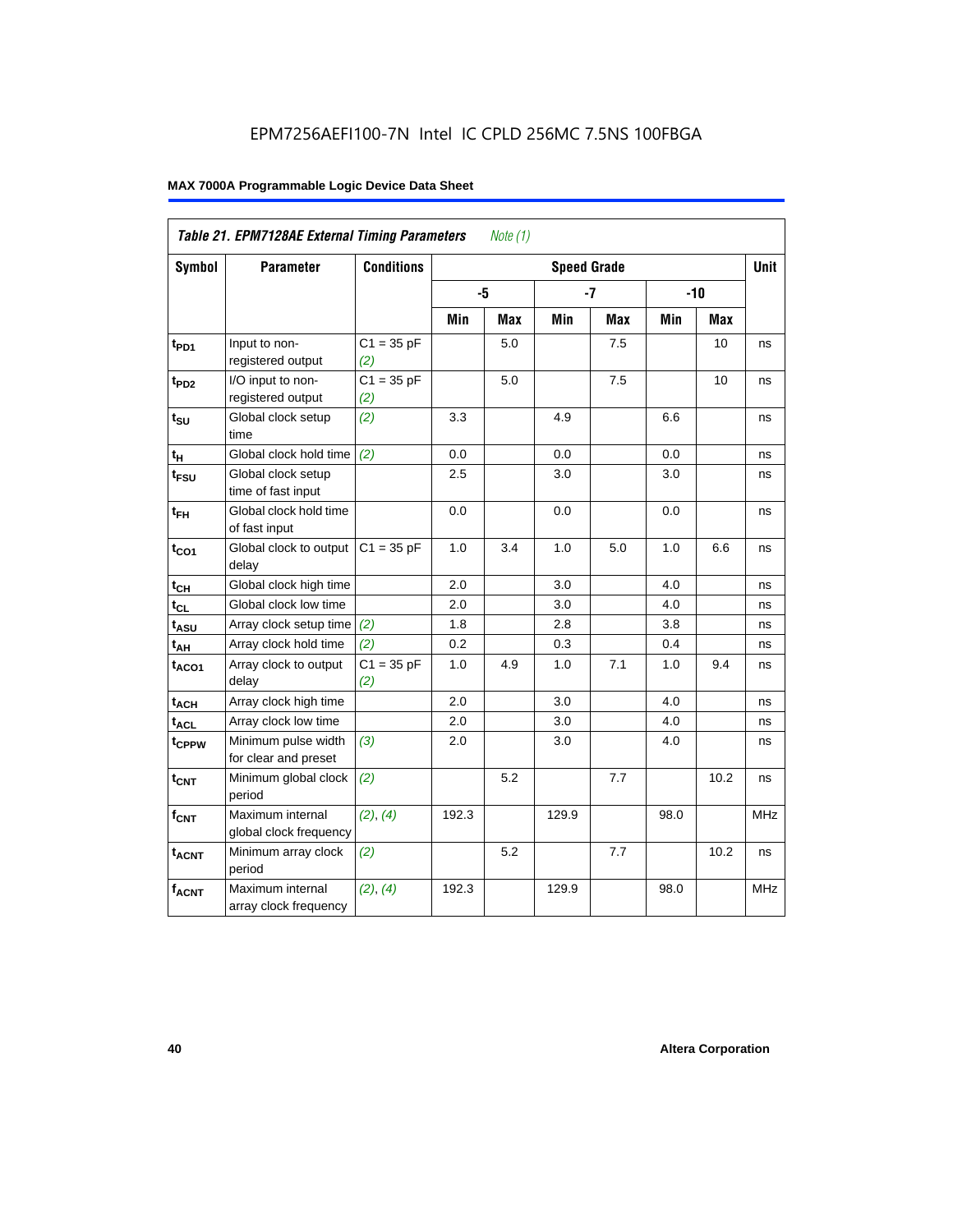|                    | Table 22. EPM7128AE Internal Timing Parameters (Part 1 of 2)<br>Note $(1)$                  |                     |     |     |     |                    |     |       |             |  |  |  |
|--------------------|---------------------------------------------------------------------------------------------|---------------------|-----|-----|-----|--------------------|-----|-------|-------------|--|--|--|
| Symbol             | <b>Parameter</b>                                                                            | <b>Conditions</b>   |     |     |     | <b>Speed Grade</b> |     |       | <b>Unit</b> |  |  |  |
|                    |                                                                                             |                     |     | -5  |     | $-7$               |     | $-10$ |             |  |  |  |
|                    |                                                                                             |                     | Min | Max | Min | Max                | Min | Max   |             |  |  |  |
| $t_{IN}$           | Input pad and buffer delay                                                                  |                     |     | 0.7 |     | 1.0                |     | 1.4   | ns          |  |  |  |
| $t_{IO}$           | I/O input pad and buffer<br>delay                                                           |                     |     | 0.7 |     | $1.0\,$            |     | 1.4   | ns          |  |  |  |
| $t_{\mathsf{FIN}}$ | Fast input delay                                                                            |                     |     | 2.5 |     | 3.0                |     | 3.4   | ns          |  |  |  |
| $t_{SEXP}$         | Shared expander delay                                                                       |                     |     | 2.0 |     | 2.9                |     | 3.8   | ns          |  |  |  |
| $t_{PEXP}$         | Parallel expander delay                                                                     |                     |     | 0.4 |     | 0.7                |     | 0.9   | ns          |  |  |  |
| $t_{LAD}$          | Logic array delay                                                                           |                     |     | 1.6 |     | 2.4                |     | 3.1   | ns          |  |  |  |
| $t_{LAC}$          | Logic control array delay                                                                   |                     |     | 0.7 |     | 1.0                |     | 1.3   | ns          |  |  |  |
| $t_{IOE}$          | Internal output enable delay                                                                |                     |     | 0.0 |     | 0.0                |     | 0.0   | ns          |  |  |  |
| $t_{OD1}$          | Output buffer and pad<br>delay, slow slew rate $=$ off<br>$V_{\text{CCIO}} = 3.3 \text{ V}$ | $C1 = 35 pF$        |     | 0.8 |     | 1.2                |     | 1.6   | ns          |  |  |  |
| $t_{OD2}$          | Output buffer and pad<br>delay, slow slew rate $=$ off<br>$V_{\text{CCIO}}$ = 2.5 V         | $C1 = 35 pF$<br>(5) |     | 1.3 |     | 1.7                |     | 2.1   | ns          |  |  |  |
| $t_{OD3}$          | Output buffer and pad<br>delay, slow slew rate $=$ on<br>$V_{\text{CCIO}}$ = 2.5 V or 3.3 V | $C1 = 35 pF$        |     | 5.8 |     | 6.2                |     | 6.6   | ns          |  |  |  |
| $t_{ZX1}$          | Output buffer enable delay,<br>slow slew rate $=$ off<br>$V_{\text{CCIO}} = 3.3 \text{ V}$  | $C1 = 35 pF$        |     | 4.0 |     | 4.0                |     | 5.0   | ns          |  |  |  |
| $t_{7X2}$          | Output buffer enable delay,<br>slow slew rate $=$ off<br>$V_{\text{CCIO}} = 2.5 V$          | $C1 = 35 pF$<br>(5) |     | 4.5 |     | 4.5                |     | 5.5   | ns          |  |  |  |
| $t_{ZX3}$          | Output buffer enable delay,<br>slow slew rate $=$ on<br>$V_{\text{CCIO}} = 3.3 \text{ V}$   | $C1 = 35 pF$        |     | 9.0 |     | 9.0                |     | 10.0  | ns          |  |  |  |
| $t_{XZ}$           | Output buffer disable delay                                                                 | $C1 = 5pF$          |     | 4.0 |     | 4.0                |     | 5.0   | ns          |  |  |  |
| $t_{\text{SU}}$    | Register setup time                                                                         |                     | 1.4 |     | 2.1 |                    | 2.9 |       | ns          |  |  |  |
| $t_H$              | Register hold time                                                                          |                     | 0.6 |     | 1.0 |                    | 1.3 |       | ns          |  |  |  |
| $t_{FSU}$          | Register setup time of fast<br>input                                                        |                     | 1.1 |     | 1.6 |                    | 1.6 |       | ns          |  |  |  |
| $t_{FH}$           | Register hold time of fast<br>input                                                         |                     | 1.4 |     | 1.4 |                    | 1.4 |       | ns          |  |  |  |
| $t_{RD}$           | Register delay                                                                              |                     |     | 0.8 |     | 1.2                |     | 1.6   | ns          |  |  |  |
| $t_{COMB}$         | Combinatorial delay                                                                         |                     |     | 0.5 |     | 0.9                |     | 1.3   | ns          |  |  |  |
| $t_{IC}$           | Array clock delay                                                                           |                     |     | 1.2 |     | 1.7                |     | 2.2   | ns          |  |  |  |

**Altera Corporation 41**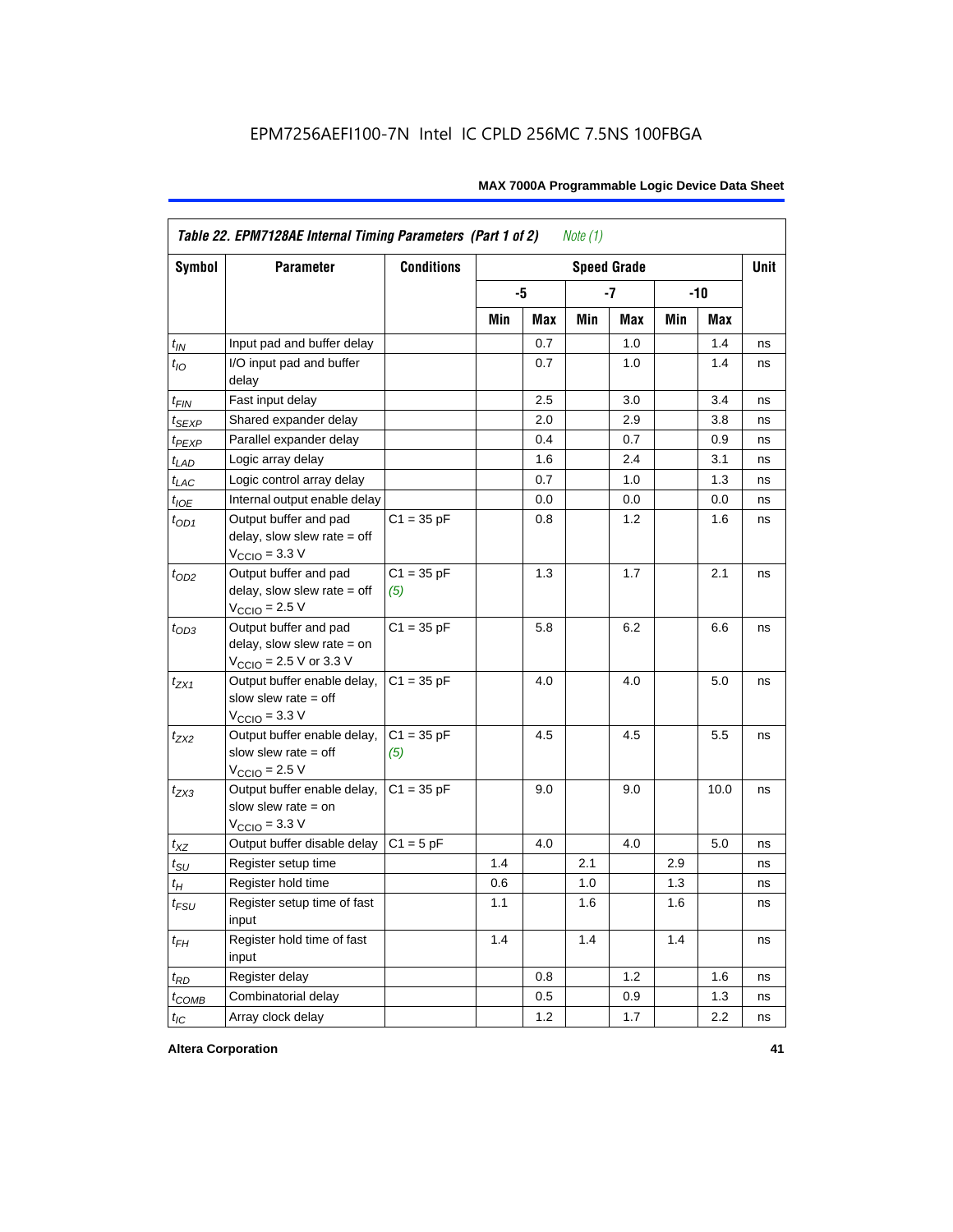| Note (1)<br>Table 22. EPM7128AE Internal Timing Parameters (Part 2 of 2) |                      |                   |     |                 |     |                    |     |            |             |  |  |
|--------------------------------------------------------------------------|----------------------|-------------------|-----|-----------------|-----|--------------------|-----|------------|-------------|--|--|
| Symbol                                                                   | <b>Parameter</b>     | <b>Conditions</b> |     |                 |     | <b>Speed Grade</b> |     |            | <b>Unit</b> |  |  |
|                                                                          |                      |                   |     | -5<br>-7<br>-10 |     |                    |     |            |             |  |  |
|                                                                          |                      |                   | Min | <b>Max</b>      | Min | <b>Max</b>         | Min | <b>Max</b> |             |  |  |
| $t_{EN}$                                                                 | Register enable time |                   |     | 0.7             |     | 1.0                |     | 1.3        | ns          |  |  |
| $t_{GLOB}$                                                               | Global control delay |                   |     | 1.1             |     | 1.6                |     | 2.0        | ns          |  |  |
| $t_{PRE}$                                                                | Register preset time |                   |     | 1.4             |     | 2.0                |     | 2.7        | ns          |  |  |
| $t_{CLR}$                                                                | Register clear time  |                   |     | 1.4             |     | 2.0                |     | 2.7        | ns          |  |  |
| $t_{PIA}$                                                                | PIA delay            | (2)               |     | 1.4             |     | 2.0                |     | 2.6        | ns          |  |  |
| $t_{LPA}$                                                                | Low-power adder      | (6)               |     | 4.0             |     | 4.0                |     | 5.0        | ns          |  |  |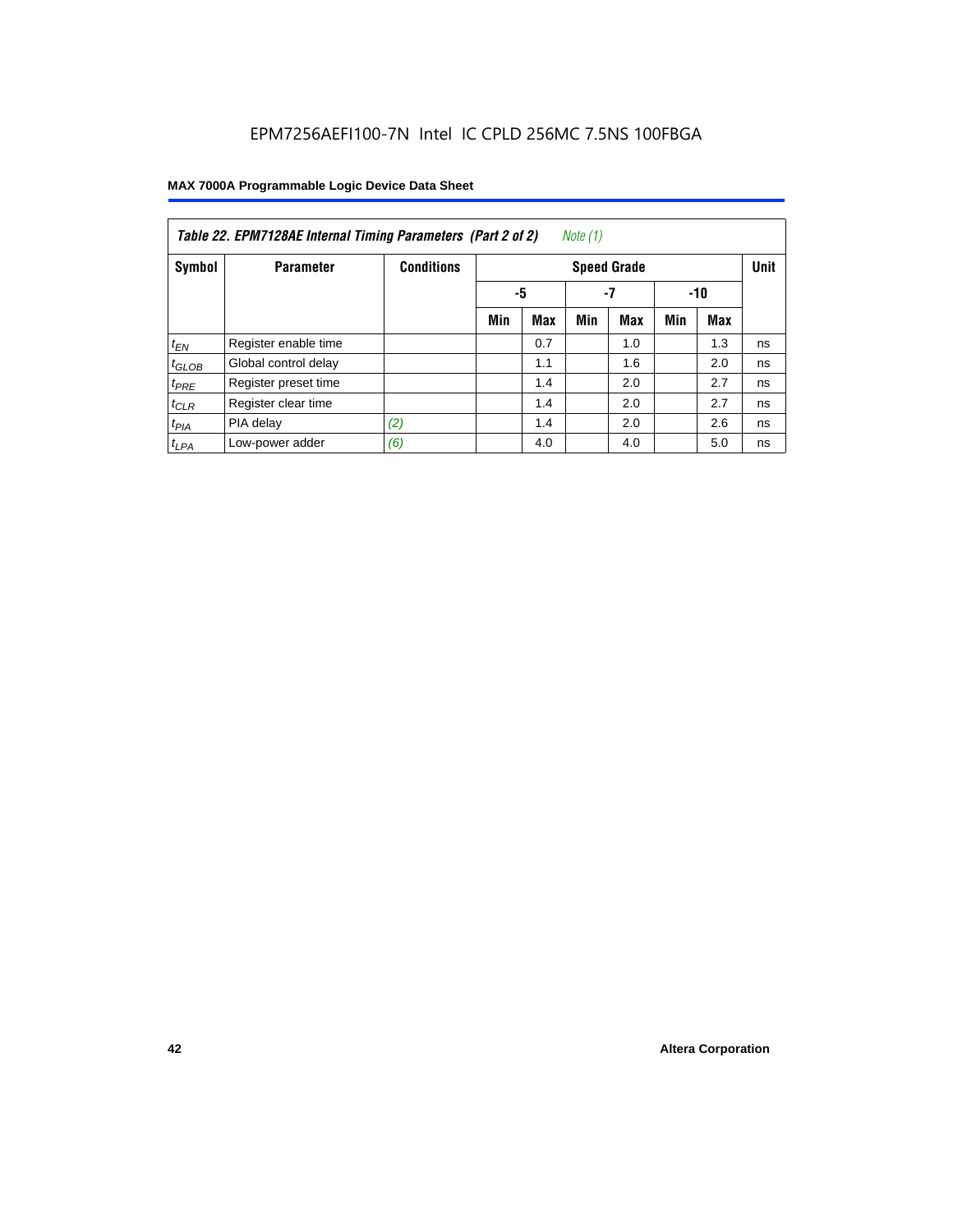| <b>Symbol</b>               | <b>Parameter</b>                            | <b>Conditions</b>   |       |     | <b>Speed Grade</b> |            |      |       | <b>Unit</b> |
|-----------------------------|---------------------------------------------|---------------------|-------|-----|--------------------|------------|------|-------|-------------|
|                             |                                             |                     | -5    |     |                    | $-7$       |      | $-10$ |             |
|                             |                                             |                     | Min   | Max | Min                | <b>Max</b> | Min  | Max   |             |
| $t_{PD1}$                   | Input to non-<br>registered output          | $C1 = 35 pF$<br>(2) |       | 5.5 |                    | 7.5        |      | 10    | ns          |
| $t_{PD2}$                   | I/O input to non-<br>registered output      | $C1 = 35 pF$<br>(2) |       | 5.5 |                    | 7.5        |      | 10    | ns          |
| $t_{\scriptstyle\text{SU}}$ | Global clock setup<br>time                  | (2)                 | 3.9   |     | 5.2                |            | 6.9  |       | ns          |
| $t_H$                       | Global clock hold time                      | (2)                 | 0.0   |     | 0.0                |            | 0.0  |       | ns          |
| t <sub>FSU</sub>            | Global clock setup<br>time of fast input    |                     | 2.5   |     | 3.0                |            | 3.0  |       | ns          |
| $t_{FH}$                    | Global clock hold time<br>of fast input     |                     | 0.0   |     | 0.0                |            | 0.0  |       | ns          |
| $t_{CO1}$                   | Global clock to output<br>delay             | $C1 = 35 pF$        | 1.0   | 3.5 | 1.0                | 4.8        | 1.0  | 6.4   | ns          |
| $t_{CH}$                    | Global clock high time                      |                     | 2.0   |     | 3.0                |            | 4.0  |       | ns          |
| $t_{CL}$                    | Global clock low time                       |                     | 2.0   |     | 3.0                |            | 4.0  |       | ns          |
| t <sub>ASU</sub>            | Array clock setup time                      | (2)                 | 2.0   |     | 2.7                |            | 3.6  |       | ns          |
| $t_{AH}$                    | Array clock hold time                       | (2)                 | 0.2   |     | 0.3                |            | 0.5  |       | ns          |
| t <sub>ACO1</sub>           | Array clock to output<br>delay              | $C1 = 35 pF$<br>(2) | 1.0   | 5.4 | 1.0                | 7.3        | 1.0  | 9.7   | ns          |
| $t_{ACH}$                   | Array clock high time                       |                     | 2.0   |     | 3.0                |            | 4.0  |       | ns          |
| t <sub>ACL</sub>            | Array clock low time                        |                     | 2.0   |     | 3.0                |            | 4.0  |       | ns          |
| t <sub>CPPW</sub>           | Minimum pulse width<br>for clear and preset | (3)                 | 2.0   |     | 3.0                |            | 4.0  |       | ns          |
| $t_{\text{CNT}}$            | Minimum global clock<br>period              | (2)                 |       | 5.8 |                    | 7.9        |      | 10.5  | ns          |
| $f_{CNT}$                   | Maximum internal<br>global clock frequency  | (2), (4)            | 172.4 |     | 126.6              |            | 95.2 |       | <b>MHz</b>  |
| $t_{ACNT}$                  | Minimum array clock<br>period               | (2)                 |       | 5.8 |                    | 7.9        |      | 10.5  | ns          |
| <b>fACNT</b>                | Maximum internal<br>array clock frequency   | (2), (4)            | 172.4 |     | 126.6              |            | 95.2 |       | <b>MHz</b>  |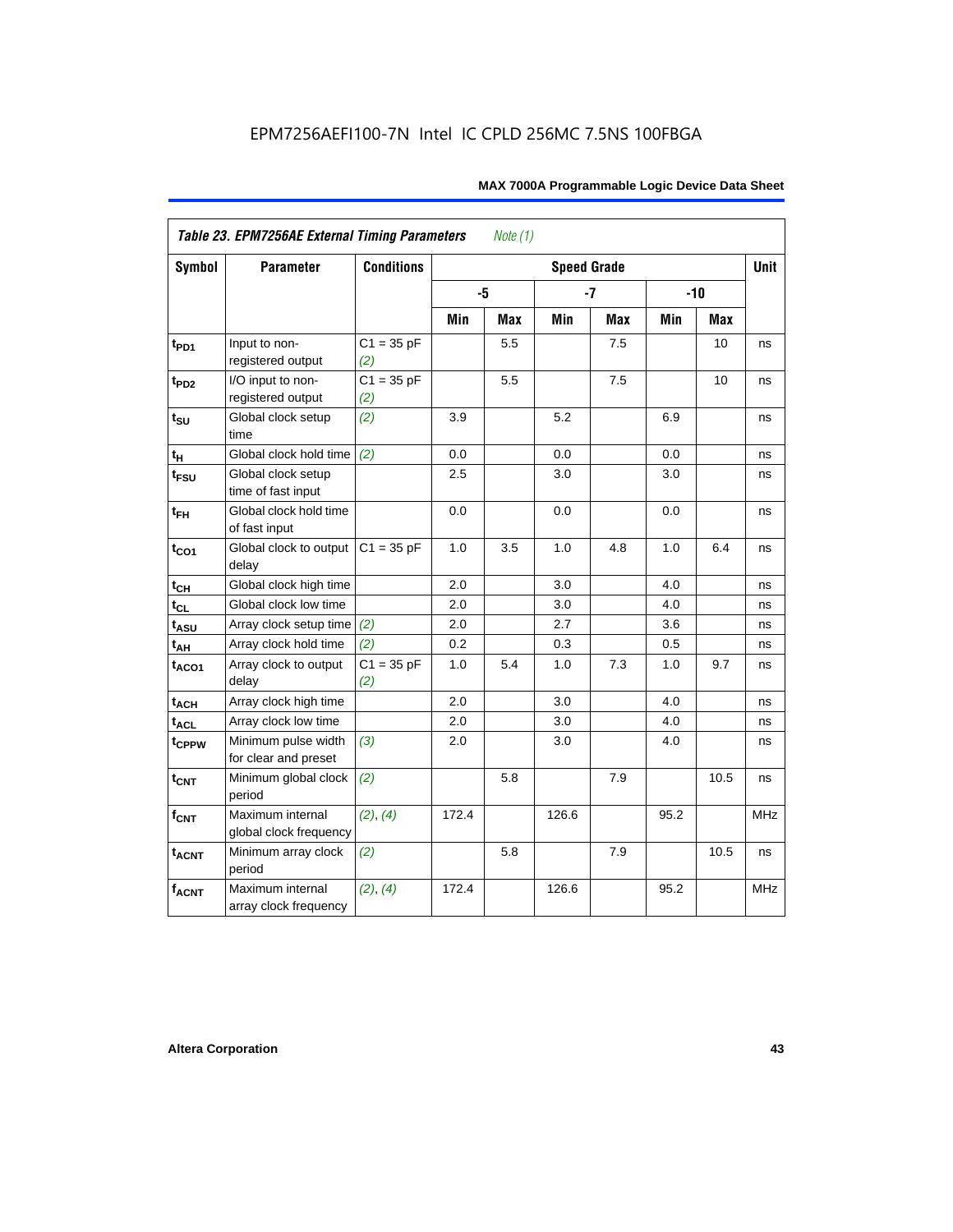| Symbol                      | <b>Parameter</b>                                                                                             | <b>Conditions</b>   |     |     |     | <b>Speed Grade</b> |     |      | <b>Unit</b> |
|-----------------------------|--------------------------------------------------------------------------------------------------------------|---------------------|-----|-----|-----|--------------------|-----|------|-------------|
|                             |                                                                                                              |                     |     | -5  |     | -7                 |     | -10  |             |
|                             |                                                                                                              |                     | Min | Max | Min | Max                | Min | Max  |             |
| $t_{IN}$                    | Input pad and buffer delay                                                                                   |                     |     | 0.7 |     | 0.9                |     | 1.2  | ns          |
| $t_{IO}$                    | I/O input pad and buffer<br>delay                                                                            |                     |     | 0.7 |     | 0.9                |     | 1.2  | ns          |
| t <sub>FIN</sub>            | Fast input delay                                                                                             |                     |     | 2.4 |     | 2.9                |     | 3.4  | ns          |
| $t_{SEXP}$                  | Shared expander delay                                                                                        |                     |     | 2.1 |     | 2.8                |     | 3.7  | ns          |
| t <sub>PEXP</sub>           | Parallel expander delay                                                                                      |                     |     | 0.3 |     | 0.5                |     | 0.6  | ns          |
| $t_{LAD}$                   | Logic array delay                                                                                            |                     |     | 1.7 |     | 2.2                |     | 2.8  | ns          |
| $t_{LAC}$                   | Logic control array delay                                                                                    |                     |     | 0.8 |     | 1.0                |     | 1.3  | ns          |
| $t_{IOE}$                   | Internal output enable delay                                                                                 |                     |     | 0.0 |     | 0.0                |     | 0.0  | ns          |
| $t_{OD1}$                   | Output buffer and pad<br>delay, slow slew rate $=$ off<br>$V_{\text{CCIO}} = 3.3 \text{ V}$                  | $C1 = 35 pF$        |     | 0.9 |     | 1.2                |     | 1.6  | ns          |
| $t_{OD2}$                   | Output buffer and pad<br>delay, slow slew rate $=$ off<br>$V_{\text{CCIO}}$ = 2.5 V                          | $C1 = 35 pF$<br>(5) |     | 1.4 |     | 1.7                |     | 2.1  | ns          |
| $t_{OD3}$                   | Output buffer and pad<br>delay, slow slew rate $=$ on<br>$V_{\text{CCIO}} = 2.5 \text{ V or } 3.3 \text{ V}$ | $C1 = 35 pF$        |     | 5.9 |     | 6.2                |     | 6.6  | ns          |
| t <sub>ZX1</sub>            | Output buffer enable delay,<br>slow slew rate $=$ off<br>$V_{\text{CCIO}} = 3.3 \text{ V}$                   | $C1 = 35 pF$        |     | 4.0 |     | 4.0                |     | 5.0  | ns          |
| t <sub>ZX2</sub>            | Output buffer enable delay,<br>slow slew rate $=$ off<br>$V_{\text{CCIO}} = 2.5 V$                           | $C1 = 35 pF$<br>(5) |     | 4.5 |     | 4.5                |     | 5.5  | ns          |
| $t_{ZX3}$                   | Output buffer enable delay,<br>slow slew rate $=$ on<br>$VCCIO = 3.3 V$                                      | $C1 = 35 pF$        |     | 9.0 |     | 9.0                |     | 10.0 | ns          |
| $t_{XZ}$                    | Output buffer disable delay                                                                                  | $C1 = 5pF$          |     | 4.0 |     | 4.0                |     | 5.0  | ns          |
| $t_{\scriptstyle\text{SU}}$ | Register setup time                                                                                          |                     | 1.5 |     | 2.1 |                    | 2.9 |      | ns          |
| $t_H$                       | Register hold time                                                                                           |                     | 0.7 |     | 0.9 |                    | 1.2 |      | ns          |
| $t_{\it FSU}$               | Register setup time of fast<br>input                                                                         |                     | 1.1 |     | 1.6 |                    | 1.6 |      | ns          |
| $t_{FH}$                    | Register hold time of fast<br>input                                                                          |                     | 1.4 |     | 1.4 |                    | 1.4 |      | ns          |
| $t_{RD}$                    | Register delay                                                                                               |                     |     | 0.9 |     | 1.2                |     | 1.6  | ns          |
| $t_{\text{COMB}}$           | Combinatorial delay                                                                                          |                     |     | 0.5 |     | 0.8                |     | 1.2  | ns          |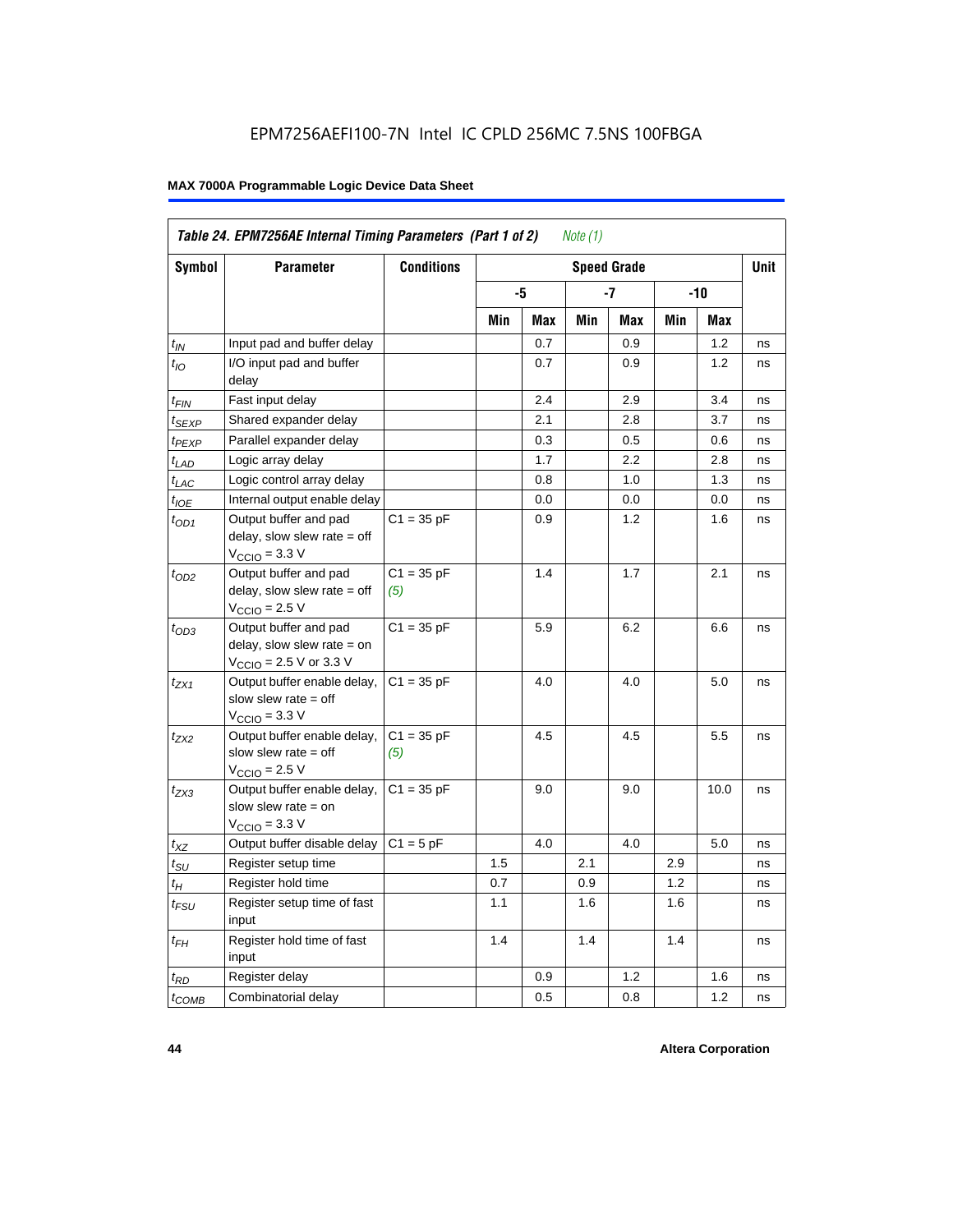| Table 24. EPM7256AE Internal Timing Parameters (Part 2 of 2)<br>Note (1) |                      |                   |                   |     |     |                    |     |     |             |  |
|--------------------------------------------------------------------------|----------------------|-------------------|-------------------|-----|-----|--------------------|-----|-----|-------------|--|
| Symbol                                                                   | <b>Parameter</b>     | <b>Conditions</b> |                   |     |     | <b>Speed Grade</b> |     |     | <b>Unit</b> |  |
|                                                                          |                      |                   | -5<br>-7<br>$-10$ |     |     |                    |     |     |             |  |
|                                                                          |                      |                   | Min               | Max | Min | Max                | Min | Max |             |  |
| $t_{\mathit{IC}}$                                                        | Array clock delay    |                   |                   | 1.2 |     | 1.6                |     | 2.1 | ns          |  |
| $t_{EN}$                                                                 | Register enable time |                   |                   | 0.8 |     | 1.0                |     | 1.3 | ns          |  |
| $t_{GLOB}$                                                               | Global control delay |                   |                   | 1.0 |     | 1.5                |     | 2.0 | ns          |  |
| $t_{PRE}$                                                                | Register preset time |                   |                   | 1.6 |     | 2.3                |     | 3.0 | ns          |  |
| $t_{CLR}$                                                                | Register clear time  |                   |                   | 1.6 |     | 2.3                |     | 3.0 | ns          |  |
| $t_{PIA}$                                                                | PIA delay            | (2)               |                   | 1.7 |     | 2.4                |     | 3.2 | ns          |  |
| $t_{LPA}$                                                                | Low-power adder      | (6)               |                   | 4.0 |     | 4.0                |     | 5.0 | ns          |  |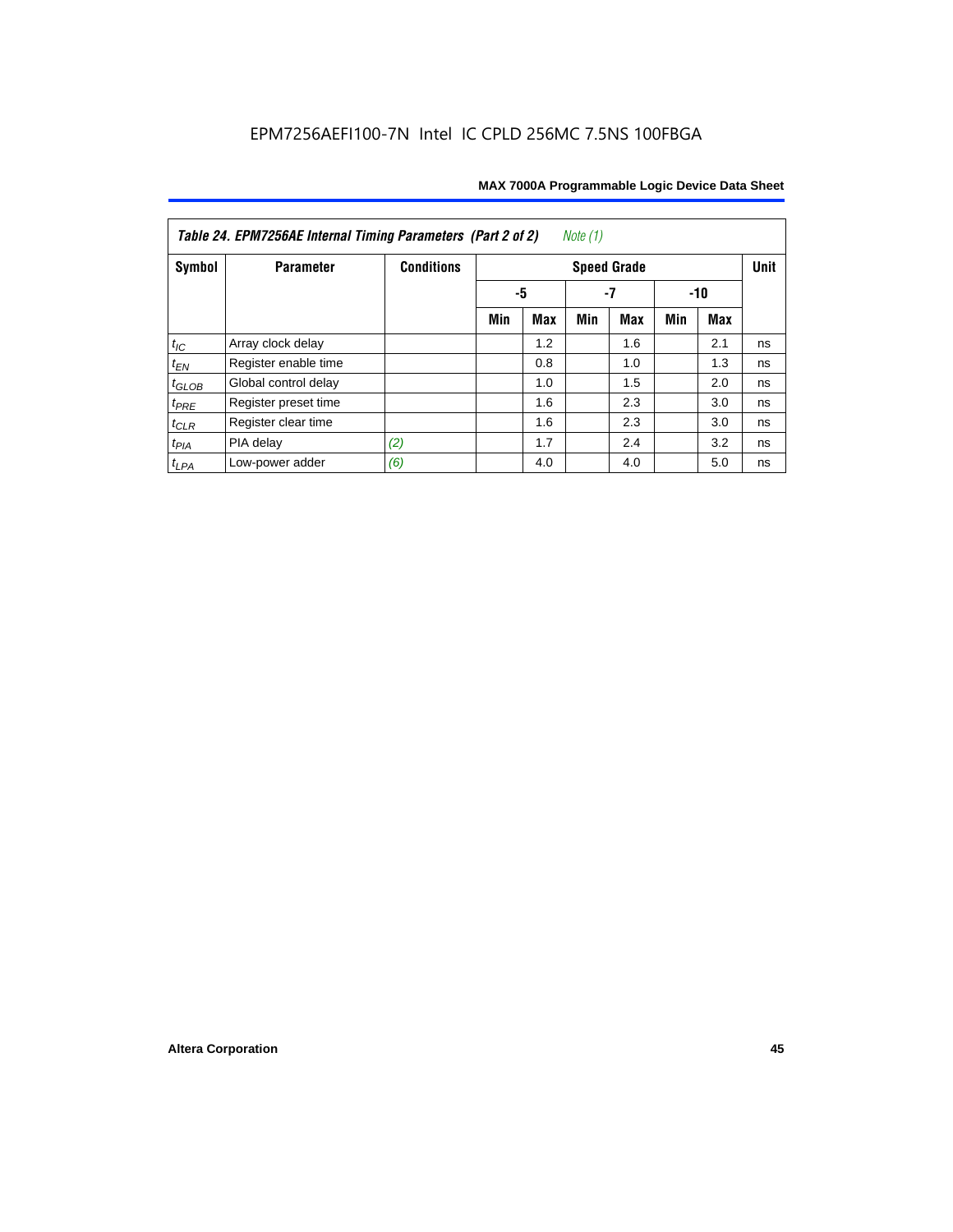| Table 25. EPM7512AE External Timing Parameters<br>Note $(1)$ |                                             |                     |       |            |                    |            |      |            |             |  |
|--------------------------------------------------------------|---------------------------------------------|---------------------|-------|------------|--------------------|------------|------|------------|-------------|--|
| Symbol                                                       | <b>Parameter</b>                            | <b>Conditions</b>   |       |            | <b>Speed Grade</b> |            |      |            | <b>Unit</b> |  |
|                                                              |                                             |                     | $-7$  |            |                    | $-10$      |      | $-12$      |             |  |
|                                                              |                                             |                     | Min   | <b>Max</b> | Min                | <b>Max</b> | Min  | <b>Max</b> |             |  |
| t <sub>PD1</sub>                                             | Input to non-<br>registered output          | $C1 = 35 pF$<br>(2) |       | 7.5        |                    | 10.0       |      | 12.0       | ns          |  |
| t <sub>PD2</sub>                                             | I/O input to non-<br>registered output      | $C1 = 35 pF$<br>(2) |       | 7.5        |                    | 10.0       |      | 12.0       | ns          |  |
| $t_{\text{SU}}$                                              | Global clock setup<br>time                  | (2)                 | 5.6   |            | 7.6                |            | 9.1  |            | ns          |  |
| tμ                                                           | Global clock hold time                      | (2)                 | 0.0   |            | 0.0                |            | 0.0  |            | ns          |  |
| t <sub>FSU</sub>                                             | Global clock setup<br>time of fast input    |                     | 3.0   |            | 3.0                |            | 3.0  |            | ns          |  |
| $t_{FH}$                                                     | Global clock hold time<br>of fast input     |                     | 0.0   |            | 0.0                |            | 0.0  |            | ns          |  |
| $t_{CO1}$                                                    | Global clock to output<br>delay             | $C1 = 35 pF$        | 1.0   | 4.7        | 1.0                | 6.3        | 1.0  | 7.5        | ns          |  |
| $t_{CH}$                                                     | Global clock high time                      |                     | 3.0   |            | 4.0                |            | 5.0  |            | ns          |  |
| $t_{CL}$                                                     | Global clock low time                       |                     | 3.0   |            | 4.0                |            | 5.0  |            | ns          |  |
| $t_{ASU}$                                                    | Array clock setup time                      | (2)                 | 2.5   |            | 3.5                |            | 4.1  |            | ns          |  |
| $t_{AH}$                                                     | Array clock hold time                       | (2)                 | 0.2   |            | 0.3                |            | 0.4  |            | ns          |  |
| $t_{ACO1}$                                                   | Array clock to output<br>delay              | $C1 = 35 pF$<br>(2) | 1.0   | 7.8        | 1.0                | 10.4       | 1.0  | 12.5       | ns          |  |
| $t_{ACH}$                                                    | Array clock high time                       |                     | 3.0   |            | 4.0                |            | 5.0  |            | ns          |  |
| $t_{\text{ACL}}$                                             | Array clock low time                        |                     | 3.0   |            | 4.0                |            | 5.0  |            | ns          |  |
| t <sub>CPPW</sub>                                            | Minimum pulse width<br>for clear and preset | (3)                 | 3.0   |            | 4.0                |            | 5.0  |            | ns          |  |
| t <sub>CNT</sub>                                             | Minimum global clock<br>period              | (2)                 |       | 8.6        |                    | 11.5       |      | 13.9       | ns          |  |
| $f_{CNT}$                                                    | Maximum internal<br>global clock frequency  | (2), (4)            | 116.3 |            | 87.0               |            | 71.9 |            | <b>MHz</b>  |  |
| $t_{ACNT}$                                                   | Minimum array clock<br>period               | (2)                 |       | 8.6        |                    | 11.5       |      | 13.9       | ns          |  |
| <b>fACNT</b>                                                 | Maximum internal<br>array clock frequency   | (2), (4)            | 116.3 |            | 87.0               |            | 71.9 |            | <b>MHz</b>  |  |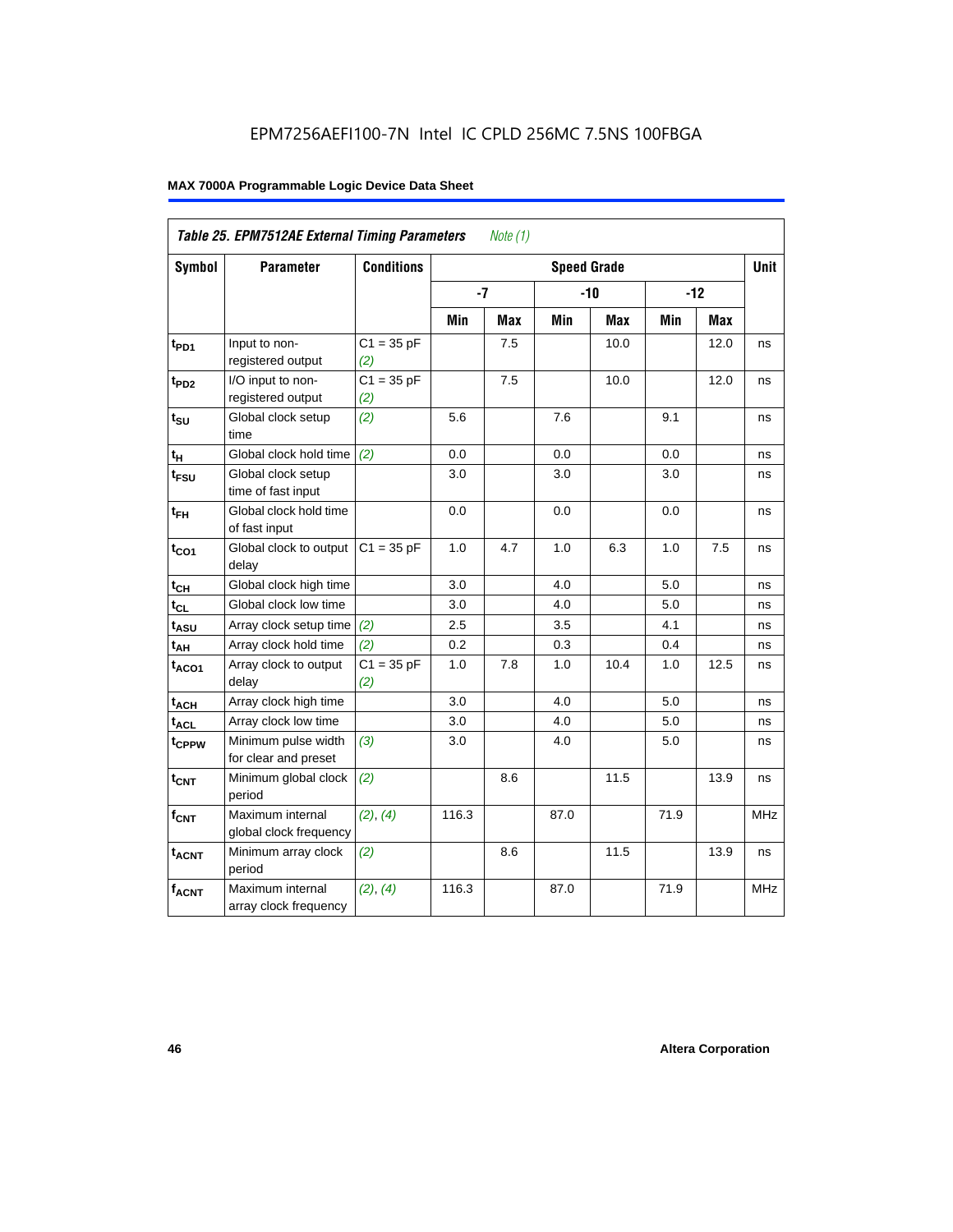|                    | Table 26. EPM7512AE Internal Timing Parameters (Part 1 of 2)<br>Note $(1)$                                   |                     |     |     |     |                    |     |       |             |  |  |
|--------------------|--------------------------------------------------------------------------------------------------------------|---------------------|-----|-----|-----|--------------------|-----|-------|-------------|--|--|
| Symbol             | <b>Parameter</b>                                                                                             | <b>Conditions</b>   |     |     |     | <b>Speed Grade</b> |     |       | <b>Unit</b> |  |  |
|                    |                                                                                                              |                     |     | -7  |     | -10                |     | $-12$ |             |  |  |
|                    |                                                                                                              |                     | Min | Max | Min | Max                | Min | Max   |             |  |  |
| $t_{IN}$           | Input pad and buffer delay                                                                                   |                     |     | 0.7 |     | 0.9                |     | 1.0   | ns          |  |  |
| $t_{IO}$           | I/O input pad and buffer<br>delay                                                                            |                     |     | 0.7 |     | 0.9                |     | 1.0   | ns          |  |  |
| $t_{\sf FIN}$      | Fast input delay                                                                                             |                     |     | 3.1 |     | 3.6                |     | 4.1   | ns          |  |  |
| $t_{SEXP}$         | Shared expander delay                                                                                        |                     |     | 2.7 |     | 3.5                |     | 4.4   | ns          |  |  |
| t <sub>PEXP</sub>  | Parallel expander delay                                                                                      |                     |     | 0.4 |     | 0.5                |     | 0.6   | ns          |  |  |
| $t_{LAD}$          | Logic array delay                                                                                            |                     |     | 2.2 |     | 2.8                |     | 3.5   | ns          |  |  |
| $t_{LAC}$          | Logic control array delay                                                                                    |                     |     | 1.0 |     | 1.3                |     | 1.7   | ns          |  |  |
| $t_{IOE}$          | Internal output enable delay                                                                                 |                     |     | 0.0 |     | 0.0                |     | 0.0   | ns          |  |  |
| $t_{OD1}$          | Output buffer and pad<br>delay, slow slew rate $=$ off<br>$V_{\text{CCIO}} = 3.3 \text{ V}$                  | $C1 = 35 pF$        |     | 1.0 |     | 1.5                |     | 1.7   | ns          |  |  |
| $t_{OD2}$          | Output buffer and pad<br>delay, slow slew rate $=$ off<br>$V_{\text{CCIO}}$ = 2.5 V                          | $C1 = 35 pF$<br>(5) |     | 1.5 |     | 2.0                |     | 2.2   | ns          |  |  |
| $t_{OD3}$          | Output buffer and pad<br>delay, slow slew rate $=$ on<br>$V_{\text{CCIO}} = 2.5 \text{ V or } 3.3 \text{ V}$ | $C1 = 35 pF$        |     | 6.0 |     | 6.5                |     | 6.7   | ns          |  |  |
| $t_{ZX1}$          | Output buffer enable delay,<br>slow slew rate $=$ off<br>$V_{\text{CCIO}} = 3.3 \text{ V}$                   | $C1 = 35 pF$        |     | 4.0 |     | 5.0                |     | 5.0   | ns          |  |  |
| $t_{ZX2}$          | Output buffer enable delay,<br>slow slew rate $=$ off<br>$V_{\text{CCIO}}$ = 2.5 V                           | $C1 = 35 pF$<br>(5) |     | 4.5 |     | 5.5                |     | 5.5   | ns          |  |  |
| $t_{ZX3}$          | Output buffer enable delay,<br>slow slew rate $=$ on<br>$V_{\text{CCIO}} = 3.3 \text{ V}$                    | $C1 = 35 pF$        |     | 9.0 |     | 10.0               |     | 10.0  | ns          |  |  |
| $t_{\mathsf{XZ}}$  | Output buffer disable delay                                                                                  | $C1 = 5pF$          |     | 4.0 |     | 5.0                |     | 5.0   | ns          |  |  |
| $t_{\text{SU}}$    | Register setup time                                                                                          |                     | 2.1 |     | 3.0 |                    | 3.5 |       | ns          |  |  |
| $t_H$              | Register hold time                                                                                           |                     | 0.6 |     | 0.8 |                    | 1.0 |       | ns          |  |  |
| $t_{\mathit{FSU}}$ | Register setup time of fast<br>input                                                                         |                     | 1.6 |     | 1.6 |                    | 1.6 |       | ns          |  |  |
| $t_{FH}$           | Register hold time of fast<br>input                                                                          |                     | 1.4 |     | 1.4 |                    | 1.4 |       | ns          |  |  |
| $t_{RD}$           | Register delay                                                                                               |                     |     | 1.3 |     | 1.7                |     | 2.1   | ns          |  |  |
| $t_{COMB}$         | Combinatorial delay                                                                                          |                     |     | 0.6 |     | 0.8                |     | 1.0   | ns          |  |  |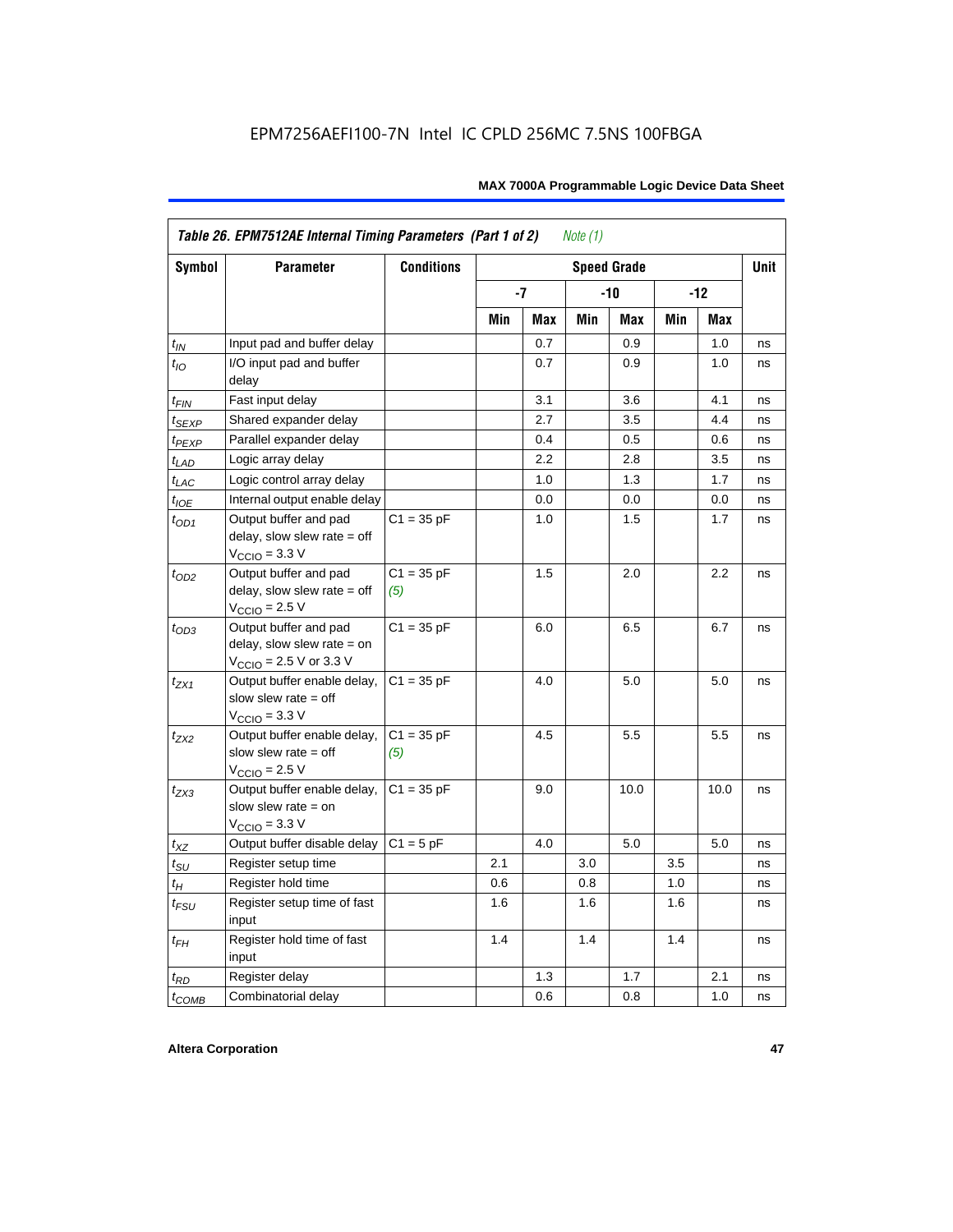| Table 26. EPM7512AE Internal Timing Parameters (Part 2 of 2)<br>Note (1) |                      |                   |                      |     |     |                    |     |     |             |  |  |
|--------------------------------------------------------------------------|----------------------|-------------------|----------------------|-----|-----|--------------------|-----|-----|-------------|--|--|
| Symbol                                                                   | <b>Parameter</b>     | <b>Conditions</b> |                      |     |     | <b>Speed Grade</b> |     |     | <b>Unit</b> |  |  |
|                                                                          |                      |                   | -7<br>$-12$<br>$-10$ |     |     |                    |     |     |             |  |  |
|                                                                          |                      |                   | Min                  | Max | Min | Max                | Min | Max |             |  |  |
| $t_{IC}$                                                                 | Array clock delay    |                   |                      | 1.8 |     | 2.3                |     | 2.9 | ns          |  |  |
| $t_{EN}$                                                                 | Register enable time |                   |                      | 1.0 |     | 1.3                |     | 1.7 | ns          |  |  |
| $t_{\text{GLOB}}$                                                        | Global control delay |                   |                      | 1.7 |     | 2.2                |     | 2.7 | ns          |  |  |
| $t_{PRE}$                                                                | Register preset time |                   |                      | 1.0 |     | 1.4                |     | 1.7 | ns          |  |  |
| $t_{CLR}$                                                                | Register clear time  |                   |                      | 1.0 |     | 1.4                |     | 1.7 | ns          |  |  |
| $t_{PIA}$                                                                | PIA delay            | (2)               |                      | 3.0 |     | 4.0                |     | 4.8 | ns          |  |  |
| $t_{LPA}$                                                                | Low-power adder      | (6)               |                      | 4.5 |     | 5.0                |     | 5.0 | ns          |  |  |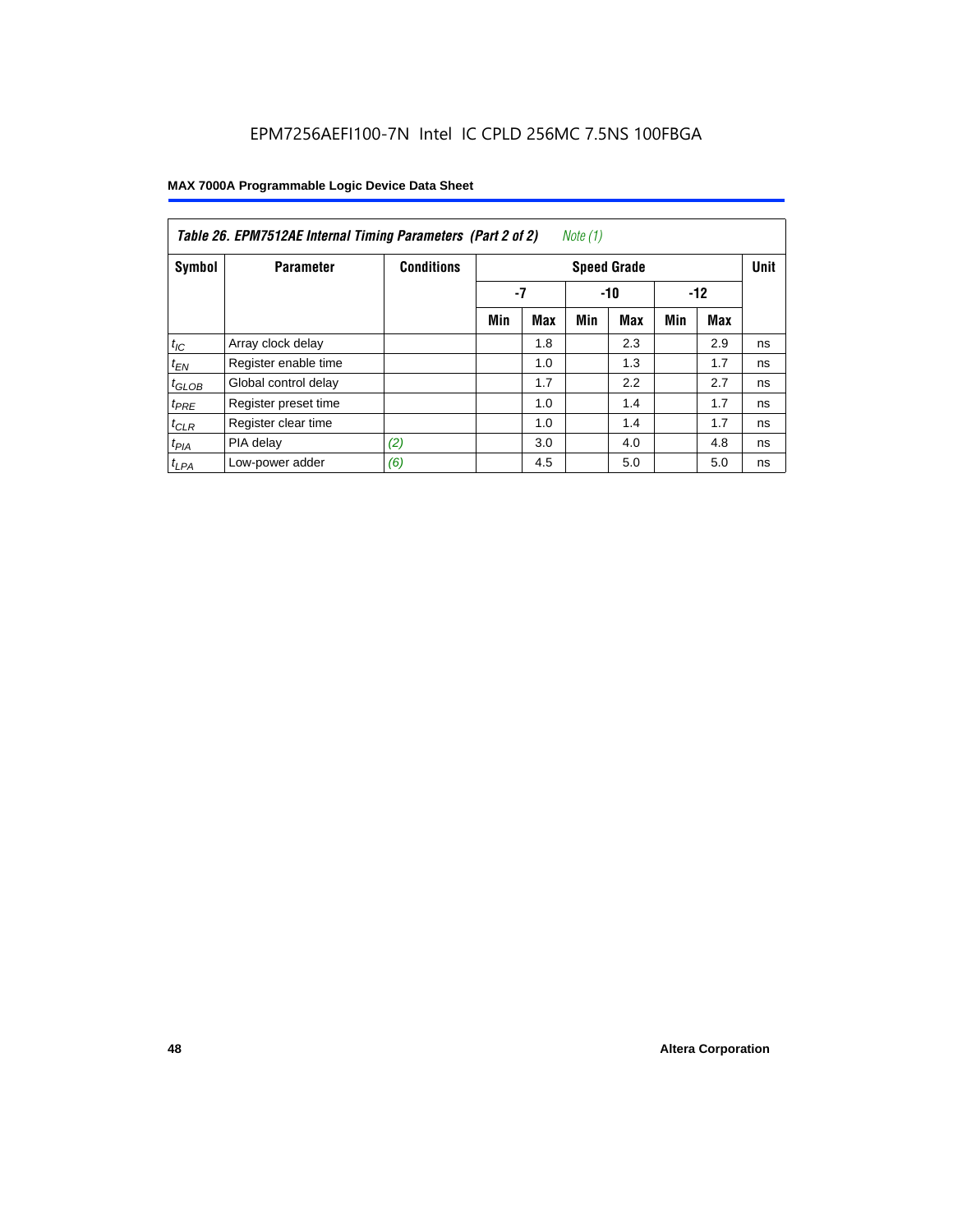| <b>Table 27. EPM7128A External Timing Parameters</b><br>Note (1) |                                             |                     |         |            |       |            |                    |            |      |            |             |
|------------------------------------------------------------------|---------------------------------------------|---------------------|---------|------------|-------|------------|--------------------|------------|------|------------|-------------|
| <b>Symbol</b>                                                    | <b>Parameter</b>                            | <b>Conditions</b>   |         |            |       |            | <b>Speed Grade</b> |            |      |            | <b>Unit</b> |
|                                                                  |                                             |                     |         | -6         | $-7$  |            |                    | $-10$      |      | $-12$      |             |
|                                                                  |                                             |                     | Min     | <b>Max</b> | Min   | <b>Max</b> | Min                | <b>Max</b> | Min  | <b>Max</b> |             |
| t <sub>PD1</sub>                                                 | Input to non-registered<br>output           | $C1 = 35 pF$<br>(2) |         | 6.0        |       | 7.5        |                    | 10.0       |      | 12.0       | ns          |
| $t_{PD2}$                                                        | I/O input to non-<br>registered output      | $C1 = 35 pF$<br>(2) |         | 6.0        |       | 7.5        |                    | 10.0       |      | 12.0       | ns          |
| $t_{\scriptstyle\textrm{SU}}$                                    | Global clock setup time                     | (2)                 | 4.2     |            | 5.3   |            | 7.0                |            | 8.5  |            | ns          |
| $t_H$                                                            | Global clock hold time                      | (2)                 | 0.0     |            | 0.0   |            | 0.0                |            | 0.0  |            | ns          |
| t <sub>FSU</sub>                                                 | Global clock setup time<br>of fast input    |                     | $2.5\,$ |            | 3.0   |            | 3.0                |            | 3.0  |            | ns          |
| $t_{FH}$                                                         | Global clock hold time of<br>fast input     |                     | 0.0     |            | 0.0   |            | 0.0                |            | 0.0  |            | ns          |
| $t_{CO1}$                                                        | Global clock to output<br>delay             | $C1 = 35 pF$        | 1.0     | 3.7        | 1.0   | 4.6        | 1.0                | 6.1        | 1.0  | 7.3        | ns          |
| $t_{CH}$                                                         | Global clock high time                      |                     | 3.0     |            | 3.0   |            | 4.0                |            | 5.0  |            | ns          |
| $t_{CL}$                                                         | Global clock low time                       |                     | 3.0     |            | 3.0   |            | 4.0                |            | 5.0  |            | ns          |
| t <sub>ASU</sub>                                                 | Array clock setup time                      | (2)                 | 1.9     |            | 2.4   |            | 3.1                |            | 3.8  |            | ns          |
| $t_{AH}$                                                         | Array clock hold time                       | (2)                 | 1.5     |            | 2.2   |            | 3.3                |            | 4.3  |            | ns          |
| t <sub>ACO1</sub>                                                | Array clock to output<br>delay              | $C1 = 35 pF$<br>(2) | 1.0     | 6.0        | 1.0   | 7.5        | 1.0                | 10.0       | 1.0  | 12.0       | ns          |
| $t_{ACH}$                                                        | Array clock high time                       |                     | 3.0     |            | 3.0   |            | 4.0                |            | 5.0  |            | ns          |
| t <sub>ACL</sub>                                                 | Array clock low time                        |                     | 3.0     |            | 3.0   |            | 4.0                |            | 5.0  |            | ns          |
| t <sub>CPPW</sub>                                                | Minimum pulse width for<br>clear and preset | (3)                 | 3.0     |            | 3.0   |            | 4.0                |            | 5.0  |            | ns          |
| $t_{\text{CNT}}$                                                 | Minimum global clock<br>period              | (2)                 |         | 6.9        |       | 8.6        |                    | 11.5       |      | 13.8       | ns          |
| $f_{\mathsf{CNT}}$                                               | Maximum internal global<br>clock frequency  | (2), (4)            | 144.9   |            | 116.3 |            | 87.0               |            | 72.5 |            | <b>MHz</b>  |
| <b>t<sub>ACNT</sub></b>                                          | Minimum array clock<br>period               | (2)                 |         | 6.9        |       | 8.6        |                    | 11.5       |      | 13.8       | ns          |
| <b>fACNT</b>                                                     | Maximum internal array<br>clock frequency   | (2), (4)            | 144.9   |            | 116.3 |            | 87                 |            | 72.5 |            | <b>MHz</b>  |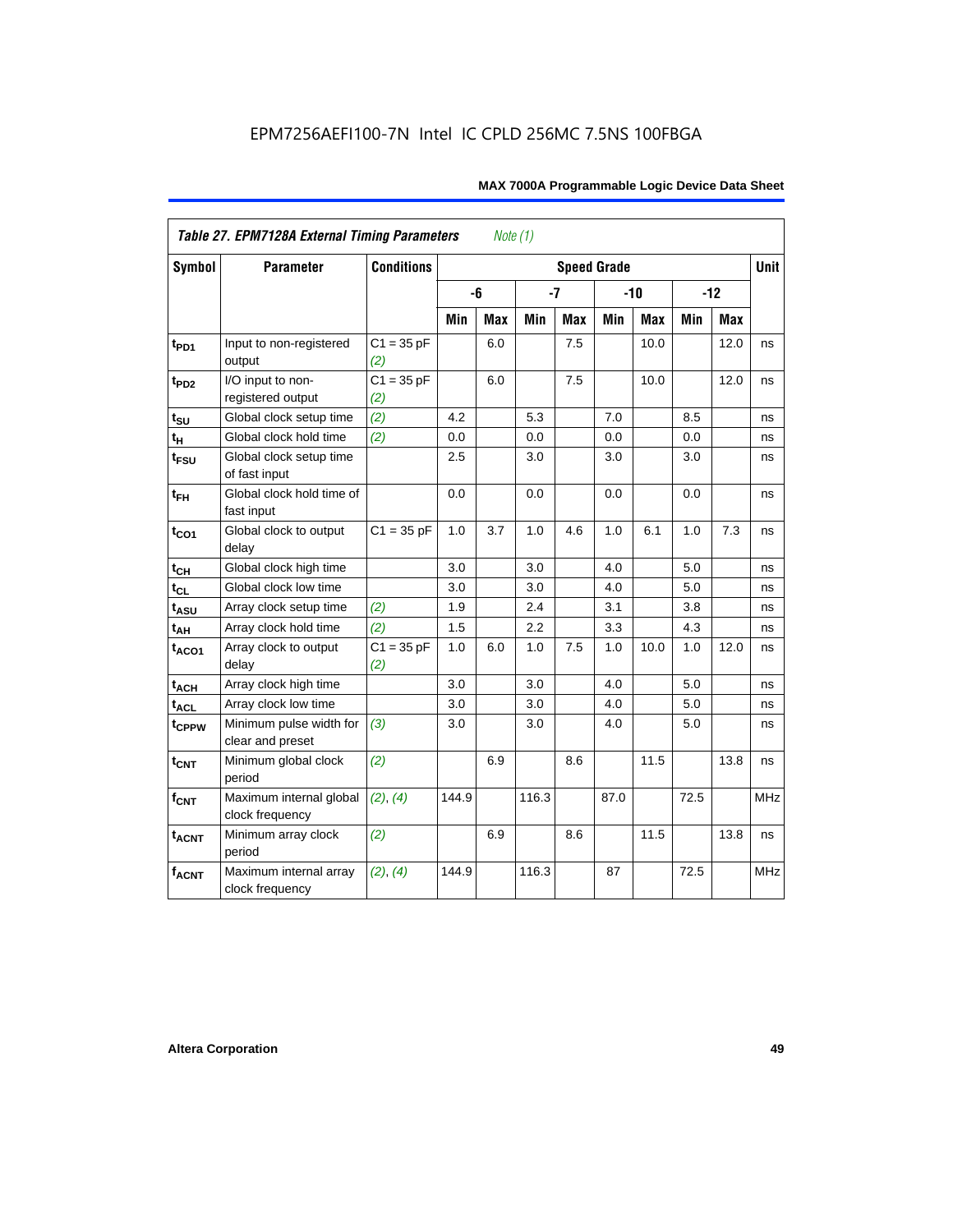|                             | Table 28. EPM7128A Internal Timing Parameters (Part 1 of 2)<br>Note (1)                                    |                     |                    |     |     |     |     |      |       |            |    |
|-----------------------------|------------------------------------------------------------------------------------------------------------|---------------------|--------------------|-----|-----|-----|-----|------|-------|------------|----|
| <b>Symbol</b>               | <b>Parameter</b>                                                                                           | <b>Conditions</b>   | <b>Speed Grade</b> |     |     |     |     |      |       |            |    |
|                             |                                                                                                            |                     |                    | -6  | -7  |     | -10 |      | $-12$ |            |    |
|                             |                                                                                                            |                     | Min                | Max | Min | Max | Min | Max  | Min   | <b>Max</b> |    |
| $t_{IN}$                    | Input pad and buffer delay                                                                                 |                     |                    | 0.6 |     | 0.7 |     | 0.9  |       | 1.1        | ns |
| $t_{IO}$                    | I/O input pad and buffer<br>delay                                                                          |                     |                    | 0.6 |     | 0.7 |     | 0.9  |       | 1.1        | ns |
| t <sub>FIN</sub>            | Fast input delay                                                                                           |                     |                    | 2.7 |     | 3.1 |     | 3.6  |       | 3.9        | ns |
| t <sub>SEXP</sub>           | Shared expander delay                                                                                      |                     |                    | 2.5 |     | 3.2 |     | 4.3  |       | 5.1        | ns |
| t <sub>PEXP</sub>           | Parallel expander delay                                                                                    |                     |                    | 0.7 |     | 0.8 |     | 1.1  |       | 1.3        | ns |
| $t_{LAD}$                   | Logic array delay                                                                                          |                     |                    | 2.4 |     | 3.0 |     | 4.1  |       | 4.9        | ns |
| $t_{LAC}$                   | Logic control array delay                                                                                  |                     |                    | 2.4 |     | 3.0 |     | 4.1  |       | 4.9        | ns |
| $t_{\text{IOE}}$            | Internal output enable<br>delay                                                                            |                     |                    | 0.0 |     | 0.0 |     | 0.0  |       | 0.0        | ns |
| $t_{OD1}$                   | Output buffer and pad<br>delay, slow slew rate = off<br>$VCCIO = 3.3 V$                                    | $C1 = 35 pF$        |                    | 0.4 |     | 0.6 |     | 0.7  |       | 0.9        | ns |
| $t_{OD2}$                   | Output buffer and pad<br>delay, slow slew rate = off<br>$VCCIO = 2.5 V$                                    | $C1 = 35 pF$<br>(5) |                    | 0.9 |     | 1.1 |     | 1.2  |       | 1.4        | ns |
| $t_{OD3}$                   | Output buffer and pad<br>delay, slow slew rate = on<br>$V_{\text{CCIO}} = 2.5 \text{ V or } 3.3 \text{ V}$ | $C1 = 35 pF$        |                    | 5.4 |     | 5.6 |     | 5.7  |       | 5.9        | ns |
| t <sub>ZX1</sub>            | Output buffer enable<br>$delay$ , slow slew rate = off<br>$VCCIO = 3.3 V$                                  | $C1 = 35 pF$        |                    | 4.0 |     | 4.0 |     | 5.0  |       | 5.0        | ns |
| $t_{ZX2}$                   | Output buffer enable<br>$delay$ , slow slew rate = off<br>$VCCIO = 2.5 V$                                  | $C1 = 35 pF$<br>(5) |                    | 4.5 |     | 4.5 |     | 5.5  |       | 5.5        | ns |
| t <sub>ZX3</sub>            | Output buffer enable<br>delay, slow slew rate = on<br>$VCCIO = 3.3 V$                                      | $C1 = 35 pF$        |                    | 9.0 |     | 9.0 |     | 10.0 |       | 10.0       | ns |
| $t_{XZ}$                    | Output buffer disable<br>delay                                                                             | $C1 = 5$ pF         |                    | 4.0 |     | 4.0 |     | 5.0  |       | 5.0        | ns |
| $t_{\scriptstyle\text{SU}}$ | Register setup time                                                                                        |                     | 1.9                |     | 2.4 |     | 3.1 |      | 3.8   |            | ns |
| $t_{\mathcal{H}}$           | Register hold time                                                                                         |                     | 1.5                |     | 2.2 |     | 3.3 |      | 4.3   |            | ns |
| $t_{\mathsf{FSU}}$          | Register setup time of fast<br>input                                                                       |                     | 0.8                |     | 1.1 |     | 1.1 |      | 1.1   |            | ns |
| $t_{FH}$                    | Register hold time of fast<br>input                                                                        |                     | 1.7                |     | 1.9 |     | 1.9 |      | 1.9   |            | ns |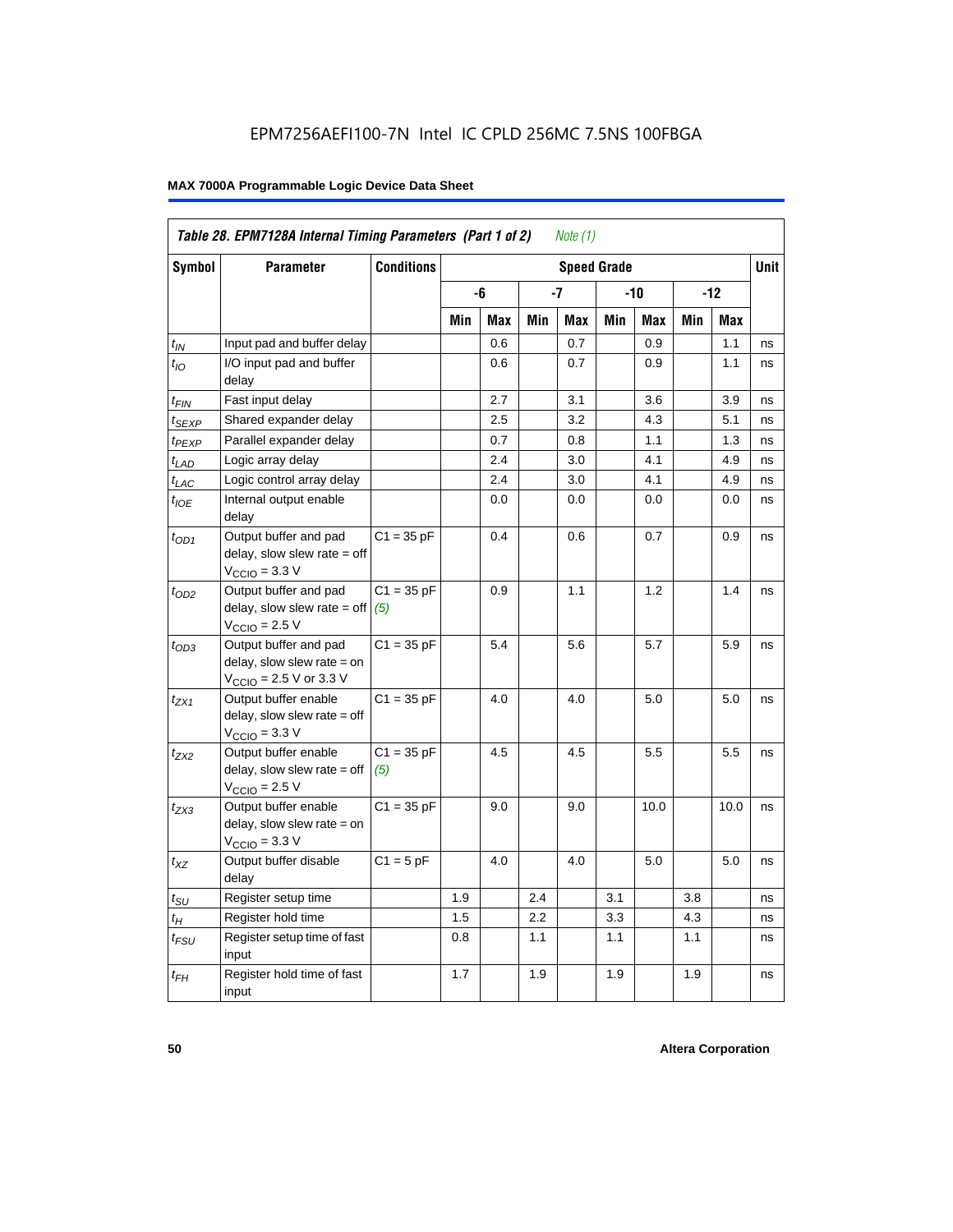| <i>Note</i> $(1)$<br>Table 28. EPM7128A Internal Timing Parameters (Part 2 of 2) |                      |                   |                    |      |     |            |       |            |       |      |    |
|----------------------------------------------------------------------------------|----------------------|-------------------|--------------------|------|-----|------------|-------|------------|-------|------|----|
| Symbol                                                                           | <b>Parameter</b>     | <b>Conditions</b> | <b>Speed Grade</b> |      |     |            |       |            |       |      |    |
|                                                                                  |                      |                   |                    | -6   | -7  |            | $-10$ |            | $-12$ |      |    |
|                                                                                  |                      |                   | Min                | Max  | Min | <b>Max</b> | Min   | <b>Max</b> | Min   | Max  |    |
| $t_{RD}$                                                                         | Register delay       |                   |                    | 1.7  |     | 2.1        |       | 2.8        |       | 3.3  | ns |
| $t_{COMB}$                                                                       | Combinatorial delay  |                   |                    | 1.7  |     | 2.1        |       | 2.8        |       | 3.3  | ns |
| $t_{IC}$                                                                         | Array clock delay    |                   |                    | 2.4  |     | 3.0        |       | 4.1        |       | 4.9  | ns |
| $t_{EN}$                                                                         | Register enable time |                   |                    | 2.4  |     | 3.0        |       | 4.1        |       | 4.9  | ns |
| $t_{\text{GLOB}}$                                                                | Global control delay |                   |                    | 1.0  |     | 1.2        |       | 1.7        |       | 2.0  | ns |
| $t_{PRE}$                                                                        | Register preset time |                   |                    | 3.1  |     | 3.9        |       | 5.2        |       | 6.2  | ns |
| $t_{CLR}$                                                                        | Register clear time  |                   |                    | 3.1  |     | 3.9        |       | 5.2        |       | 6.2  | ns |
| $t_{PIA}$                                                                        | PIA delay            | (2)               |                    | 0.9  |     | 1.1        |       | 1.5        |       | 1.8  | ns |
| $t_{LPA}$                                                                        | Low-power adder      | (6)               |                    | 11.0 |     | 10.0       |       | 10.0       |       | 10.0 | ns |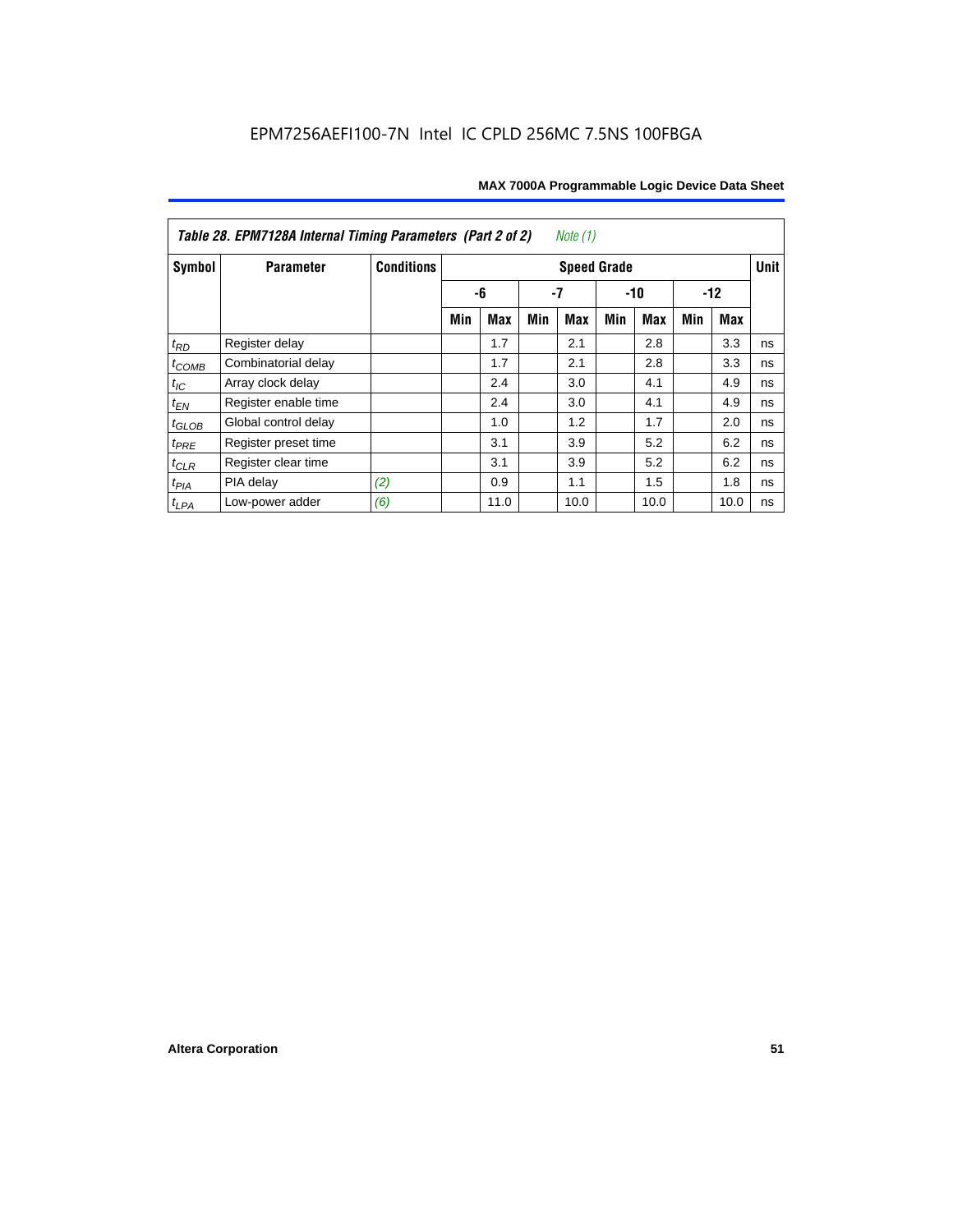| Table 29. EPM7256A External Timing Parameters<br>Note $(1)$ |                                             |                     |                    |            |       |            |       |      |       |             |            |
|-------------------------------------------------------------|---------------------------------------------|---------------------|--------------------|------------|-------|------------|-------|------|-------|-------------|------------|
| Symbol                                                      | <b>Parameter</b>                            | <b>Conditions</b>   | <b>Speed Grade</b> |            |       |            |       |      |       | <b>Unit</b> |            |
|                                                             |                                             |                     |                    | -6         |       | $-7$       | $-10$ |      | $-12$ |             |            |
|                                                             |                                             |                     | Min                | <b>Max</b> | Min   | <b>Max</b> | Min   | Max  | Min   | Max         |            |
| t <sub>PD1</sub>                                            | Input to non-registered<br>output           | $C1 = 35 pF$<br>(2) |                    | 6.0        |       | 7.5        |       | 10.0 |       | 12.0        | ns         |
| $t_{PD2}$                                                   | I/O input to non-<br>registered output      | $C1 = 35 pF$<br>(2) |                    | 6.0        |       | 7.5        |       | 10.0 |       | 12.0        | ns         |
| $t_{\text{SU}}$                                             | Global clock setup time                     | (2)                 | 3.7                |            | 4.6   |            | 6.2   |      | 7.4   |             | ns         |
| $t_H$                                                       | Global clock hold time                      | (2)                 | 0.0                |            | 0.0   |            | 0.0   |      | 0.0   |             | ns         |
| t <sub>FSU</sub>                                            | Global clock setup time<br>of fast input    |                     | 2.5                |            | 3.0   |            | 3.0   |      | 3.0   |             | ns         |
| $t_{FH}$                                                    | Global clock hold time of<br>fast input     |                     | 0.0                |            | 0.0   |            | 0.0   |      | 0.0   |             | ns         |
| $t_{CO1}$                                                   | Global clock to output<br>delay             | $C1 = 35 pF$        | 1.0                | 3.3        | 1.0   | 4.2        | 1.0   | 5.5  | 1.0   | 6.6         | ns         |
| $t_{CH}$                                                    | Global clock high time                      |                     | 3.0                |            | 3.0   |            | 4.0   |      | 4.0   |             | ns         |
| $t_{CL}$                                                    | Global clock low time                       |                     | 3.0                |            | 3.0   |            | 4.0   |      | 4.0   |             | ns         |
| t <sub>ASU</sub>                                            | Array clock setup time                      | (2)                 | 0.8                |            | 1.0   |            | 1.4   |      | 1.6   |             | ns         |
| t <sub>АН</sub>                                             | Array clock hold time                       | (2)                 | 1.9                |            | 2.7   |            | 4.0   |      | 5.1   |             | ns         |
| t <sub>ACO1</sub>                                           | Array clock to output<br>delay              | $C1 = 35 pF$<br>(2) | 1.0                | 6.2        | 1.0   | 7.8        | 1.0   | 10.3 | 1.0   | 12.4        | ns         |
| t <sub>ACH</sub>                                            | Array clock high time                       |                     | 3.0                |            | 3.0   |            | 4.0   |      | 4.0   |             | ns         |
| $t_{\text{ACL}}$                                            | Array clock low time                        |                     | 3.0                |            | 3.0   |            | 4.0   |      | 4.0   |             | ns         |
| t <sub>CPPW</sub>                                           | Minimum pulse width for<br>clear and preset | (3)                 | 3.0                |            | 3.0   |            | 4.0   |      | 4.0   |             | ns         |
| $t_{\text{CNT}}$                                            | Minimum global clock<br>period              | (2)                 |                    | 6.4        |       | 8.0        |       | 10.7 |       | 12.8        | ns         |
| $f_{CNT}$                                                   | Maximum internal global<br>clock frequency  | (2), (4)            | 156.3              |            | 125.0 |            | 93.5  |      | 78.1  |             | <b>MHz</b> |
| $t_{ACNT}$                                                  | Minimum array clock<br>period               | (2)                 |                    | 6.4        |       | 8.0        |       | 10.7 |       | 12.8        | ns         |
| <b>fACNT</b>                                                | Maximum internal array<br>clock frequency   | (2), (4)            | 156.3              |            | 125.0 |            | 93.5  |      | 78.1  |             | <b>MHz</b> |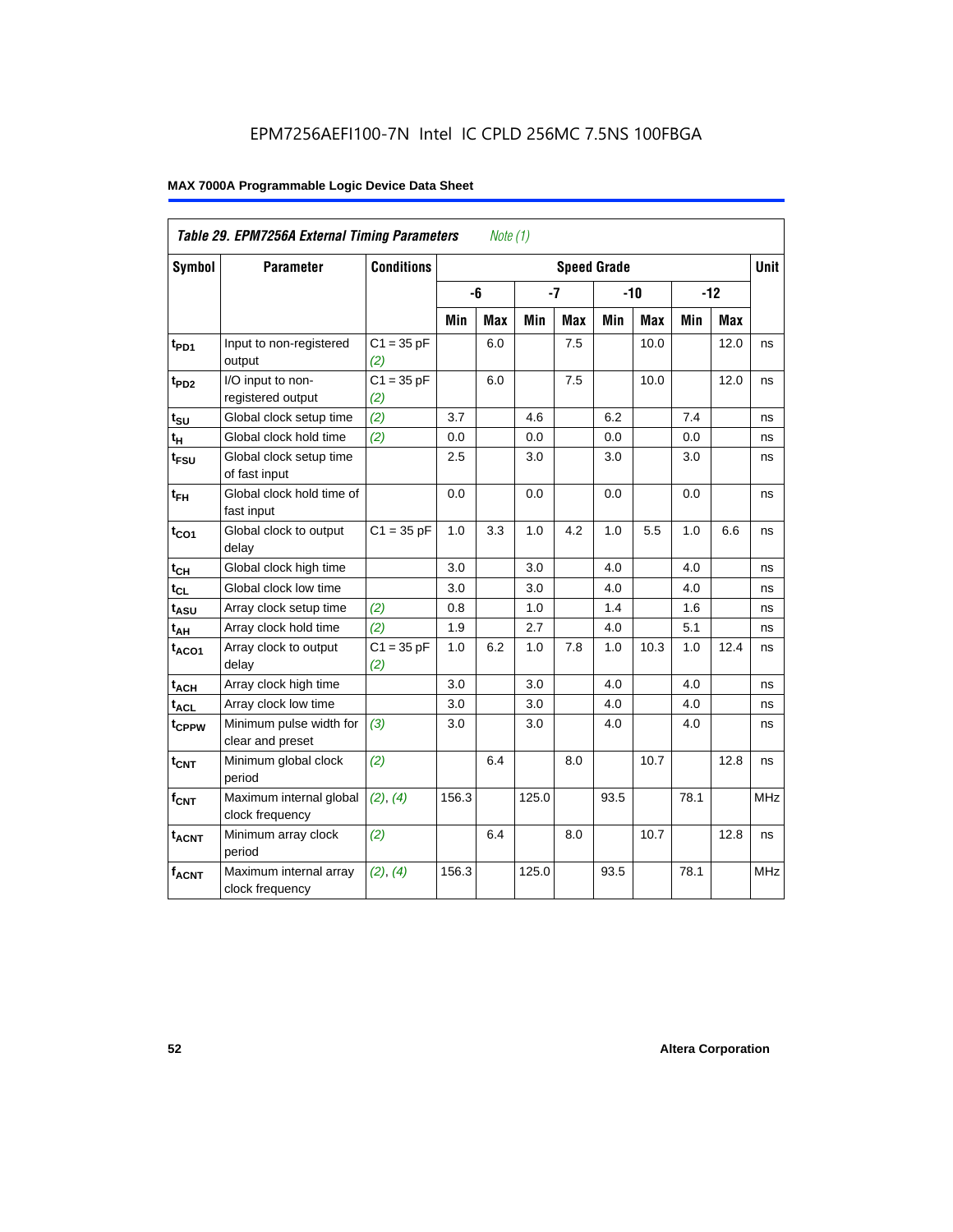| <b>Symbol</b>               | <b>Parameter</b>                                                                             |                     | <b>Speed Grade</b> |     |     |     |     |       |     |            |    |
|-----------------------------|----------------------------------------------------------------------------------------------|---------------------|--------------------|-----|-----|-----|-----|-------|-----|------------|----|
|                             |                                                                                              |                     |                    | -6  |     | -7  |     | $-10$ |     | $-12$      |    |
|                             |                                                                                              |                     | Min                | Max | Min | Max | Min | Max   | Min | <b>Max</b> |    |
| $t_{IN}$                    | Input pad and buffer delay                                                                   |                     |                    | 0.3 |     | 0.4 |     | 0.5   |     | 0.6        | ns |
| $t_{IO}$                    | I/O input pad and buffer<br>delay                                                            |                     |                    | 0.3 |     | 0.4 |     | 0.5   |     | 0.6        | ns |
| t <sub>FIN</sub>            | Fast input delay                                                                             |                     |                    | 2.4 |     | 3.0 |     | 3.4   |     | 3.8        | ns |
| t <sub>SEXP</sub>           | Shared expander delay                                                                        |                     |                    | 2.8 |     | 3.5 |     | 4.7   |     | 5.6        | ns |
| t <sub>PEXP</sub>           | Parallel expander delay                                                                      |                     |                    | 0.5 |     | 0.6 |     | 0.8   |     | 1.0        | ns |
| $t_{LAD}$                   | Logic array delay                                                                            |                     |                    | 2.5 |     | 3.1 |     | 4.2   |     | 5.0        | ns |
| $t_{LAC}$                   | Logic control array delay                                                                    |                     |                    | 2.5 |     | 3.1 |     | 4.2   |     | 5.0        | ns |
| $t_{IOE}$                   | Internal output enable<br>delay                                                              |                     |                    | 0.2 |     | 0.3 |     | 0.4   |     | 0.5        | ns |
| $t_{OD1}$                   | Output buffer and pad<br>$delay$ , slow slew rate = off<br>$V_{\text{CCIO}} = 3.3 \text{ V}$ | $C1 = 35 pF$        |                    | 0.3 |     | 0.4 |     | 0.5   |     | 0.6        | ns |
| $t_{OD2}$                   | Output buffer and pad<br>$delay$ , slow slew rate = off<br>$V_{\text{CCIO}} = 2.5 V$         | $C1 = 35 pF$<br>(5) |                    | 0.8 |     | 0.9 |     | 1.0   |     | 1.1        | ns |
| $t_{OD3}$                   | Output buffer and pad<br>delay slow slew rate $=$ on<br>$V_{\text{CCIO}}$ = 2.5 V or 3.3 V   | $C1 = 35 pF$        |                    | 5.3 |     | 5.4 |     | 5.5   |     | 5.6        | ns |
| $t_{ZX1}$                   | Output buffer enable<br>delay slow slew rate $=$ off<br>$VCCIO = 3.3 V$                      | $C1 = 35 pF$        |                    | 4.0 |     | 4.0 |     | 5.0   |     | 5.0        | ns |
| $t_{ZX2}$                   | Output buffer enable<br>delay slow slew rate $=$ off<br>$VCCIO = 2.5 V$                      | $C1 = 35 pF$<br>(5) |                    | 4.5 |     | 4.5 |     | 5.5   |     | 5.5        | ns |
| $t_{ZX3}$                   | Output buffer enable<br>delay slow slew rate $=$ on<br>$V_{\text{CCIO}}$ = 2.5 V or 3.3 V    | $C1 = 35 pF$        |                    | 9.0 |     | 9.0 |     | 10.0  |     | 10.0       | ns |
| $t_{XZ}$                    | Output buffer disable<br>delay                                                               | $C1 = 5pF$          |                    | 4.0 |     | 4.0 |     | 5.0   |     | 5.0        | ns |
| $t_{\scriptstyle\text{SU}}$ | Register setup time                                                                          |                     | 1.0                |     | 1.3 |     | 1.7 |       | 2.0 |            | ns |
| $t_{H}$                     | Register hold time                                                                           |                     | 1.7                |     | 2.4 |     | 3.7 |       | 4.7 |            | ns |
| $t_{FSU}$                   | Register setup time of fast<br>input                                                         |                     | 1.2                |     | 1.4 |     | 1.4 |       | 1.4 |            | ns |
| $t_{FH}$                    | Register hold time of fast<br>input                                                          |                     | 1.3                |     | 1.6 |     | 1.6 |       | 1.6 |            | ns |
| $t_{RD}$                    | Register delay                                                                               |                     |                    | 1.6 |     | 2.0 |     | 2.7   |     | 3.2        | ns |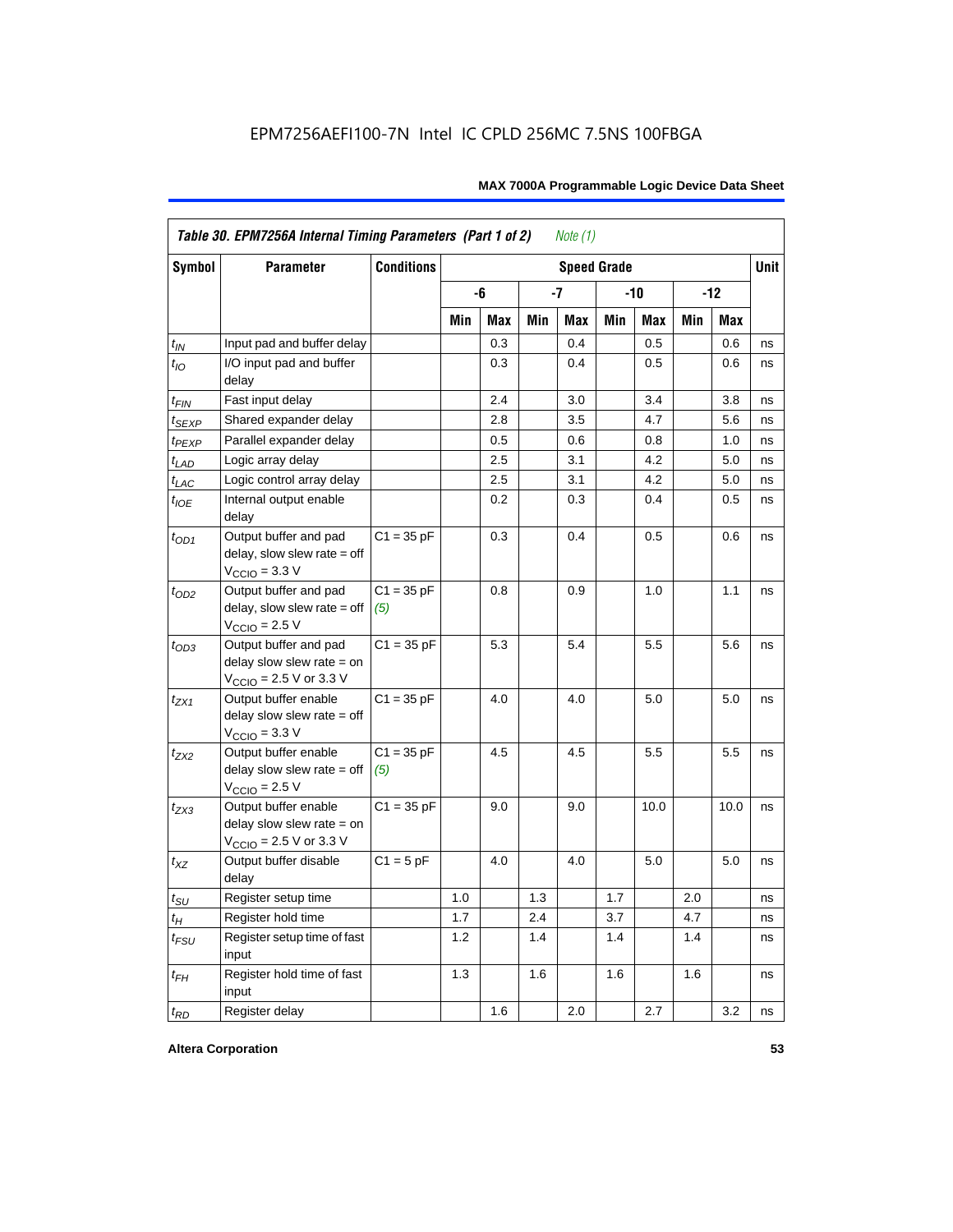| Table 30. EPM7256A Internal Timing Parameters (Part 2 of 2)<br>Note (1) |                      |                   |     |            |     |                    |     |            |     |      |             |
|-------------------------------------------------------------------------|----------------------|-------------------|-----|------------|-----|--------------------|-----|------------|-----|------|-------------|
| Symbol                                                                  | <b>Parameter</b>     | <b>Conditions</b> |     |            |     | <b>Speed Grade</b> |     |            |     |      | <b>Unit</b> |
|                                                                         |                      | -6<br>-7          |     | $-10$      |     | $-12$              |     |            |     |      |             |
|                                                                         |                      |                   | Min | <b>Max</b> | Min | Max                | Min | <b>Max</b> | Min | Max  |             |
| $t_{COMB}$                                                              | Combinatorial delay  |                   |     | 1.6        |     | 2.0                |     | 2.7        |     | 3.2  | ns          |
| $t_{IC}$                                                                | Array clock delay    |                   |     | 2.7        |     | 3.4                |     | 4.5        |     | 5.4  | ns          |
| $t_{EN}$                                                                | Register enable time |                   |     | 2.5        |     | 3.1                |     | 4.2        |     | 5.0  | ns          |
| $t_{GLOB}$                                                              | Global control delay |                   |     | 1.1        |     | 1.4                |     | 1.8        |     | 2.2  | ns          |
| $t_{PRE}$                                                               | Register preset time |                   |     | 2.3        |     | 2.9                |     | 3.8        |     | 4.6  | ns          |
| $t_{CLR}$                                                               | Register clear time  |                   |     | 2.3        |     | 2.9                |     | 3.8        |     | 4.6  | ns          |
| t <sub>PIA</sub>                                                        | PIA delay            | (2)               |     | 1.3        |     | 1.6                |     | 2.1        |     | 2.6  | ns          |
| $t_{LPA}$                                                               | Low-power adder      | (6)               |     | 11.0       |     | 10.0               |     | 10.0       |     | 10.0 | ns          |

#### *Notes to tables:*

(1) These values are specified under the recommended operating conditions shown in Table 14 on page 28. See Figure 12 for more information on switching waveforms.

- (2) These values are specified for a PIA fan-out of one LAB (16 macrocells). For each additional LAB fan-out in these devices, add an additional 0.1 ns to the PIA timing value.
- (3) This minimum pulse width for preset and clear applies for both global clear and array controls. The  $t_{LPA}$  parameter must be added to this minimum width if the clear or reset signal incorporates the  $t_{LAD}$  parameter into the signal path.
- (4) This parameter is measured with a 16-bit loadable, enabled, up/down counter programmed into each LAB.
- (5) Operating conditions:  $V_{\text{CCIO}} = 2.5 \pm 0.2 \text{ V}$  for commercial and industrial use.<br>(6) The  $t_{I/A}$  parameter must be added to the  $t_{I AD}$ ,  $t_{I AC}$ ,  $t_{I C}$ ,  $t_{F N}$ ,  $t_{S F Y P}$ ,  $t_{A C I}$ , and
- The  $t_{LPA}$  parameter must be added to the  $t_{LAD}$ ,  $t_{LAC}$ ,  $t_{IC}$ ,  $t_{EN}$ ,  $t_{SEXP}$ ,  $t_{ACL}$  and  $t_{CPPW}$  parameters for macrocells running in low-power mode.

### **Power Consumption**

Supply power (P) versus frequency  $(f_{MAX}$ , in MHz) for MAX 7000A devices is calculated with the following equation:

 $P = P_{INT} + P_{IO} = I_{CCINT} \times V_{CC} + P_{IO}$ 

The  $P_{IO}$  value, which depends on the device output load characteristics and switching frequency, can be calculated using the guidelines given in *Application Note 74 (Evaluating Power for Altera Devices)*.

The  $I_{\text{CUNT}}$  value depends on the switching frequency and the application logic. The  $I_{\text{CCINT}}$  value is calculated with the following equation:

 $I_{\text{CCMT}} =$ 

 $(A \times MC_{TON}) + [B \times (MC_{DEV} - MC_{TON})] + (C \times MC_{LISED} \times f_{MAX} \times tog_{LC})$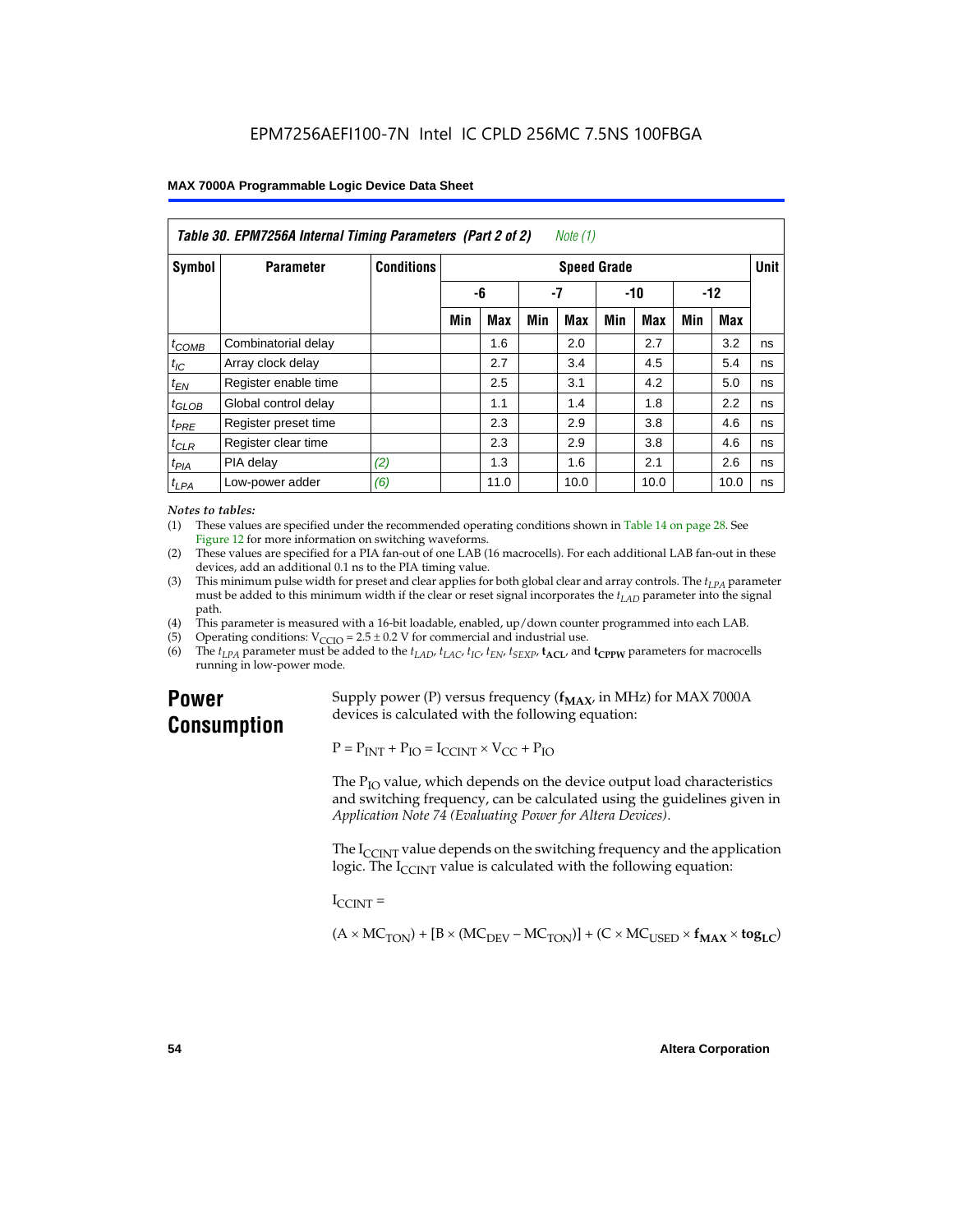The parameters in this equation are:

| MC <sub>TON</sub> | = Number of macrocells with the Turbo Bit option turned<br>on, as reported in the MAX+PLUS II Report File (.rpt) |
|-------------------|------------------------------------------------------------------------------------------------------------------|
| MC <sub>DFV</sub> | = Number of macrocells in the device                                                                             |
| $MC_{LISED}$      | = Total number of macrocells in the design, as reported in                                                       |
|                   | the Report File                                                                                                  |
| $f_{MAX}$         | = Highest clock frequency to the device                                                                          |
| $tog_{LC}$        | = Average percentage of logic cells toggling at each clock                                                       |
|                   | (typically 12.5%)                                                                                                |
| A, B, C           | = Constants, shown in Table 31                                                                                   |

| Table 31. MAX 7000A I <sub>CC</sub> Equation Constants |      |      |       |  |  |  |  |
|--------------------------------------------------------|------|------|-------|--|--|--|--|
| <b>Device</b>                                          | A    | B    | C     |  |  |  |  |
| EPM7032AE                                              | 0.71 | 0.30 | 0.014 |  |  |  |  |
| EPM7064AE                                              | 0.71 | 0.30 | 0.014 |  |  |  |  |
| <b>EPM7128A</b>                                        | 0.71 | 0.30 | 0.014 |  |  |  |  |
| EPM7128AE                                              | 0.71 | 0.30 | 0.014 |  |  |  |  |
| <b>EPM7256A</b>                                        | 0.71 | 0.30 | 0.014 |  |  |  |  |
| EPM7256AE                                              | 0.71 | 0.30 | 0.014 |  |  |  |  |
| EPM7512AE                                              | 0.71 | 0.30 | 0.014 |  |  |  |  |

This calculation provides an  $I_{CC}$  estimate based on typical conditions using a pattern of a 16-bit, loadable, enabled, up/down counter in each LAB with no output load. Actual  $I_{CC}$  should be verified during operation because this measurement is sensitive to the actual pattern in the device and the environmental operating conditions.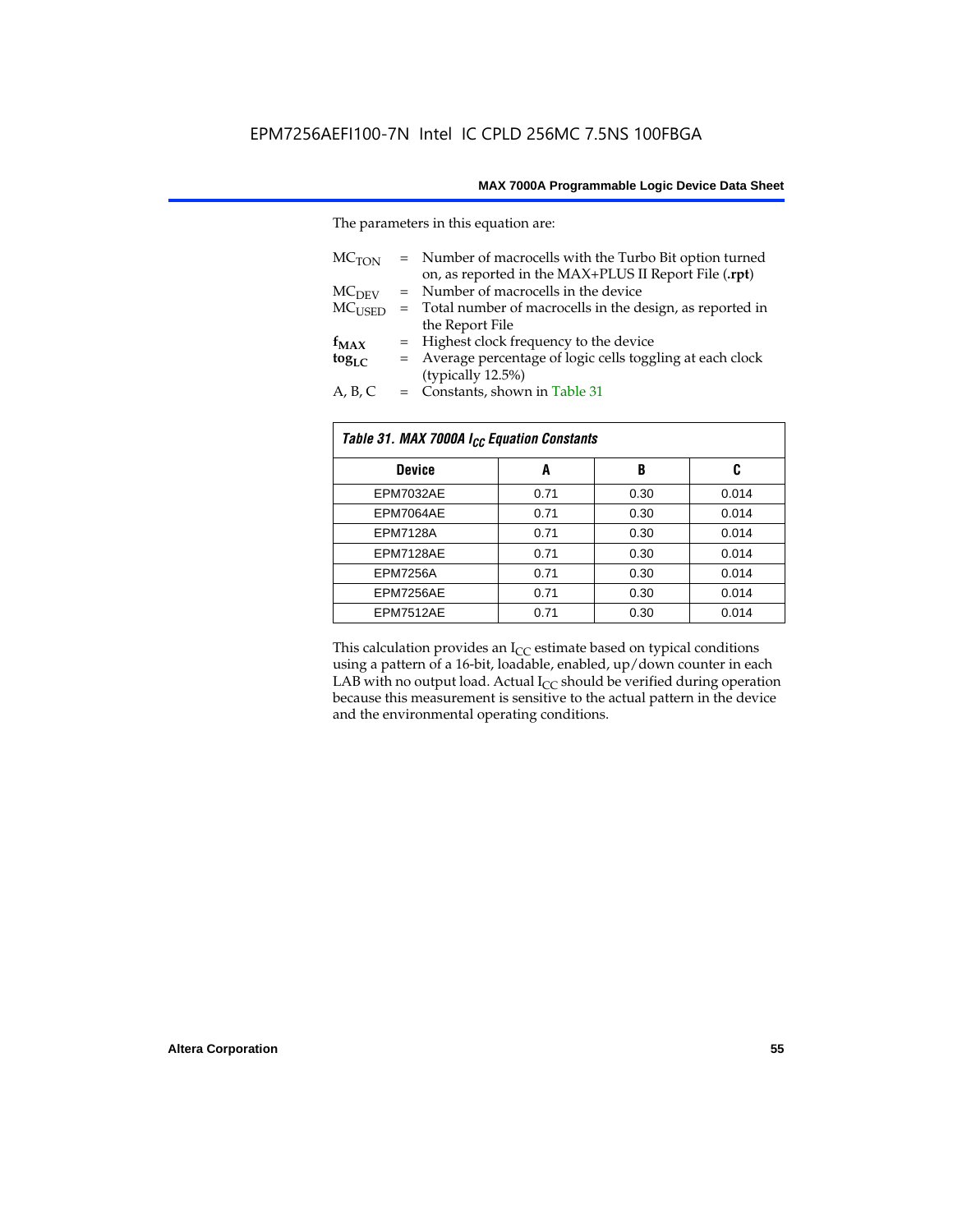Figure 13 shows the typical supply current versus frequency for MAX 7000A devices.

#### *Figure 13. I<sub>CC</sub> vs. Frequency for MAX 7000A Devices (Part 1 of 2)*



#### **EPM7128A & EPM7128AE**

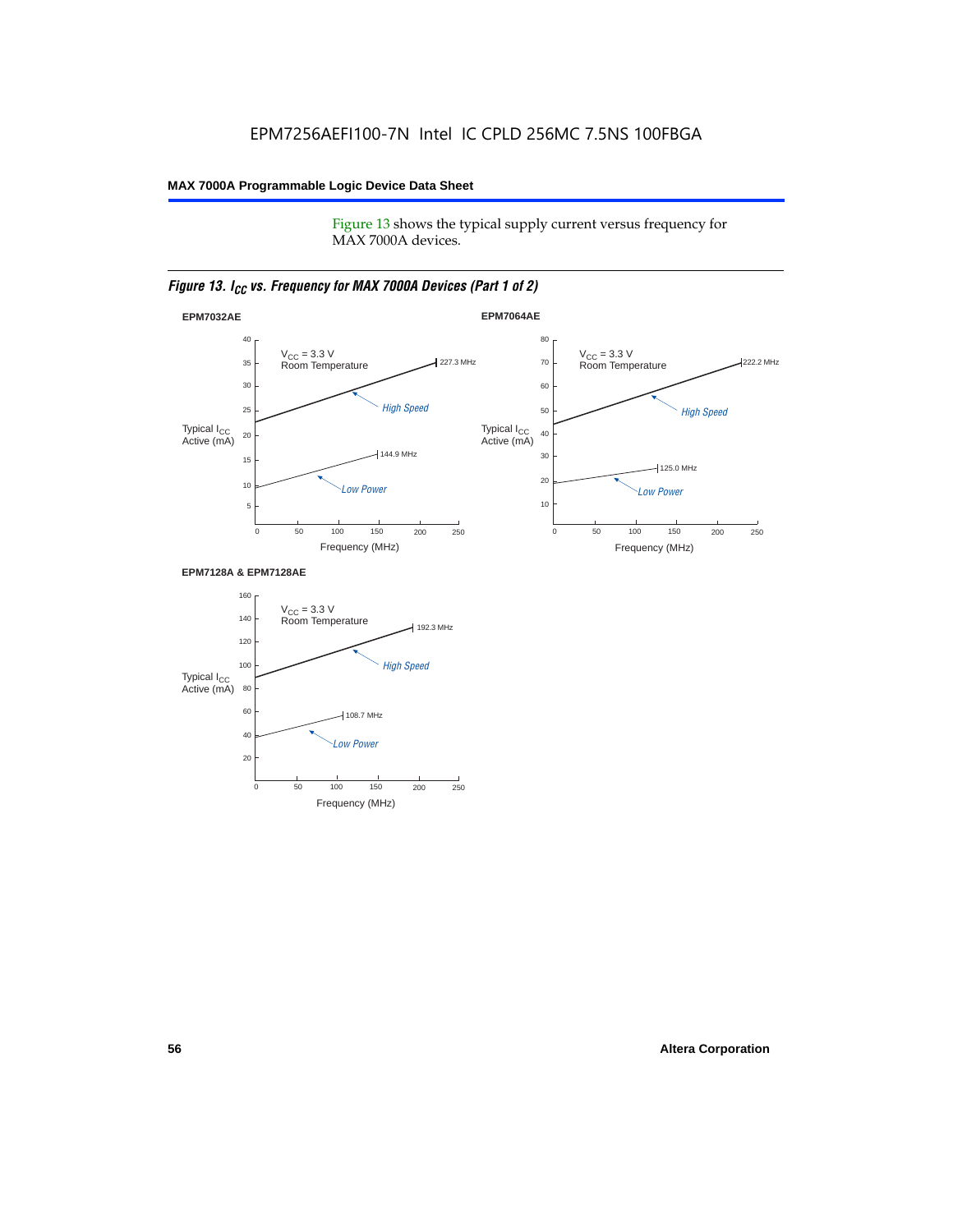



### **Device Pin-Outs**

See the Altera web site (**http://www.altera.com**) or the *Altera Digital Library* for pin-out information.

Figures 14 through 23 show the package pin-out diagrams for MAX 7000A devices.

#### *Figure 14. 44-Pin PLCC/TQFP Package Pin-Out Diagram*

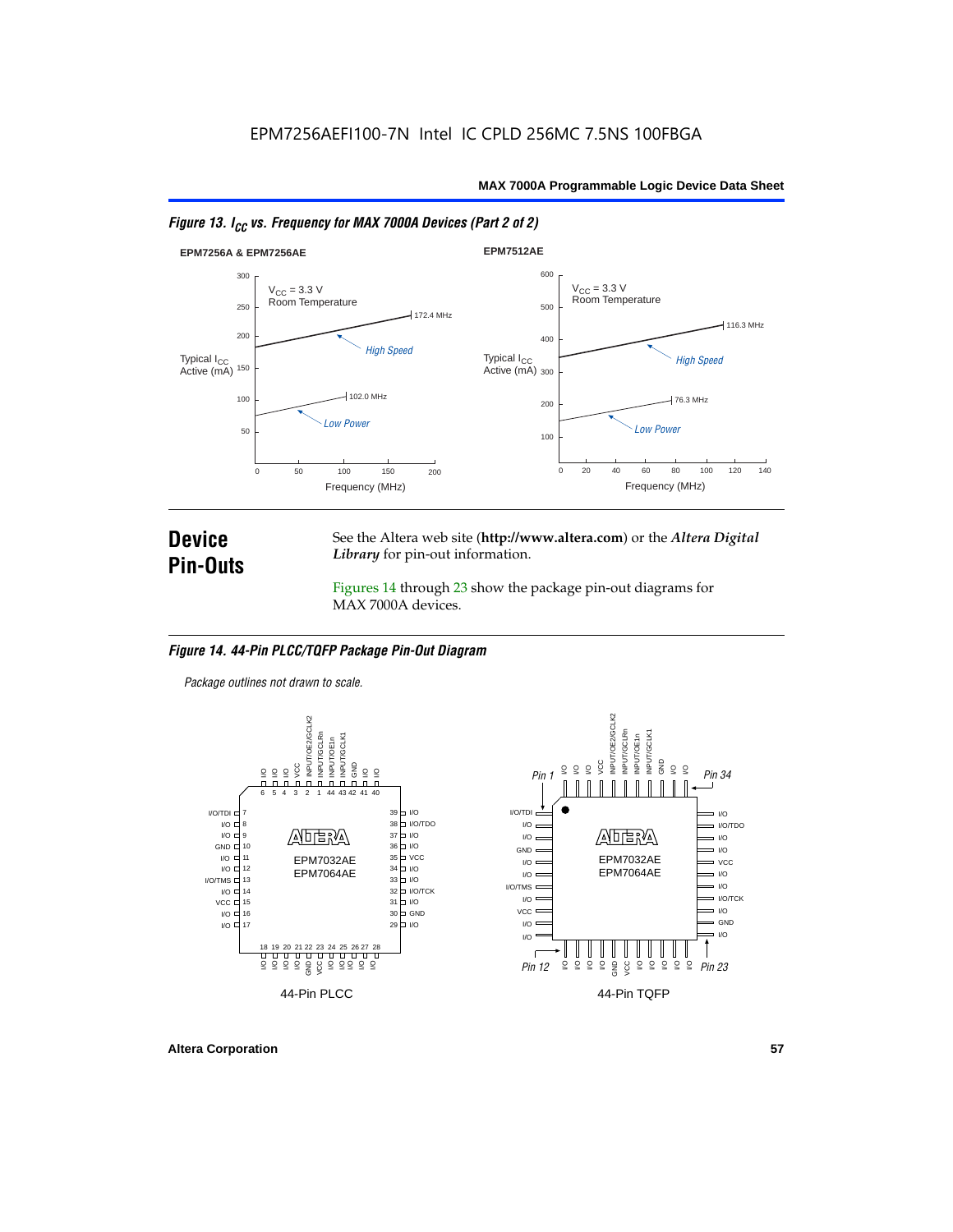#### *Figure 15. 49-Pin Ultra FineLine BGA Package Pin-Out Diagram*

*Package outlines not drawn to scale.*



#### *Figure 16. 84-Pin PLCC Package Pin-Out Diagram*

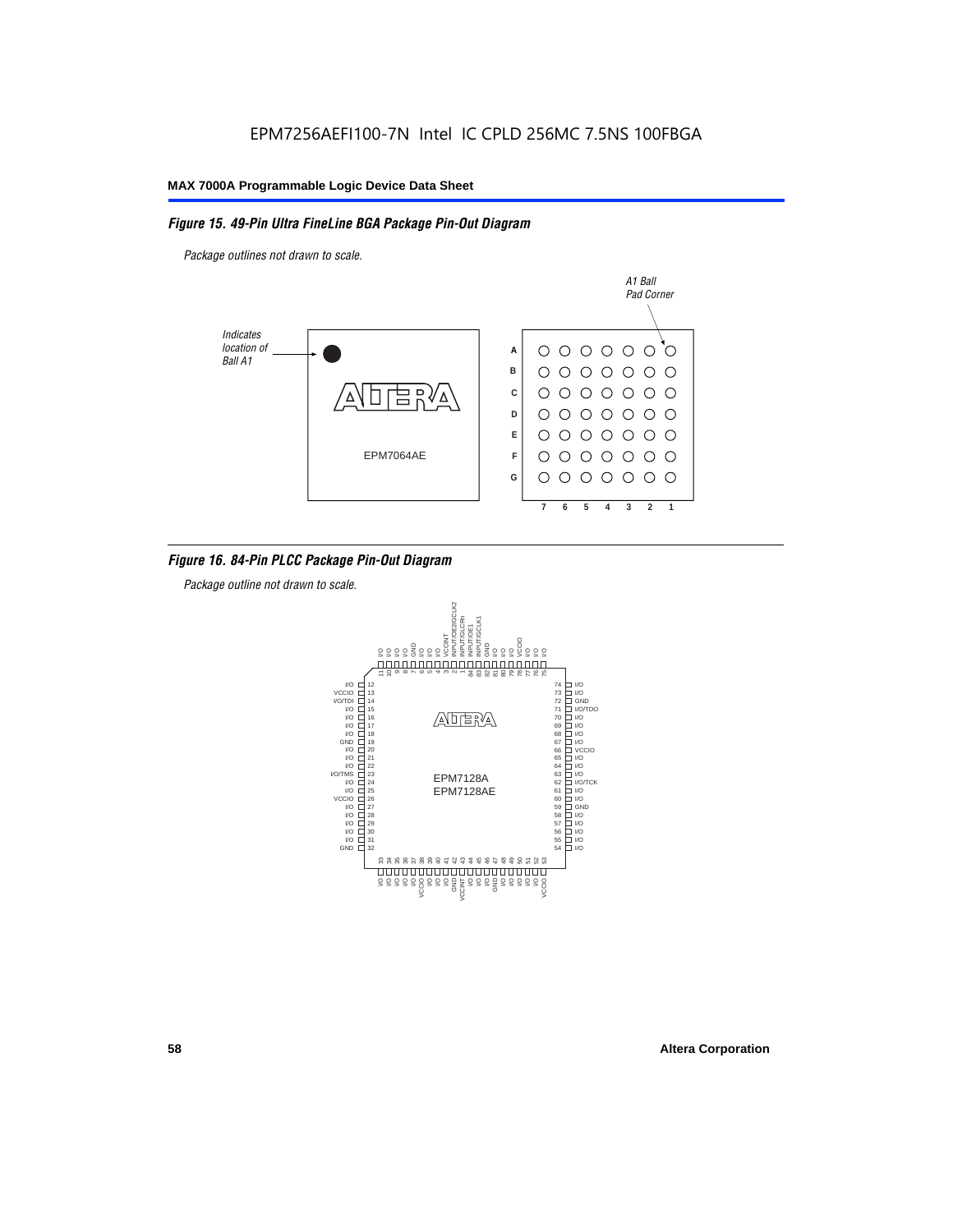#### *Figure 17. 100-Pin TQFP Package Pin-Out Diagram*



*Figure 18. 100-Pin FineLine BGA Package Pin-Out Diagram*

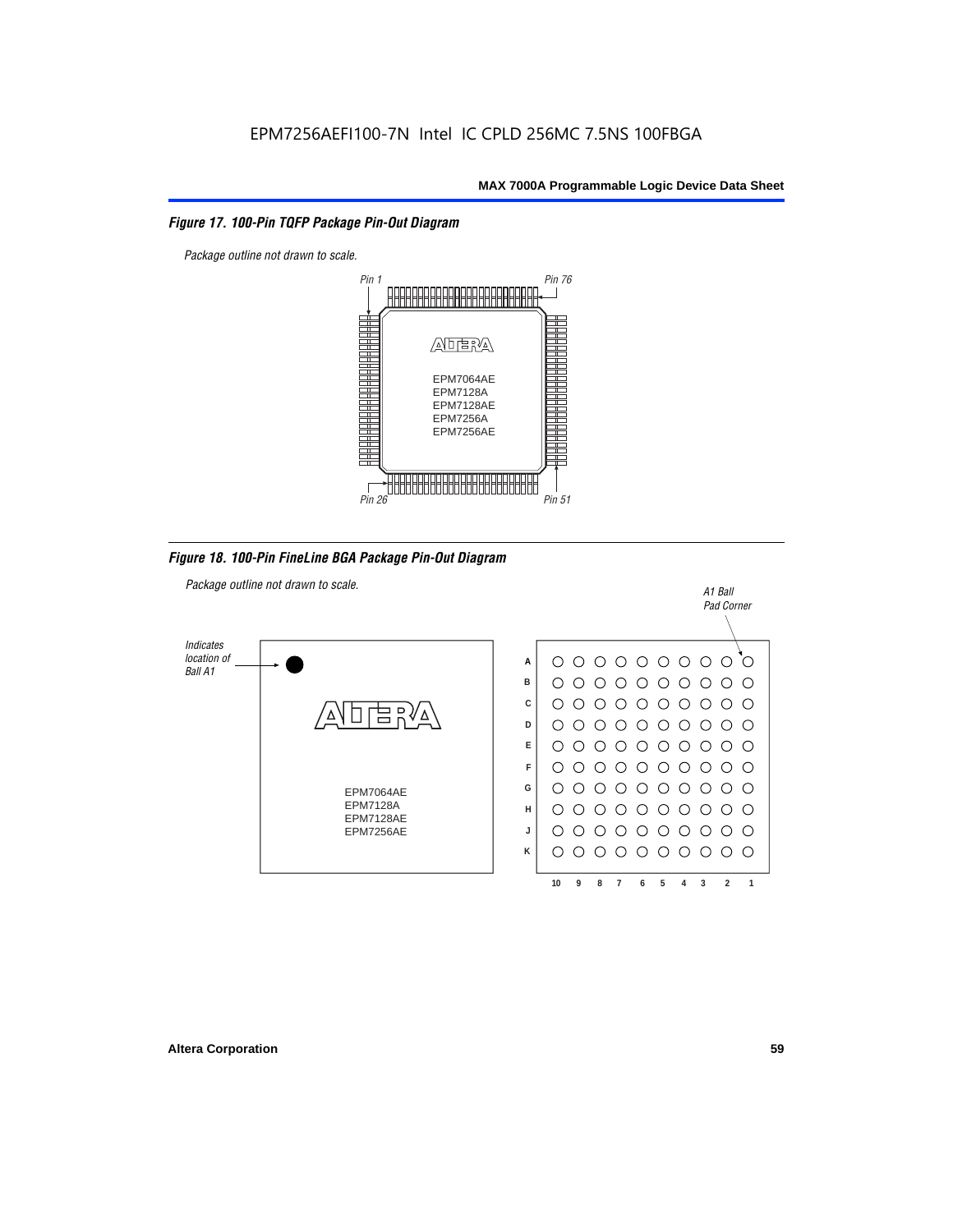#### *Figure 19. 144-Pin TQFP Package Pin-Out Diagram*

*Package outline not drawn to scale*.



*Figure 20. 169-Pin Ultra FineLine BGA Package Pin-Out Diagram*

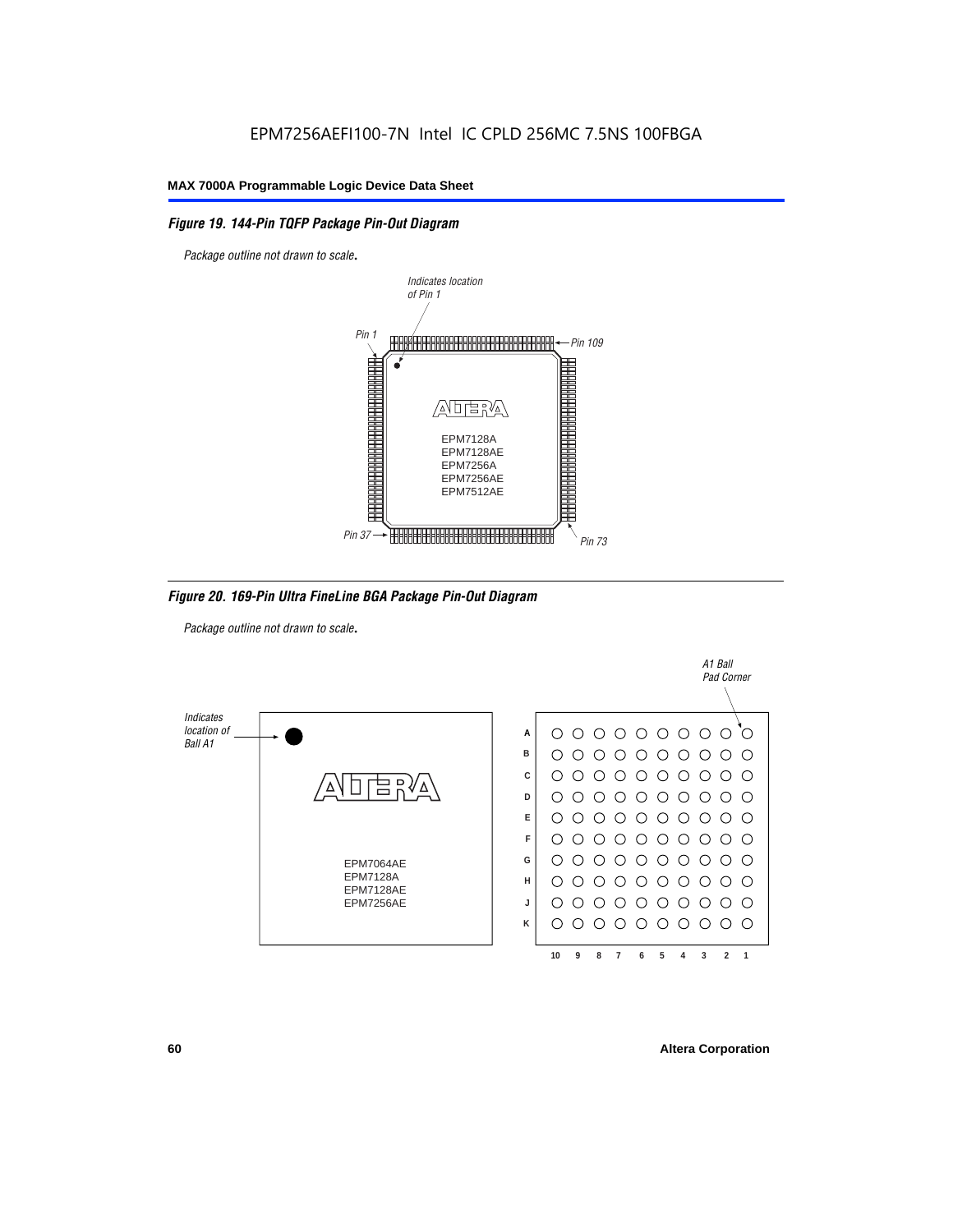#### *Figure 21. 208-Pin PQFP Package Pin-Out Diagram*

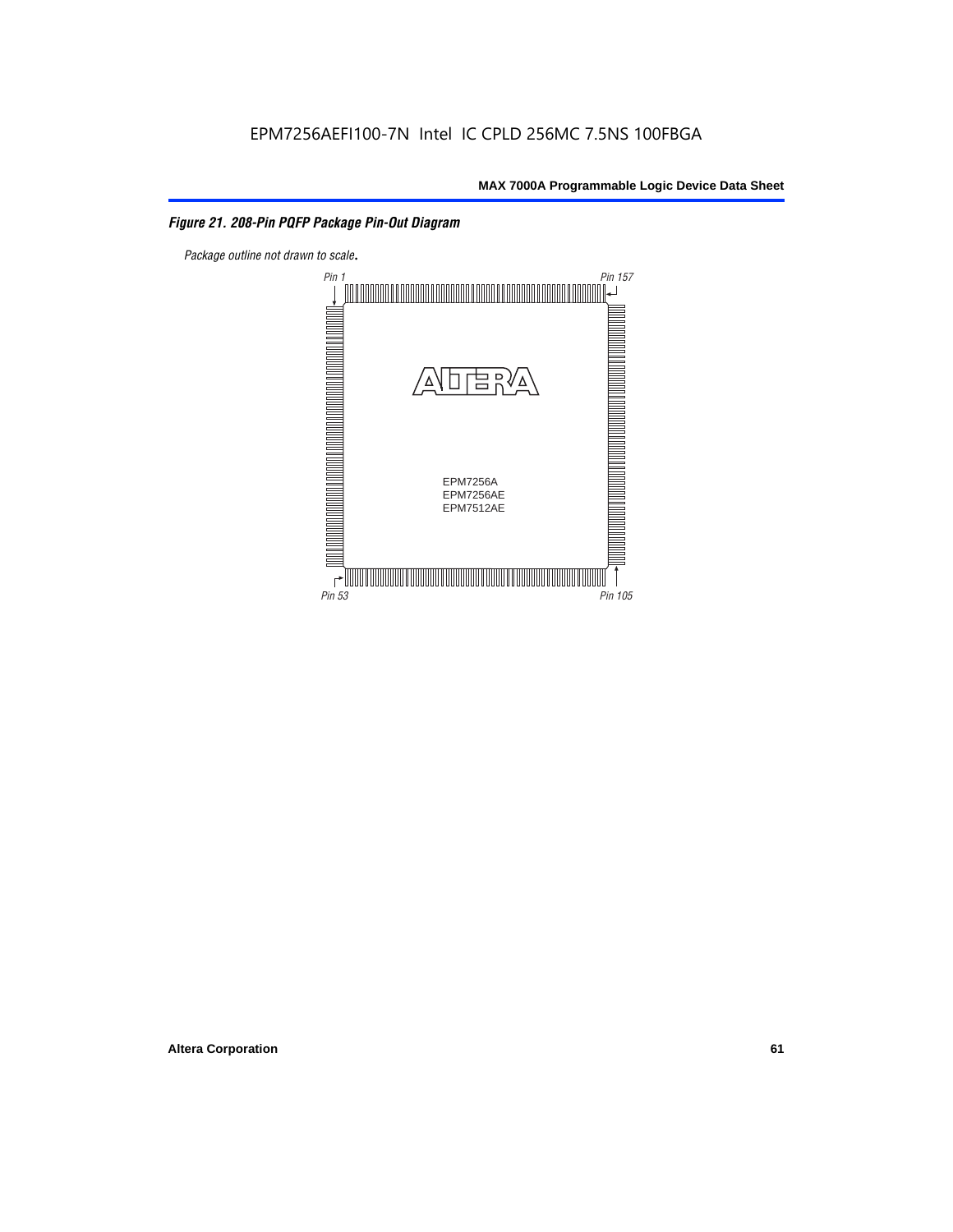#### *Figure 22. 256-Pin BGA Package Pin-Out Diagram*

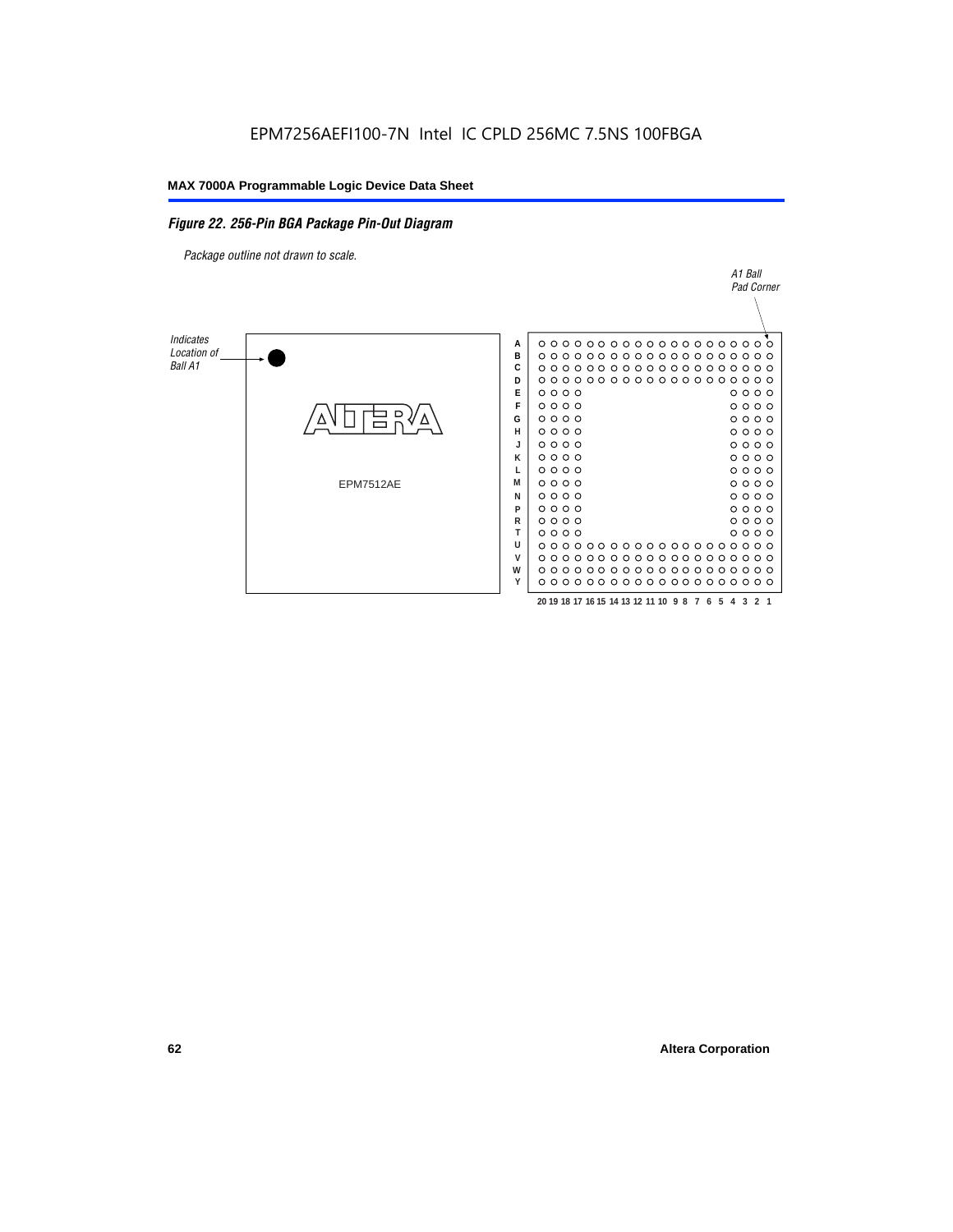#### *Figure 23. 256-Pin FineLine BGA Package Pin-Out Diagram*

*Package outline not drawn to scale*.



### **Revision History**

The information contained in the *MAX 7000A Programmable Logic Device Data Sheet* version 4.5 supersedes information published in previous versions.

#### **Version 4.5**

The following changes were made in the *MAX 7000A Programmable Logic Device Data Sheet* version 4.5:

Updated text in the "Power Sequencing & Hot-Socketing" section.

#### **Version 4.4**

The following changes were made in the *MAX 7000A Programmable Logic Device Data Sheet* version 4.4:

- Added Tables 5 through 7.
	- Added "Programming Sequence" on page 17 and "Programming Times" on page 18.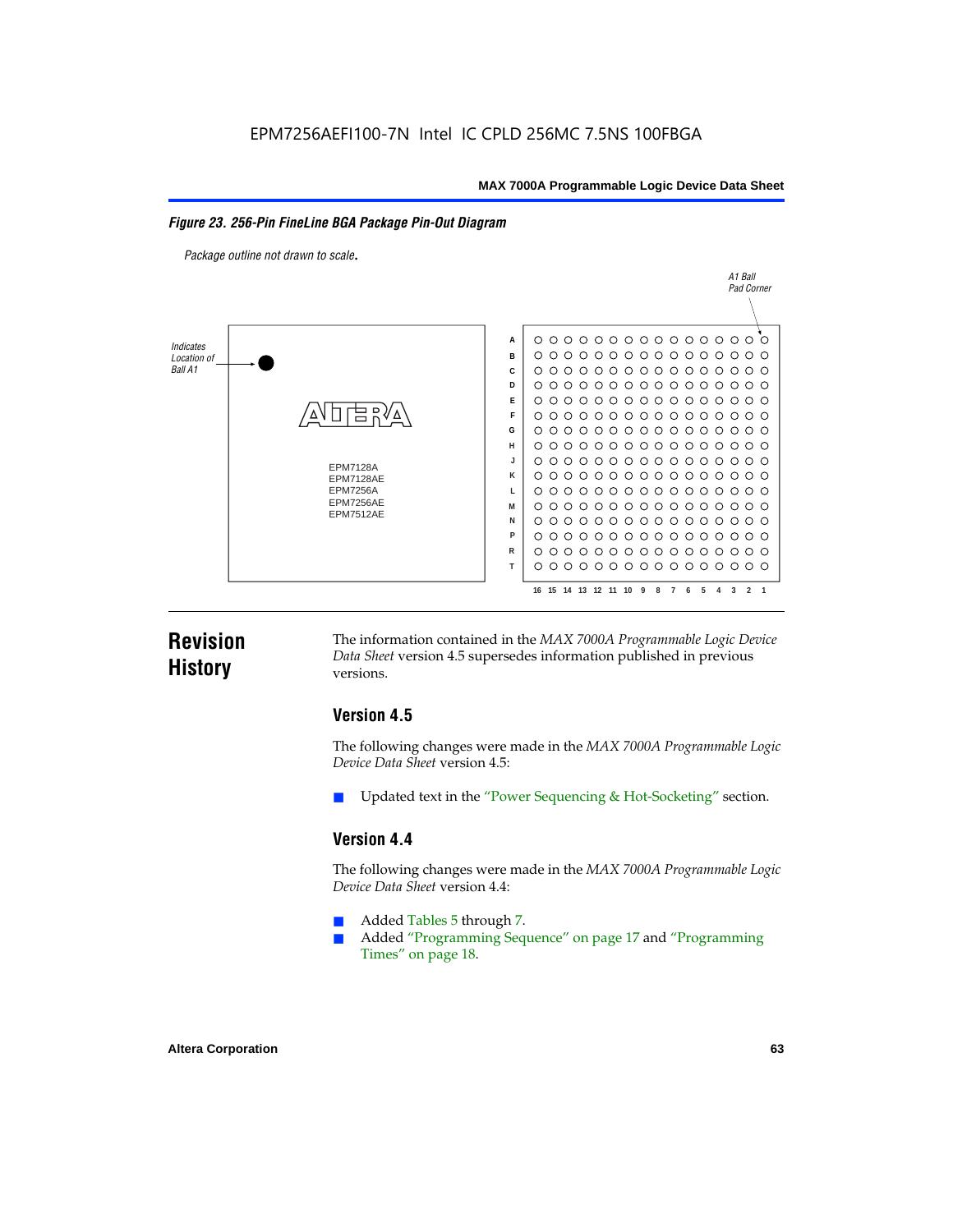#### **Version 4.3**

The following changes were made in the *MAX 7000A Programmable Logic Device Data Sheet* version 4.3:

- Added extended temperature devices to document
- Updated Table 14.

#### **Version 4.2**

The following changes were made in the *MAX 7000A Programmable Logic Device Data Sheet* version 4.2:

- Removed *Note (1)* from Table 2.
- Removed *Note (4)* from Tables 3 and 4.

#### **Version 4.1**

The following changes were made in the *MAX 7000A Programmable Logic Device Data Sheet* version 4.1:

- Updated leakage current information in Table 15.
- Updated *Note (9)* of Table 15.
- Updated *Note* (1) of Tables 17 through 30.



101 Innovation Drive San Jose, CA 95134 (408) 544-7000 http://www.altera.com Applications Hotline: (800) 800-EPLD Literature Services: lit\_req@altera.com

Copyright © 2003 Altera Corporation. All rights reserved. Altera, The Programmable Solutions Company, the stylized Altera logo, specific device designations, and all other words and logos that are identified as trademarks and/or service marks are, unless noted otherwise, the trademarks and service marks of Altera Corporation in the U.S. and other countries. All other product or service names are the property of their respective holders. Altera products are protected under numerous U.S. and foreign patents and pending applications, maskwork rights, and copyrights. Altera warrants performance of its semiconductor products to current specifications in accordance with Altera's standard warranty, but reserves the right **TSAI** to make changes to any products and services at any time without notice. Altera assumes no responsibility or liability arising out of the application or use of any information, product, or service described herein except as expressly agreed to in writing by Altera Corporation. Altera customers are advised to obtain the latest version of device specifications before relying on any published information and before placing orders for products or services.



**I.S. EN ISO 9001** 

**64 Altera Corporation**